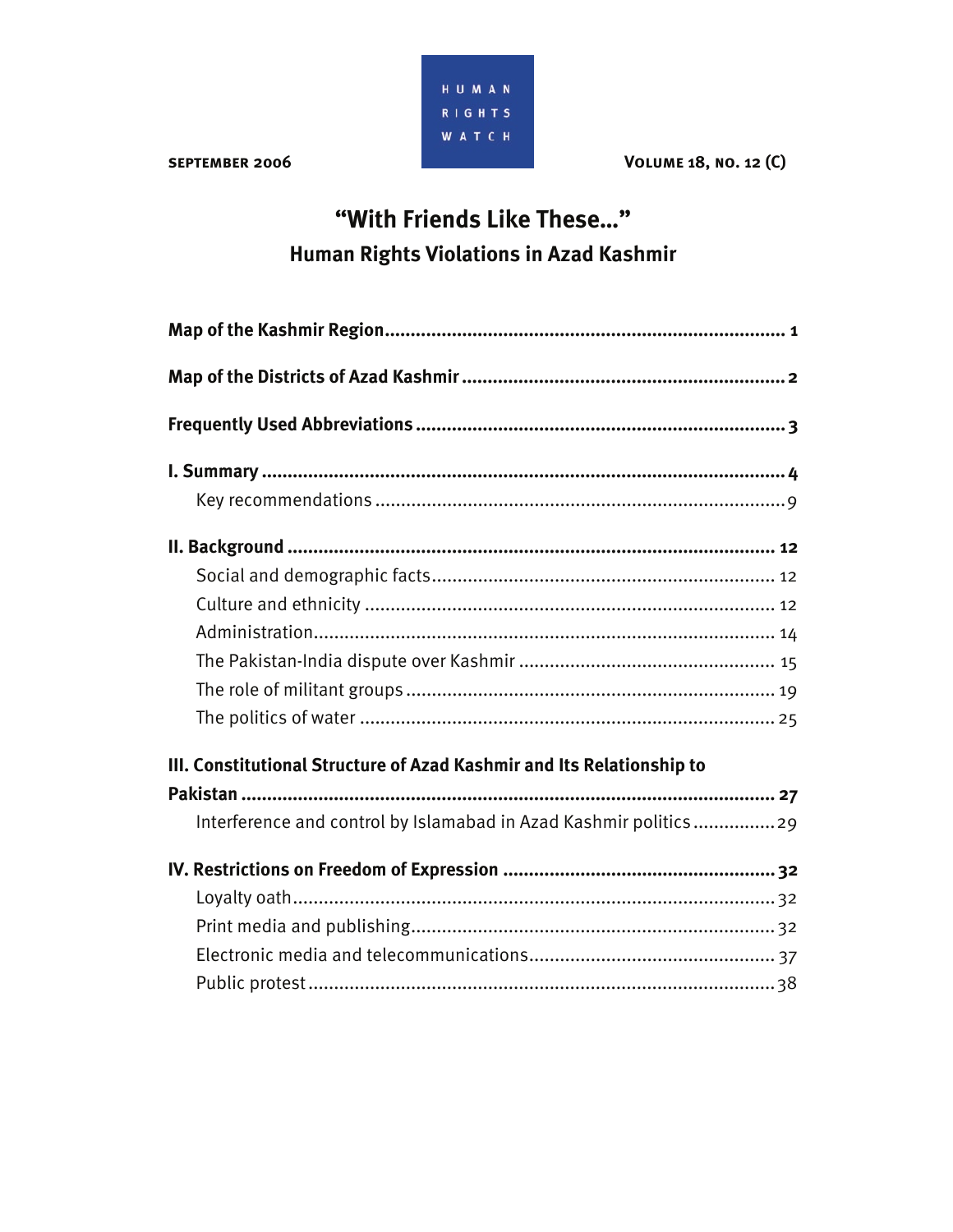| V. Restrictions on the Right to Participate in Elections and Related |  |
|----------------------------------------------------------------------|--|
|                                                                      |  |
|                                                                      |  |
|                                                                      |  |
|                                                                      |  |
| VII. Discrimination and Abuse Against Post-1989 Refugees  62         |  |
|                                                                      |  |
|                                                                      |  |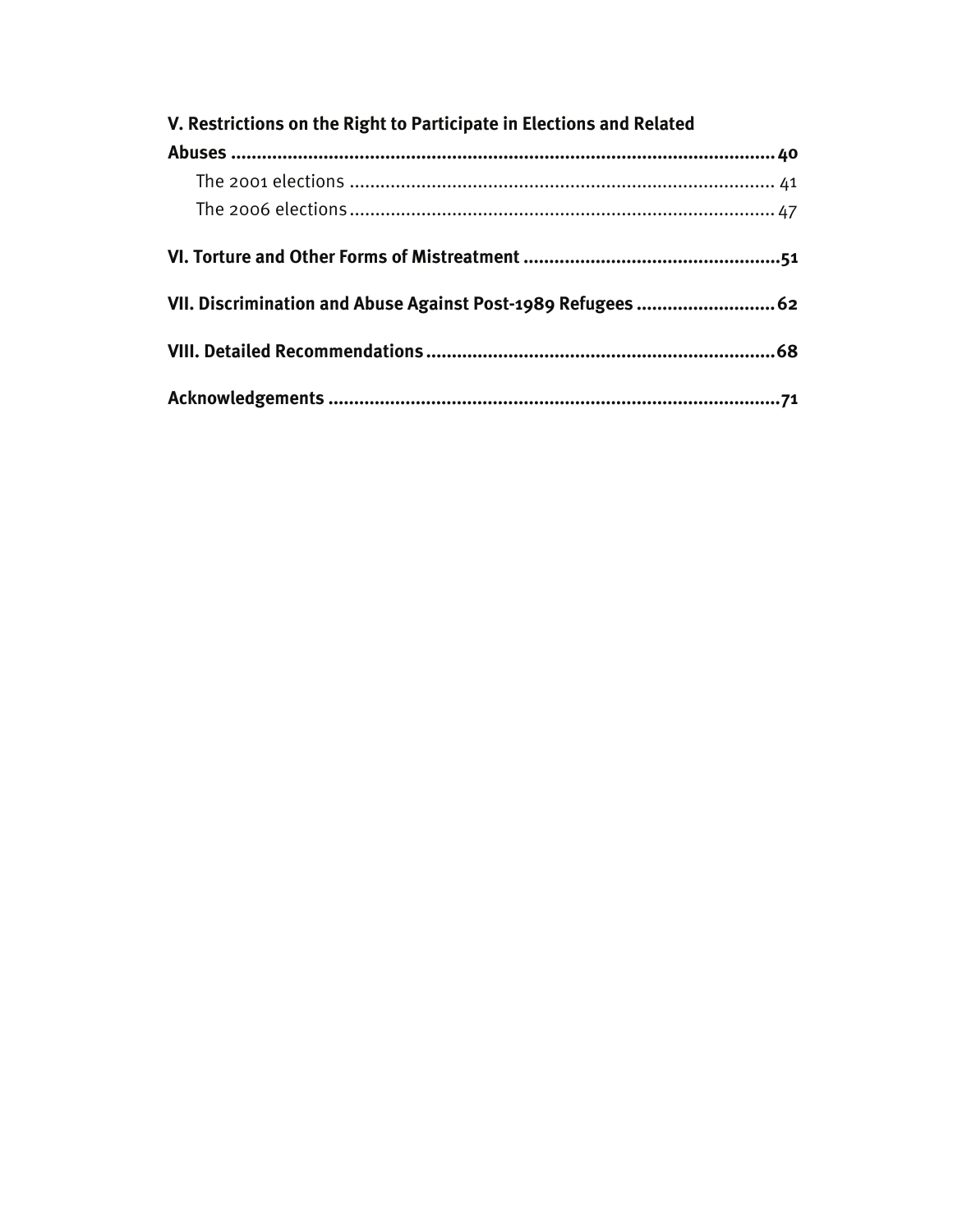

# **Map of the Kashmir Region**

Courtesy of the University of Texas Libraries, The University of Texas at Austin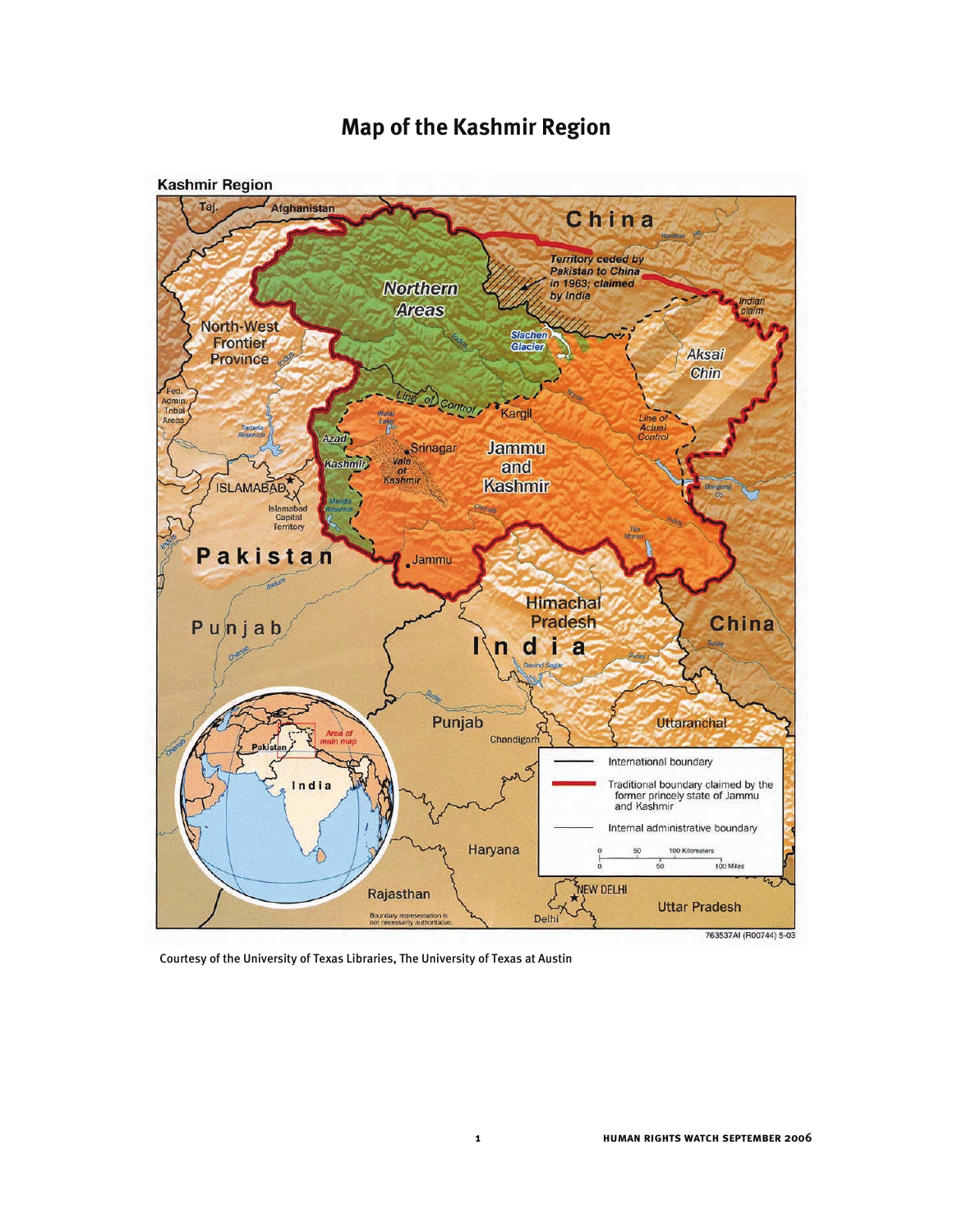

# **Map of the Districts of Azad Kashmir**

Courtesy of The Creative Unit, Karachi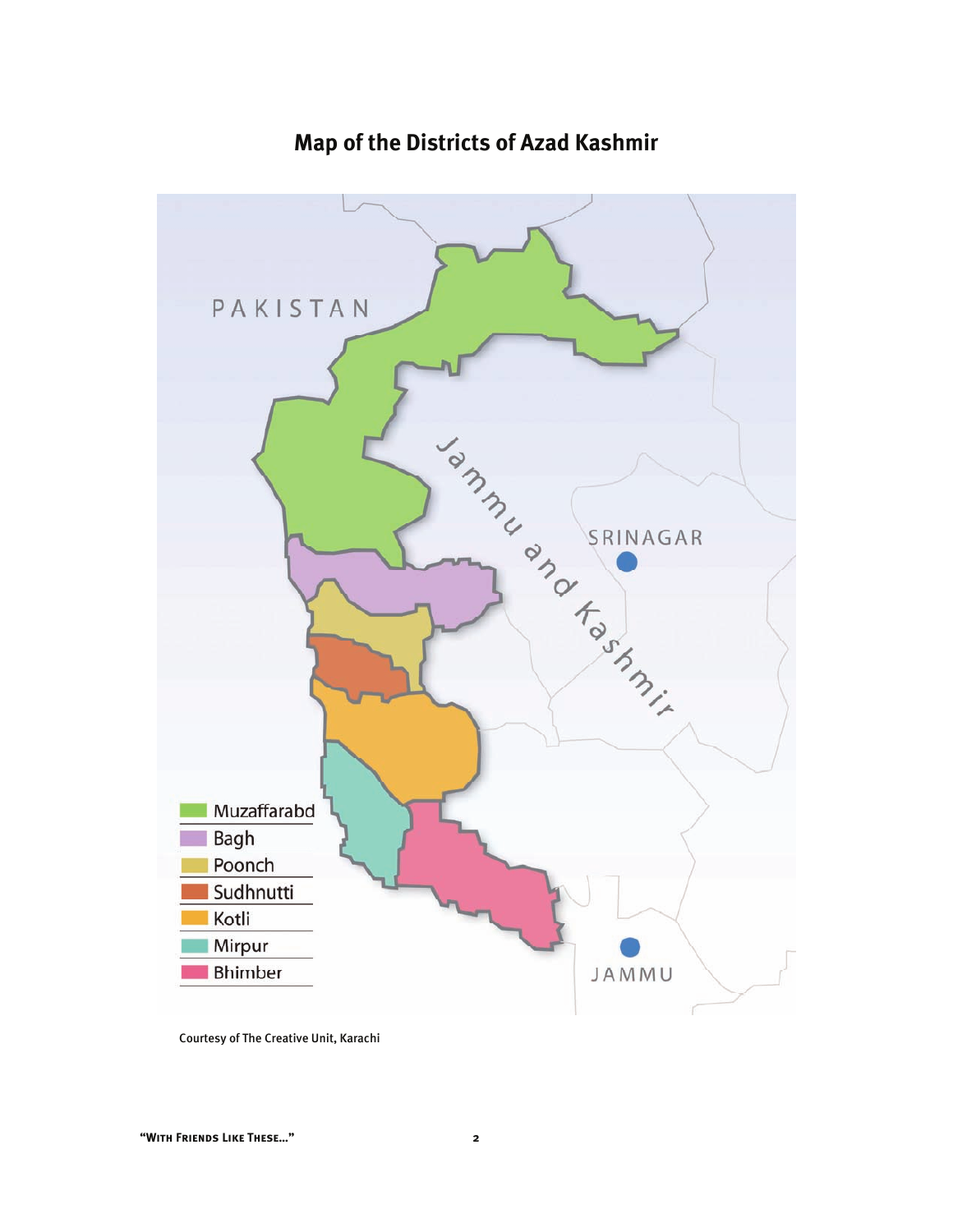# **Frequently Used Abbreviations**

All Jammu and Kashmir Muslim Conference (MC) All Jammu and Kashmir Peoples Party (AJKPP) All-Parties Hurriyet Conference (APAC) All Parties Nationalist Alliance (APNA) Asian Development Bank (ADB) Azad Jammu and Kashmir (AJK), Azad Kashmir Azad Jammu and Kashmir Jamaat-e-Islami (AJK-JI) Azad Jammu and Kashmir Pakistan People's Party (AJKPPP) Inter-Services Intelligence Directorate (ISI) Jamaat-ud-Dawa (JD) Jammu and Kashmir National Students' Federation (JKNSF) Jammu Kashmir Liberation Front (JKLF) Lashkar-e-Toiba (LT) Line of Control (LoC) Nongovernmental organization (NGO) Pakistan Electronic Media Regulatory Authority (PEMRA) Pakistan Military Intelligence (MI) People's League (PL) Special Communications Organization (SCO) United Jihad Council (UJC) United Kingdom (U.K.) United Nations (U.N.) United Nations Children's Fund (UNICEF) United Nations Commission for India and Pakistan (UNCIP) United Nations High Commission for Refugees (UNHCR) United Nations Military Observer Group in India and Pakistan (UNMOGIP)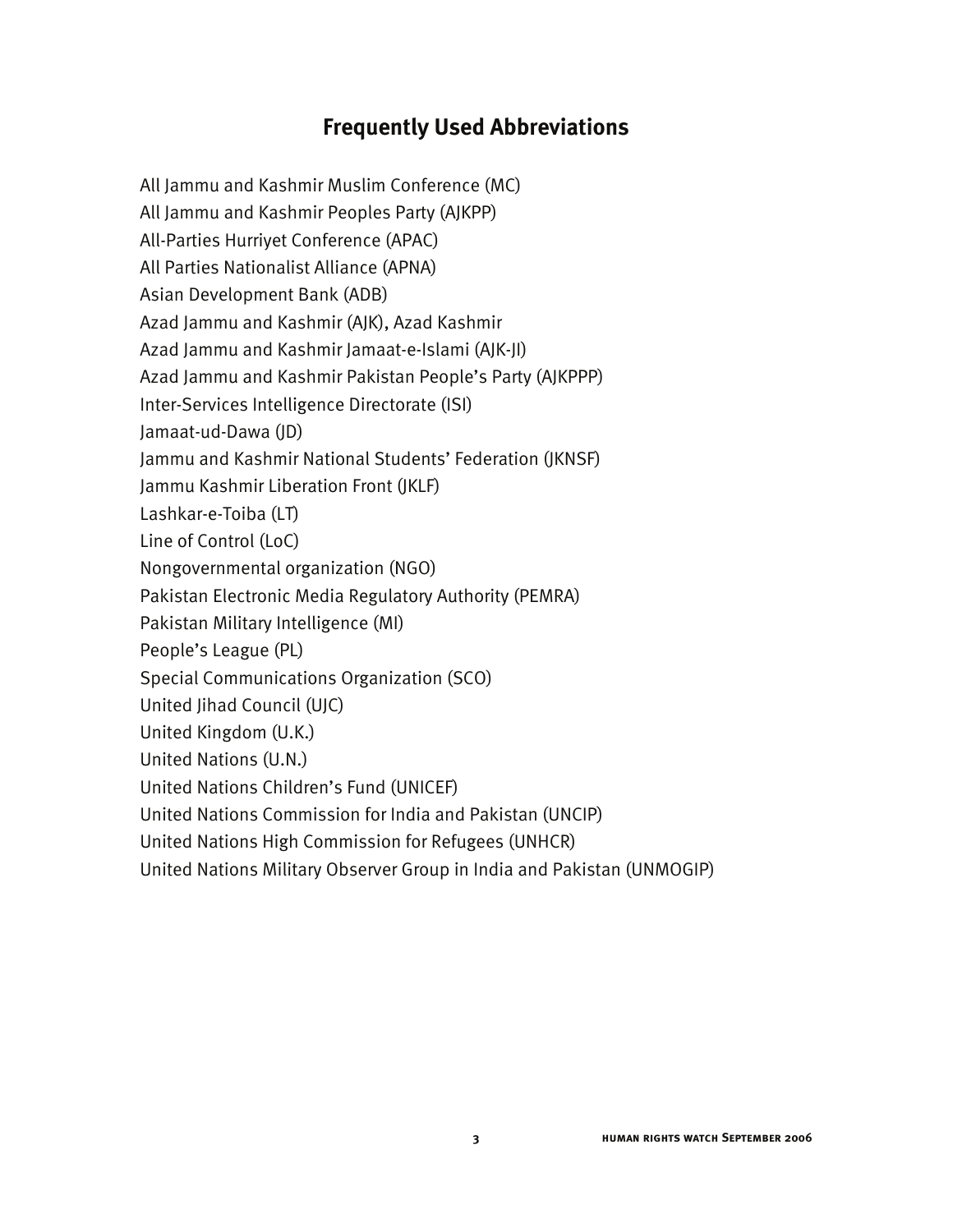## **I. Summary**

Pakistan says they are our friends and India is our enemy. I agree India is our enemy, but with friends like these, who needs enemies? —Mir Afzal Suleri, Muzaffarabad resident

The massive earthquake that struck on October 8, 2005, wreaking death and destruction on Kashmir, instantly conflated Kashmir's long-running man-made crisis with a natural one. The poor response of the Pakistani government and military to the earthquake, and the attendant further loss of life, served to highlight that even natural disasters in Kashmir have a strong human component.

Major cities and thousands of villages in Azad Jammu and Kashmir (AJK, Azad Kashmir), including the capital Muzaffarabad, were reduced to rubble. The devastation was immense—at least eighty-eight thousand people died, more than one hundred thousand were injured, and more than two million were left homeless. The United Nations Children's Fund (UNICEF) estimated that seventeen thousand children were among the dead.

Kashmir is one of the most heavily militarized regions of the world, and those buried under the rubble and their relatives who tried frantically to dig them out with their bare hands would have been justified in thinking that help would arrive rapidly. It was fair to hope that the armies massed on both sides of the Line of Control (LoC) separating Azad Kashmir and Jammu and Kashmir state, ostensibly to protect the Kashmiri population, would move quickly to save Kashmiri lives from a natural threat. But as time passed and the sound of life beneath the rubble began to grow silent, it became painfully and brutally clear that the hope was misplaced. In the aftermath of the disaster, the Indian and Pakistani militaries simply did not make the saving of Kashmiri lives a top priority. As India and Pakistan engaged in diplomatic oneupmanship—making and refusing offers of help based on political opportunism rather than humanitarian concerns—the death toll mounted.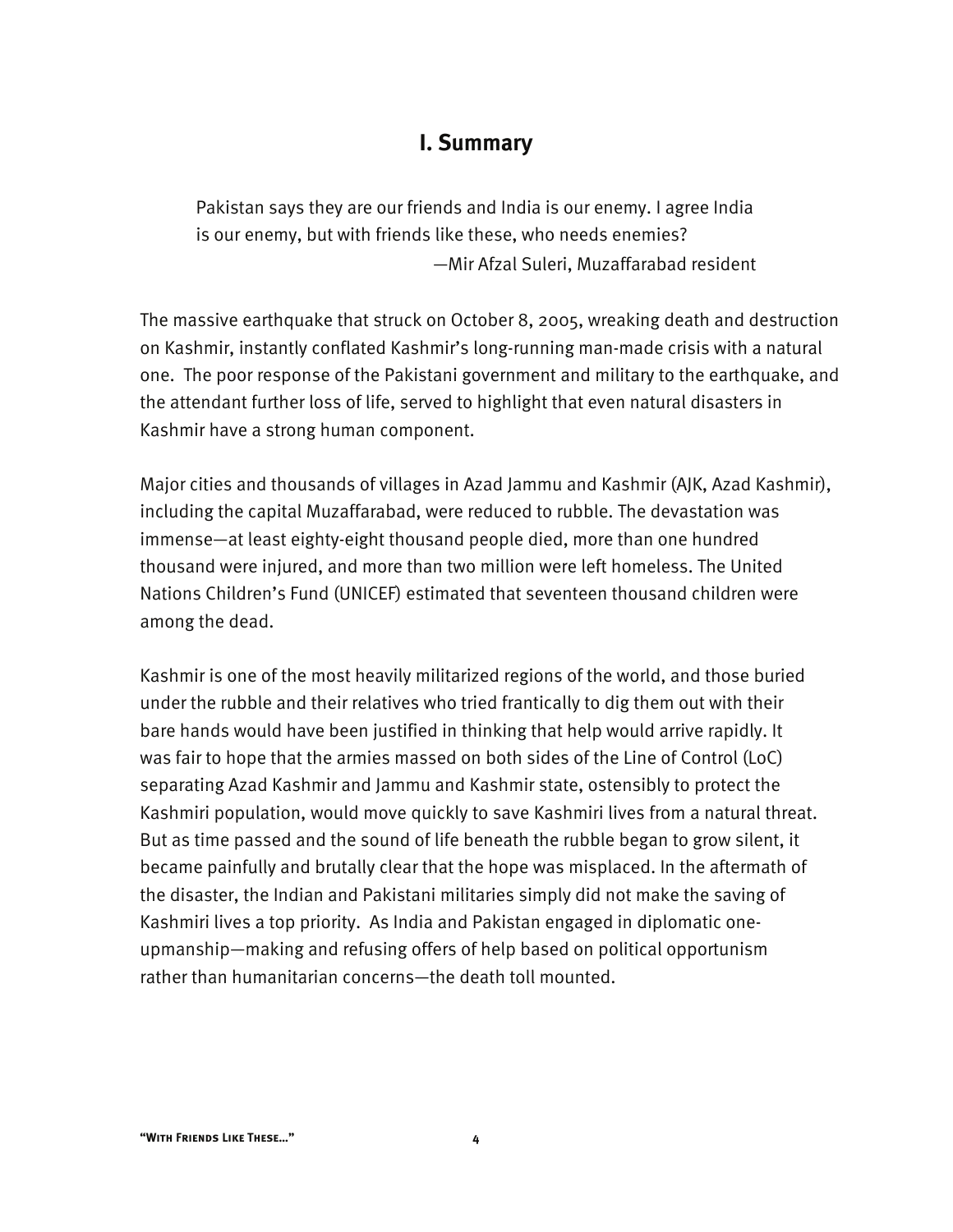In the first seventy-two hours after the earthquake, thousands of Pakistani troops stationed in Azad Kashmir prioritized the evacuation of their own personnel over providing relief to desperate civilians. The international media began converging on Muzaffarabad within twenty-four hours of the earthquake and fanned out to other towns in Azad Kashmir shortly thereafter. They filmed Pakistani troops standing by and refusing to help because they had "no orders" to do so as locals attempted to dig out those still alive, sending a chilling message of indifference from Islamabad. Having filmed the refusal, journalists switched off their cameras and joined the rescue effort themselves; in one instance they shamed the soldiers into helping. But unlike the death and destruction, the media were not everywhere. The death toll continued to mount.

Many Kashmiris told Human Rights Watch that prior to the earthquake, the Pakistani military kept a close watch on the population to ensure political compliance and control; this was facilitated by the placement of military installations frequently in close proximity to populated areas. In the context of a military presence that was more abuser than protector, and domineering Pakistani political control, the failure of the authorities to respond quickly and more humanely to the aftereffects of the earthquake in Azad Kashmir came as little surprise. That failure generated massive public resentment against the Pakistani state, and it highlighted the need for an examination of the conduct of Pakistani authority in Azad Kashmir. This report on the state of human rights in Azad Kashmir shows longstanding restrictions on fundamental freedoms, as well as politically motivated mistreatment of persons supporting an independent Kashmir.

The earthquake put the international spotlight on Azad Kashmir for the first time. Previously, attention had been almost wholly on Jammu and Kashmir state in India, which since 1989 has endured a brutal insurgency and counterinsurgency. Human rights abuses by the Indian security forces and separatist forces in Jammu and Kashmir have been relatively well documented and often condemned. But the world knows little about Azad Kashmir, other than that the territory has been used by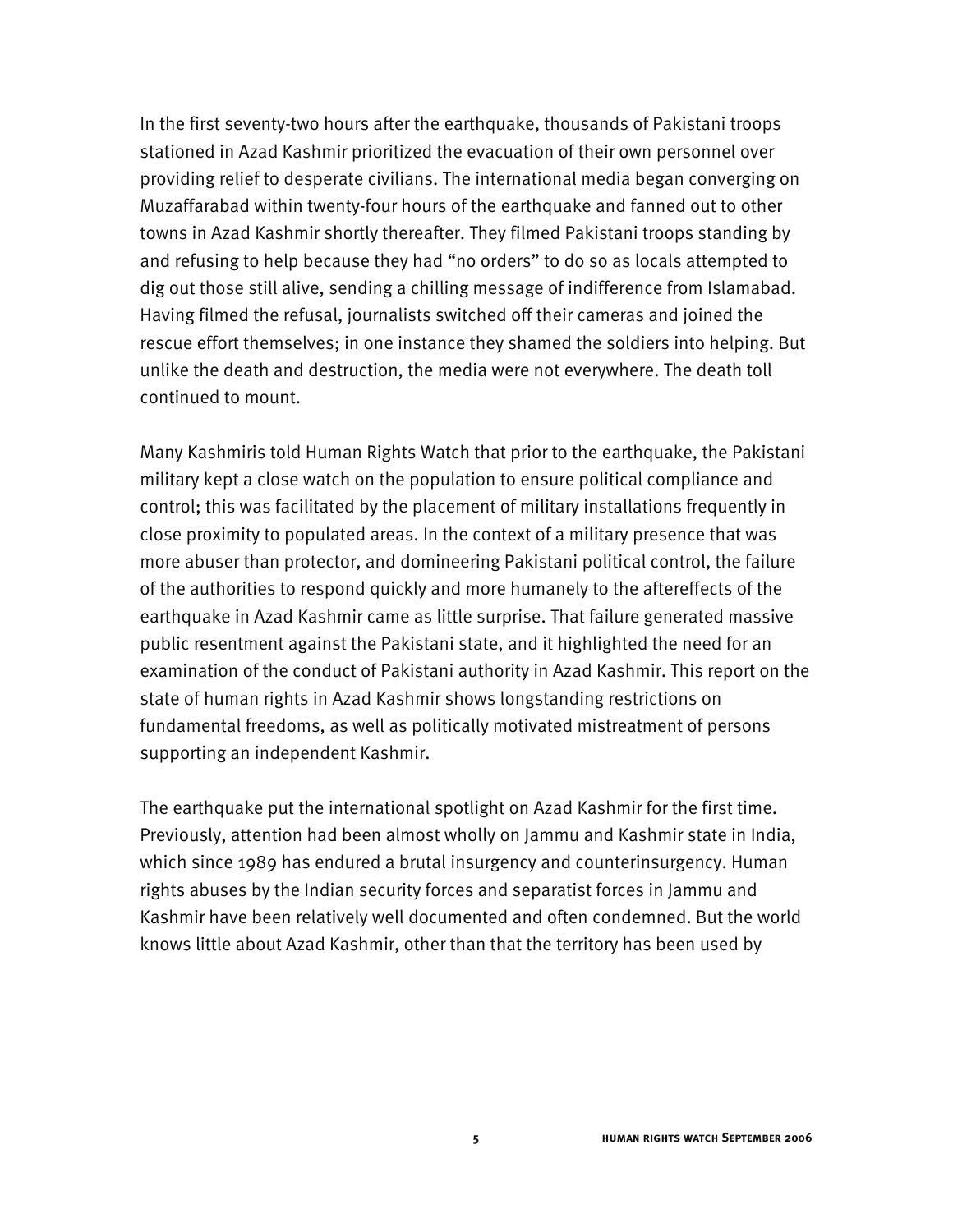Pakistan-backed militant groups as a staging ground for attacks in Jammu and Kashmir.<sup>1</sup>

Aid organizations and donors that wanted to learn about Azad Kashmir after the earthquake so that they could respond in a useful and informed manner quickly discovered that there was virtually no published information. This is because prior to the earthquake, Azad Kashmir was one of the most closed territories in the world. While Jammu and Kashmir state had known considerable tourist traffic prior to the beginning of the insurgency there, the areas of Kashmir on the other side of the LoC had seen little external interest or presence after the end of the British colonial era in 1947—a situation used by Pakistan to exercise absolute control over the territory.

Information, particularly about the human rights situation, governance, the rule of law, and the institutions that hold real power in Azad Kashmir is more important than ever as the territory rebuilds and, by necessity, opens up to the international community in the aftermath of the earthquake. In the coming years, international engagement with the territory is likely to be intense. For that engagement to be effective and beneficial to the people of Azad Kashmir, it is essential that international actors approach the territory with an awareness of its particular history and its fraught, often tense and unhappy relationship with the Pakistani state in general and the Pakistani military in particular.

Azad Kashmir is a legal anomaly. According to United Nations (U.N.) resolutions dating back to 1948, Azad Kashmir is neither a sovereign state nor a province of Pakistan, but rather a "local authority" with responsibility over the area assigned to it under a 1949 ceasefire agreement with India. It has remained in this state of legal limbo since that time. In practice, the Pakistani government in Islamabad, the Pakistani army and the Pakistani intelligence services (Inter-Services Intelligence, ISI) control all aspects of political life in Azad Kashmir—though "Azad" means "free," the residents of Azad Kashmir are anything but. Azad Kashmir is a land of strict curbs on political pluralism, freedom of expression, and freedom of association; a muzzled press; banned books;

**<sup>1</sup>** Human Rights Watch holds all governments to their obligations under international human rights and humanitarian law. Accordingly, we do not seek to compare the human rights situation in Azad Kashmir with that in Jammu and Kashmir state in India. Given the radically divergent histories, ethnicities and relationships with the central authority on both sides of the LoC, any such comparative study would be meaningless. Human Rights Watch has documented human rights violations in Jammu and Kashmir, most recently in "'Everyone Lives in Fear': Patterns of Impunity in Jammu and Kashmir," A Human Rights Watch Report, vol. 18, no. 11(C), September 2006.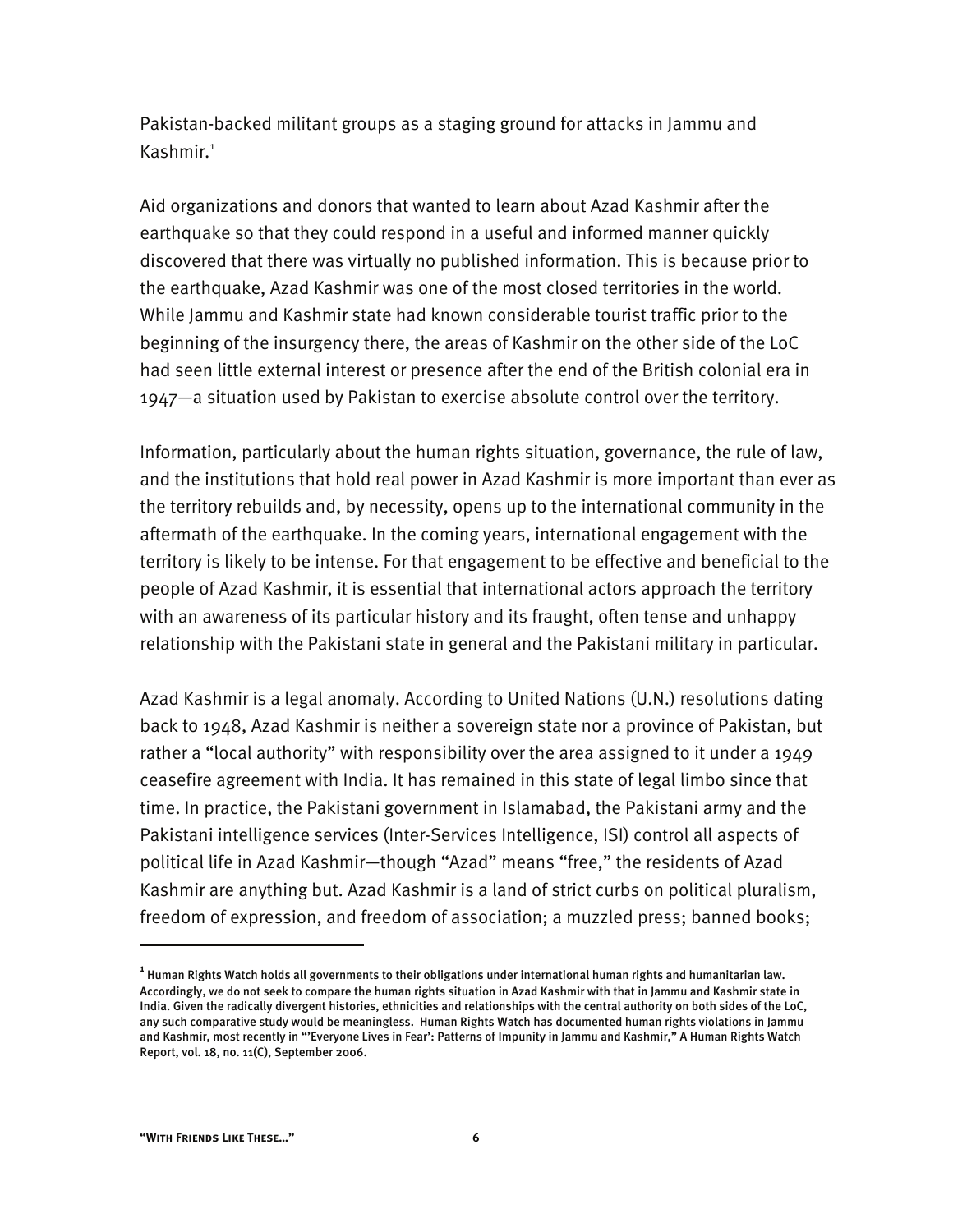arbitrary arrest and detention and torture at the hands of the Pakistani military and the police; and discrimination against refugees from Jammu and Kashmir state. Singled out are Kashmiri nationalists who do not support the idea of Kashmir's accession to Pakistan. Anyone who wants to take part in public life has to sign a pledge of loyalty to Pakistan, while anyone who publicly supports or works for an independent Kashmir is persecuted. For those expressing independent or unpopular political views, there is a pervasive fear of Pakistani military and intelligence services—and of militant organizations acting at their behest or independently.

Human Rights Watch has previously reported that torture is routinely used in Pakistan, and that acts of torture by military agencies primarily serve the purpose of "punishing" errant politicians, political activists and journalists. Azad Kashmir is no exception. Though torture is not commonplace, it is threatened often, and—when perpetrated by the military—is carried out with impunity. Human Rights Watch knows of no cases in which members of military and paramilitary security and intelligence agencies have been prosecuted or even disciplined for acts of torture or mistreatment. This report documents incidents of torture by the ISI, and by Azad Kashmir police acting at the ISI's and the army's behest.

Tight controls on freedom of expression have been a hallmark of the Pakistani government's policy in Azad Kashmir and are also documented in this report. This control is highly selective. Pakistani-backed militant organizations promoting the incorporation of Jammu and Kashmir state into Pakistan have had free rein particularly from 1989 when the insurgency began to 2001—to propagate views and disseminate literature; by contrast, groups promoting an independent Kashmir find promoting their views sharply curtailed. But frequent official repression of freedom of expression and assembly is not limited to controls and censorship specific to Kashmiri nationalists, journalists and election cycles. This repression can also be violent and very publicly so. For example, Pakistani police used *lahtis* (canes) and rifle butts to break up a peaceful demonstration in Muzaffarabad on November 11, 2005, by approximately two hundred earthquake survivors protesting eviction from their makeshift camp. Several protestors, including children, were injured as a result of police efforts to break up the demonstration.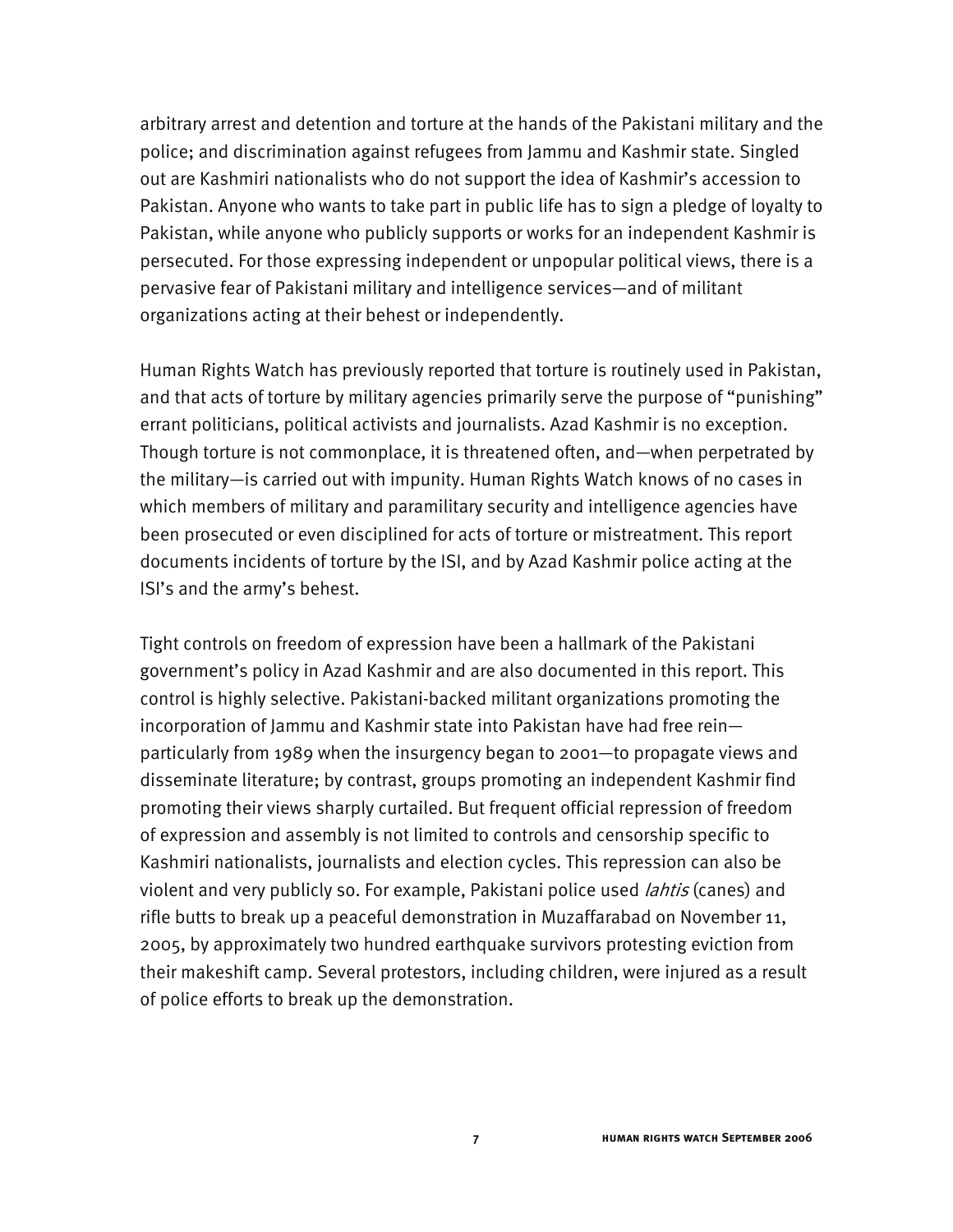Since 1994, when the ISI organized thirteen militant groups operating in Jammu and Kashmir state into the Muttahida [United] Jihad Council, army-backed militant organizations have shared, with the Pakistani military through the ISI, real decisionmaking authority and the management of the "Kashmir struggle." Even mainstream political parties allowed representation by Pakistan in the Azad Kashmir Legislative Assembly are largely sidelined. As the government-backed militant groups gained strength and dominance, Kashmiri nationalist militants left the movement or were sidelined and eventually began to be persecuted by the authorities and their proxies. Soon after Pakistan began supporting the U.S.-led "global war on terror" in 2001, the United Jihad Council ceased to operate publicly. Several groups simply changed their names and now operate independently or through clandestine underground networks. The Pakistani intelligence apparatus retains close associations with these groups.

Virtually all independent commentators, journalists, as well as former and serving militants, Pakistani military officers and Pakistan-backed Azad Kashmir politicians speaking off-the-record told Human Rights Watch that there was continuing militant infiltration from Azad Kashmir into Jammu and Kashmir state, but were not willing to be quoted for fear of reprisal from the ISI. Most of those interviewed were of the view that though the level of infiltration had decreased substantially since 2004 (a brief spike in the immediate aftermath of the earthquake notwithstanding), there have been no indications that the Pakistani military or militant groups had decided to abandon infiltration as policy.

It was thus no accident that militant groups were the first on the scene dispensing relief goods and other aid after the earthquake. Nor was it a sign of their great organizational prowess. As the Pakistani military prioritized the rescue of its own personnel, it probably sought the assistance of its closest allies in Azad Kashmir, the militant groups. These groups, which had undoubtedly suffered the loss of personnel and infrastructure themselves in the earthquake, won much local appreciation for their rescue and relief efforts. This public relations coup could not have been possible without logistical support from sections of the Pakistani military's intelligence apparatus. For example, one of the first groups to set up operations was the Jamaat-ud-Dawa —the Lashkar-e-Toiba group operating under a new name. In January 2002 the Pakistani government had banned the LT as a terrorist group. However, in the aftermath of the earthquake,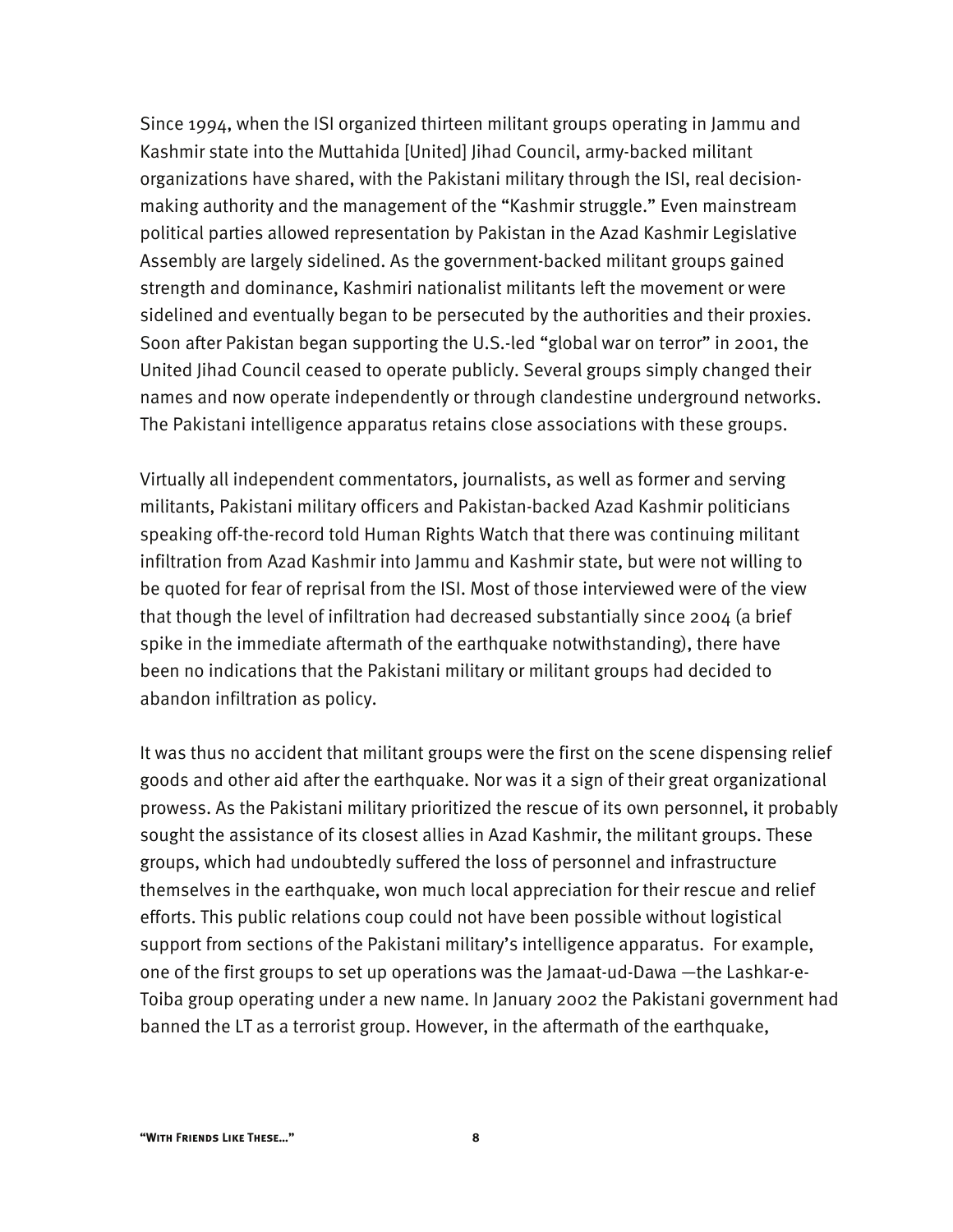President Pervez Musharraf went out of his way to praise its relief work and brushed off calls to restrict its operations. The Pakistani military apparently saw the earthquake as an opportunity to craft a new image for the militant groups rather than as an opportunity to disband them.

This report also documents discrimination against Kashmiri refugees and former militants from India, most of whom are secular nationalists and culturally and linguistically distinct from the peoples of Azad Kashmir. The last major episode involving these former militants took place on April 7, 2005, when Pakistani security forces prevented them from greeting the inaugural bus service between Srinagar (the Jammu and Kashmir state capital) and Muzaffarabad and arrested, jailed and beat them. A primary motive for the discrimination would appear to be that many of these people do not share the vision of a unified Kashmir under Pakistani control.

Successive Pakistani governments have asserted that Kashmir's political future must be determined in accordance with the wishes of the people. But the reality of Azad Kashmir prior to the earthquake was life dominated by governmental restrictions on fundamental freedoms. As the international community supports the task of reconstruction, it must insist on a new respect by Pakistan for the human rights of the people of Azad Kashmir. No viable solution to the Kashmir issue can exclude the exercise of fundamental civil and political rights for the people of Azad Kashmir in an environment free of coercion and fear.

#### Key recommendations

The October 2005 earthquake brought into focus the dominant role of the Pakistani army in the governance of Azad Kashmir and the almost complete absence of any independent civil society in the territory. While Pakistani civil society's immediate, rapid mobilization in the aftermath of the earthquake is commendable, the Pakistani military's blundering and ineffective response to the humanitarian disaster was indicative of more than just the military's different priorities in the region. It also highlighted its inability to assume the role of civil society that, as a matter of security policy, it has prevented from taking root. The army must greatly reduce its political role in Azad Kashmir in order to make way for genuinely civilian governmental institutions that respect basic rights.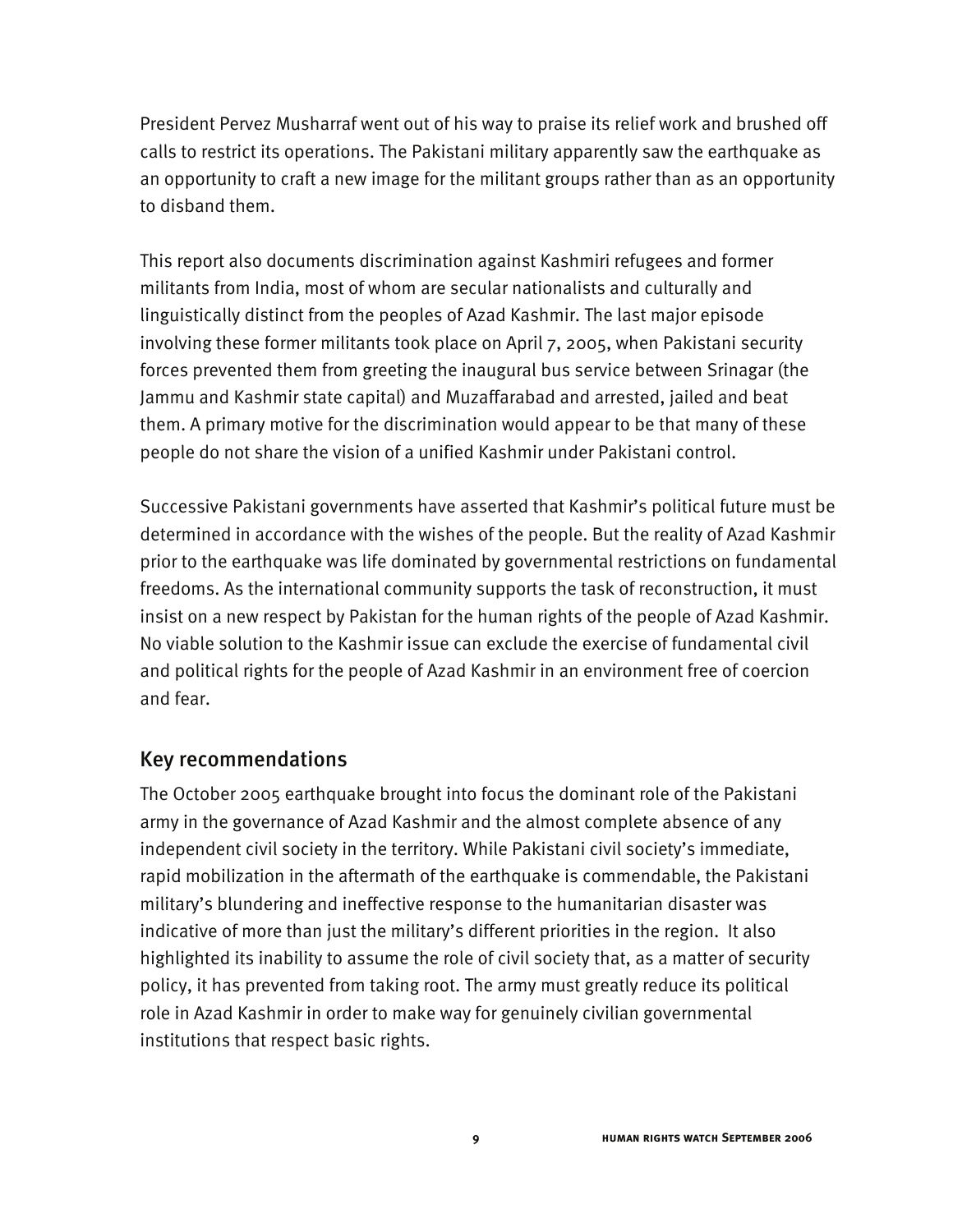The post-earthquake situation provides the international community with a unique opportunity to engage with Azad Kashmir's population, government officials, civil society, and the Pakistani military to improve the state of civil and political rights in the territory. Reconstruction in Azad Kashmir, for which the international community has pledged U.S.\$6.5 billion, can only be successful if central to the process is the creation of an open, empowered, rights-respecting society.

Specifically, Human Rights Watch makes the following key recommendations (a full set of recommendations is given at the end of this report):

#### **To the Pakistani government**

- Release all individuals imprisoned or detained and withdraw immediately all criminal cases against anyone, including Kashmiri nationalists, for the peaceful expression of their political views, including that Azad Kashmir should be independent.
- End the practice of arbitrary arrest and detention, other forms of harassment, and torture and other ill-treatment of persons exercising their right to freedom of expression, including those who peacefully oppose Kashmir's accession to Pakistan or demand greater autonomy for the territory.
- Repeal constitutional curbs on freedom of association, expression and assembly in Azad Kashmir so that the constitution and Azad Kashmir law are consistent with international human rights standards.
- Prosecute to the full extent of the law and in accordance with international standards those members of the armed forces, its intelligence agencies, government officials and police personnel implicated in serious violations of human rights, including arbitrary arrests and torture.
- Respect press freedom and allow full independent coverage of both past and ongoing events in Azad Kashmir. Remove formal and informal prohibitions on news gathering and reporting by the Azad Kashmir and Pakistani media, and accord all journalists full freedom of movement. End the practice of banning books and literature.
- Ensure that human rights organizations have freedom of movement throughout Azad Kashmir and allow them to carry out investigations and fact-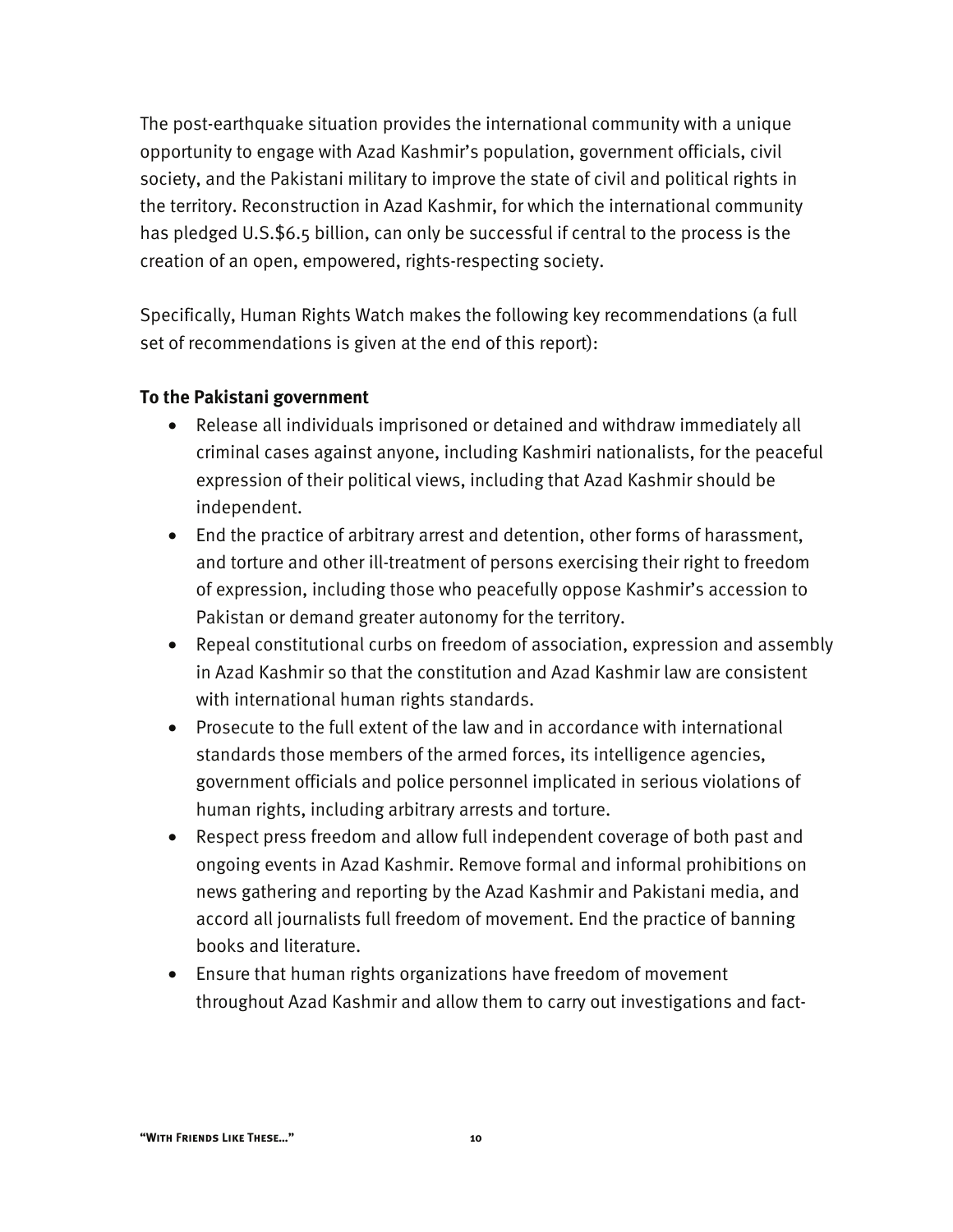finding missions free from intimidation and interference by military authorities.

#### **To Azad Kashmir-based militant groups**

- Cease threatening civilians who do not cooperate with or support the activities of militant groups.
- Publicly denounce abuses committed by any militant group in Jammu and Kashmir state and call for accountability for such abuses on both sides of the Line of Control.

#### **To donors and other international actors**

- Ensure greater civilian oversight of relief, rehabilitation and reconstruction efforts. Aid should be handled through a process that involves the Azad Kashmir government, as well as local, national and international NGOs, civil society groups (particularly those working in the field), and the affected population.
- Ensure the continuing distribution of reconstruction aid without regard to political affiliation. In particular, there should be no discrimination against Kashmiri nationalists who do not support Kashmir's accession to Pakistan or refugees who have entered Azad Kashmir from Jammu and Kashmir state since 1991.
- Use every available opportunity to press for an end to impunity for perpetrators of serious human rights abuses, including members of the military, intelligence agencies, police and militant groups. Urge respect for international due process and fair trial standards and press for impartial inquiries into, and accountability for, cases of arbitrary detention and torture and other ill-treatment in detention.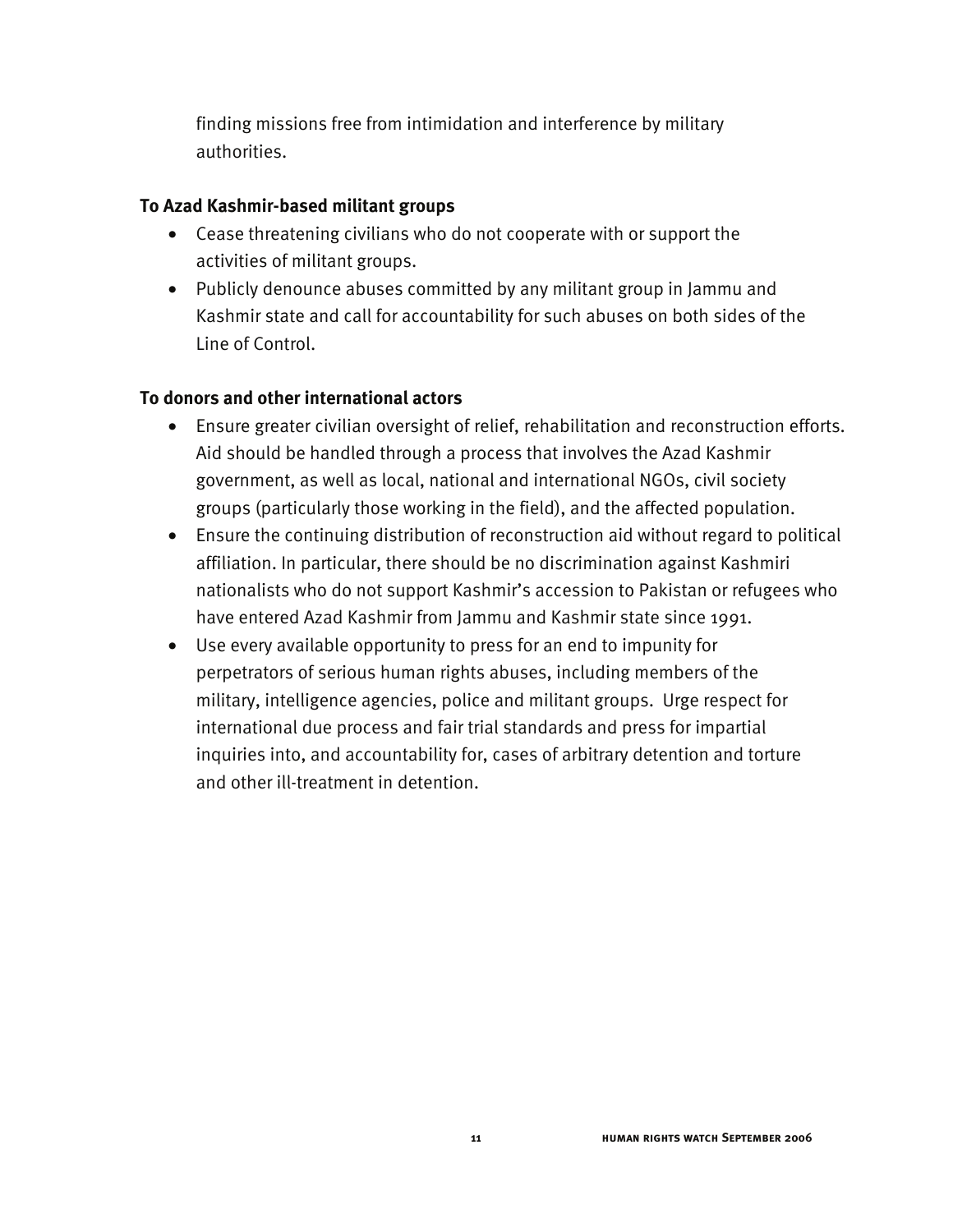# **II. Background**

### Social and demographic facts

Azad Jammu and Kashmir is 5,134 square miles (13,297 square kilometers) in area. The total population was 2,973,000 according to the population census of 1998, and was estimated to be 3,271,000 in 2002, of whom 87.5 percent live in rural areas and 12.5 percent are urban. The population density is 246 persons per square kilometer. The literacy rate was reported as 55 percent in the 1998 census and was estimated to be 60 percent in 2002, which is higher than in Pakistan. $^2$  The territory also enjoys a very high primary school enrollment rate for both boys and girls, at over 90 percent.<sup>3</sup>

Azad Kashmir is divided into Muzaffarabad and Mirpur divisions, which are further subdivided into eight administrative districts: Muzaffarabad division comprises Muzaffarabad, Neelum, Bagh, Poonch, and Sudhnutti districts; Mirpur division comprises Mirpur, Kotli, and Bhimber districts. Muzaffarabad city is the territory's capital.

### Culture and ethnicity

The people of Azad Kashmir are almost entirely Muslim. However, Islam or its sects are not the principal arbiters of identity in Azad Kashmir. The people of Azad Kashmir comprise not only diverse tribal clans (*biradari*) but are culturally and linguistically markedly different from the Kashmiris of the central valley of Jammu and Kashmir state in India. Cultural practice in Azad Kashmir has more in common with the Punjab than with the Kashmir valley.

The territory is far from ethnically homogenous. The *biradari* is the overriding determinant of identity and power relationships within the Azad Kashmiri sociopolitical landscape. While the Gujjars, numbering close to eight hundred thousand,

**<sup>2</sup>** Official website of the Government of Azad Jammu and Kashmir, "Facts and Figures" section, [online] http://www.ajk.gov.pk/site/index.php?option=com\_content&task=view&id=2256&Itemid=47 (retrieved August 30, 2006).

**<sup>3</sup>** The website of the Ministry of Education, Government of Pakistan, provides primary school enrollment figures for Azad Kashmir at http://www.moe.gov.pk/enrollment.htm (retrieved August 30, 2006).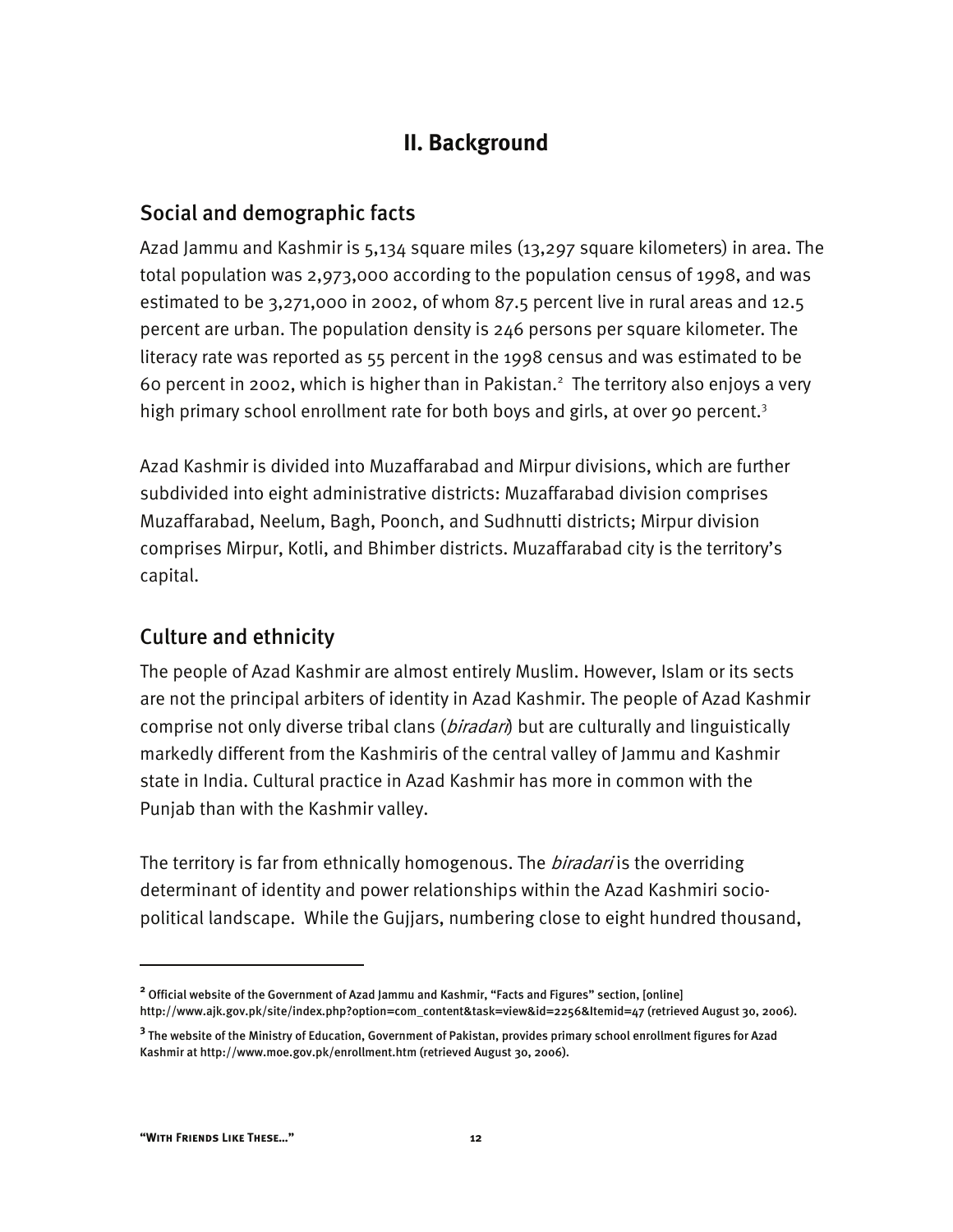are possibly the largest such group, historically the two most influential *biradaris* have been the Sudhans from the southeast (concentrated in Bagh district and Rawalakot subdivision of Poonch district) and the Rajputs who are spread out across the territory. Sudhans and Rajputs number, respectively, a little over and a little under half a million. Almost all of Azad Kashmir's politicians and leaders come from one of these two groups.<sup>4</sup>

Azad Kashmir is also home to approximately three hundred thousand Mirpuri Jats hailing from the southern part of the territory. Though the Mirpuris are the closest geographical and cultural relatives of the Potohari Punjabis, in recent decades they have chosen to define themselves increasingly as Kashmiris. Mirpuris have migrated to the United Kingdom (U.K.) in large numbers and constitute the overwhelming "Kashmiri presence" in that country.

The Mirpuri Jats have gained in influence in Azad Kashmir in recent decades largely through the clout that major remittances from Britain have bought them. Mirpuri economic clout has paid political dividends, helping propel barrister Sultan Mehmood Chaudhry to power as the first Mirpuri leader of Azad Kashmir in 1996. Kashmir expert Alexander Evans writes:

The Mirpuri Jats, looked down upon by Rajputs and Sudhans, gained power in the 1990s largely because of their wealth.… Valley Kashmiris view Mirpuris with much the same condescension as their Punjabi counterparts, but they also consider Mirpuris part of the former princely state of Jammu and Kashmir. They remain Kashmir state subjects – even if not ethnically Kashmiri as Valley Kashmiris would understand it.… [O]n the Pakistani side, the south-east (Sudhan heartland) and south (Mirpur) dominate, while the north (both Muzaffarabad and the Neelum) is less influential.… But Rajputs and

**<sup>4</sup>** There is a sound historical reason for the Sudhans' sharing in the political dominance of Azad Kashmir: the first attempt to wrest control of Kashmir from the Maharaja in 1947-48 and bring the state into Pakistan was Sudhan-inspired and led. The slogan "Kashmir banega Pakistan" ("Kashmir shall become Pakistan") was first and foremost then a Sudhan statement of intent, co-opted by the Pakistani state.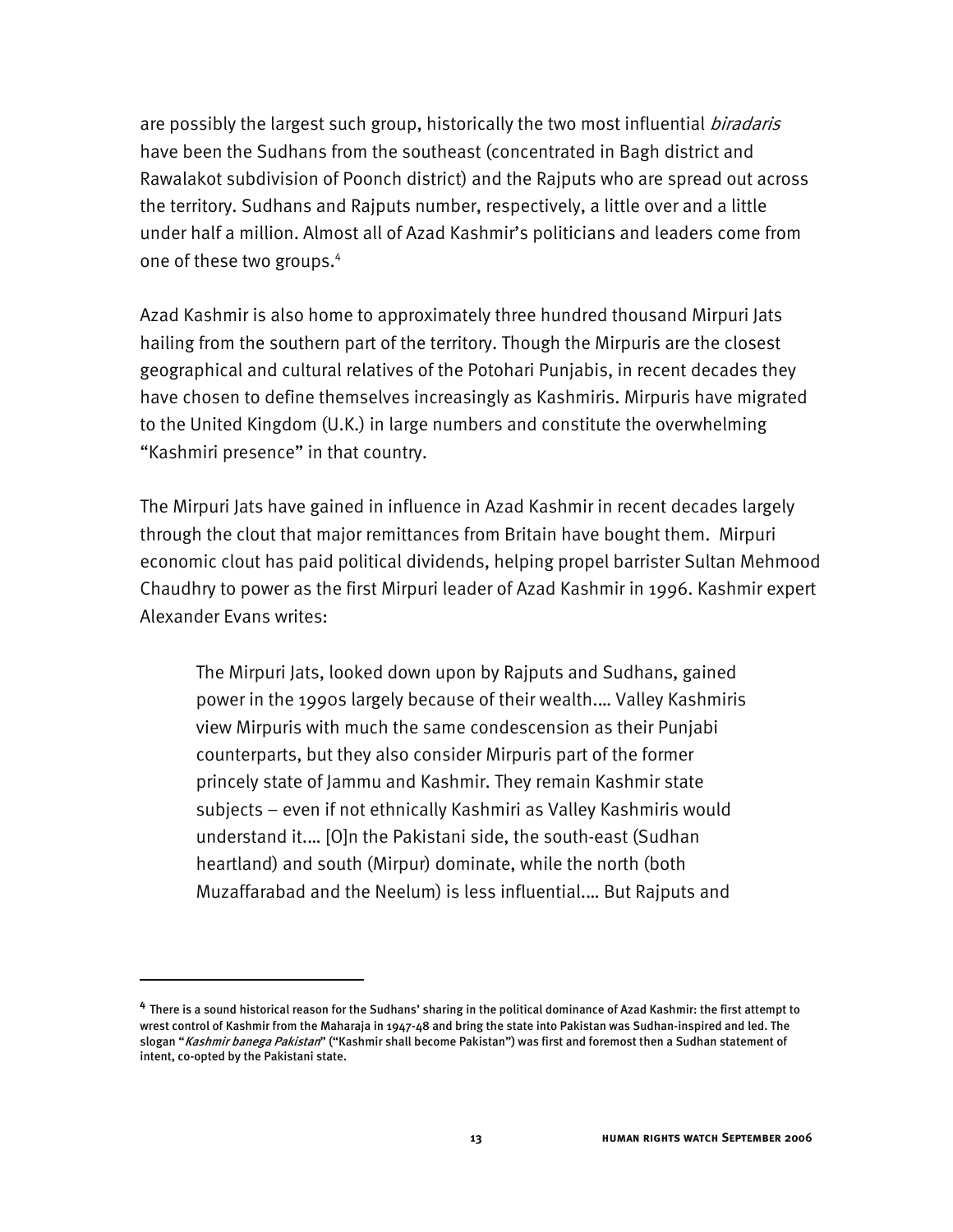Sudhans remain important brokers in local politics – not least as Gujjars tend to follow the lead of local Rajput and Sudhan leaders.<sup>5</sup> There are also a number of other small tribes and sub-tribes.

#### Administration

Formally, Azad Kashmir has a parliamentary form of government. The president of Azad Jammu and Kashmir is the constitutional head of the state, while the prime minister, supported by a council of ministers, is the chief executive. Azad Kashmir has its own Supreme Court, High Court, and Legislative Assembly comprising fortynine members, of whom forty-one are directly elected and eight are indirectly elected—the latter comprise a member each from the technocrats, scholars, and overseas Kashmiris, and five women.<sup>6</sup> Under the current constitutional dispensation, twelve of the forty-eight seats in the Legislative Assembly are reserved for Kashmiri refugees from Indian Jammu and Kashmir settled across Pakistan. Azad Kashmir also has a multi-tiered system of local governance.<sup>7</sup>

Azad Kashmir maintains a dual judicial system. Judicial officers in districts, high courts and the Supreme Court include Islamic judges dispensing Sharia law. These judges (who do not require a law degree) deal with criminal cases involving Sharia law. Other criminal cases and civil cases are dealt with by regular judges and magistrates.

All key administrative offices are manned by Pakistani officials. These include the office of the chief secretary (the principal bureaucrat), the inspector-general of police, the accountant-general and the finance secretary. (Pakistani political control in Azad Kashmir is discussed in detail in Chapter III, below.)

**<sup>5</sup>** Alexander Evans, "Kashmir: A tale of Two Valleys," Asian Affairs, vol. XXXVI, no. I, March 2005.

**<sup>6</sup>** Official website of the Government of Azad Jammu and Kashmir, "List of Members Legislative Assembly2006" section, [online] http://www.ajk.gov.pk/site/index.php?option=com\_content&task=view&id=2618&Itemid=142 (retrieved August 30, 2006).

**<sup>7</sup>** There are 202 Union Councils, ten Town Committees, fifty Markaz Councils, two Municipal Corporations, eleven Municipal Committees, nineteen sub-divisions, and 1,646 villages.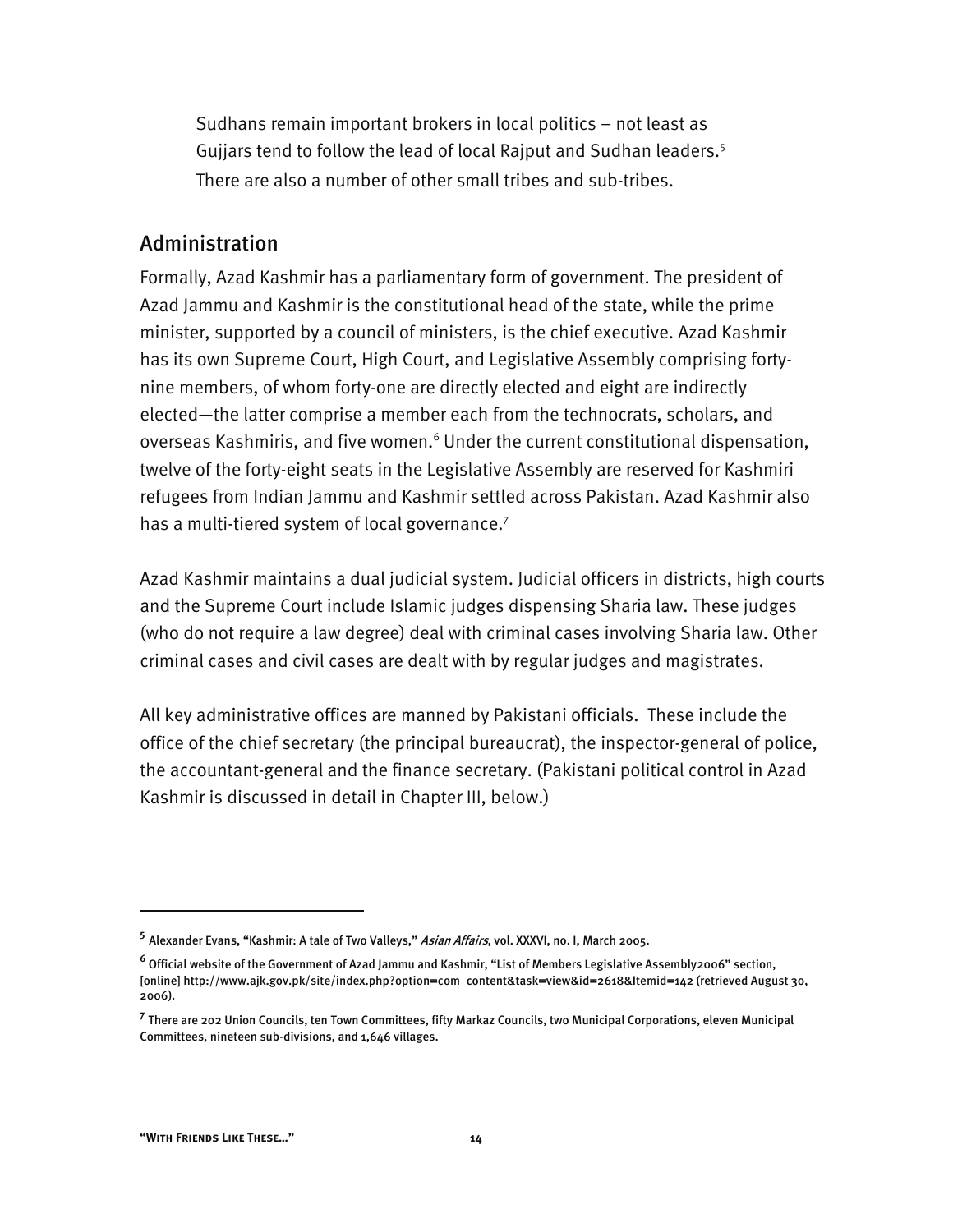### The Pakistan-India dispute over Kashmir

In 1947, the British decolonization plan for India required the partition of the subcontinent into two successor states, India and Pakistan. However, the partition plan was applicable only to the eleven provinces of "British India"—areas directly under British sovereignty as of June 3, 1947. In addition, the Indian subcontinent comprised some 562 "princely states" of varying size that enjoyed defense agreements with the paramount power and remained under the nominal control of their hereditary rulers.

The State of Jammu and Kashmir was an example of the latter. The territory comprising it had been sold by the East India Company to Maharaja Gulab Singh for a sum of 7,500,000 rupees in 1846 in an agreement titled The Treaty of Amritsar. Between 1846 and 1947 Kashmir remained under the direct though nominal control of Gulab Singh and his successors as their hereditary possession.

As British withdrawal from India became imminent, the princely states were given the choice to either resume their independent status or join Muslim-majority Pakistan or Hindu-majority India. Most of the decisions by the ruling princes were made based on geography or religious majority. However, Kashmir was a problem because it was a Muslim-majority state ruled by a Hindu prince. The British left it for future negotiations when the Maharaja of Kashmir failed to decide whether to accede to either India or Pakistan.<sup>8</sup>

The conflict in Kashmir has its origins in the state's accession to India in 1947.

Maharaja Hari Singh, the then ruler of Kashmir, signed a standstill agreement with Pakistan but took no decision on the state's accession. A month after the end of British rule on the subcontinent, Kashmir was invaded by Kashmiri Sudhan tribesmen encouraged by Pakistan.<sup>9</sup> Unable to defend his state, the Maharaja of Kashmir sought India's assistance, and on October 26, 1947, signed an Instrument of

**<sup>8</sup>**M.J. Akbar, Kashmir: Behind the Vale (New Delhi: Roli Books, 2003), pp. 94-102.

**<sup>9</sup>**Calling for immediate assistance, Maharaja Hari Singh in a letter to Lord Mountbatten of October 26, 1947, said that "a grave emergency" had arisen because the Pakistan Government had "permitted steady and increasing strangulation of supplies like food, salt and petrol" and allowed "desperadoes with modern weapons" to infiltrate into Kashmir.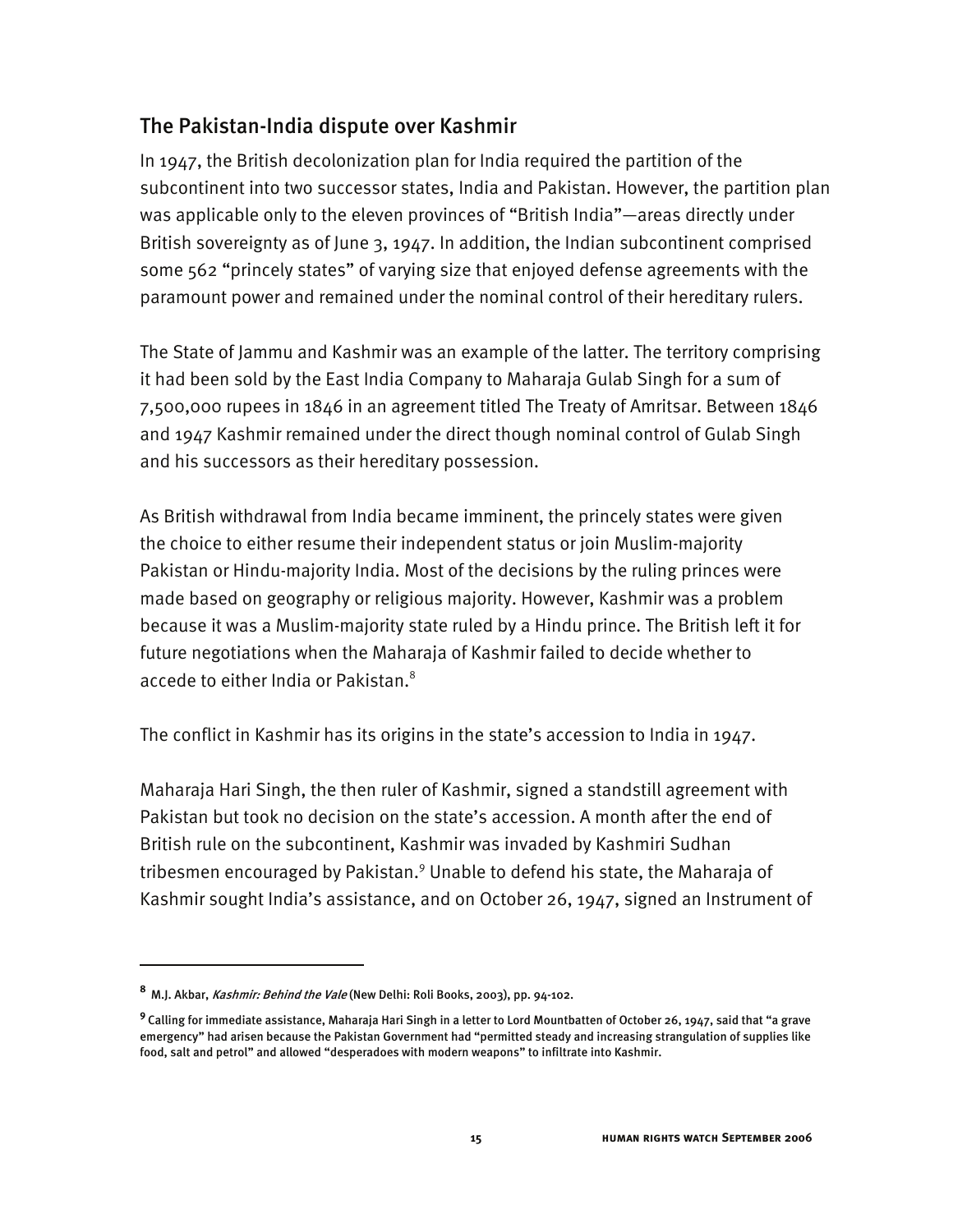Accession,<sup>10</sup> paving the way for Indian soldiers to come to his assistance.<sup>11</sup> The first war between India and Pakistan had begun.

In January 1948, Jawaharlal Nehru, then prime minister of India, requested that the U.N. play a role in the resolution of the Kashmir dispute.<sup>12</sup> The U.N. Security Council passed a resolution on August 13, 1948, calling for the immediate cessation of hostilities by India and Pakistan as well as a truce agreement so that both Indian and Pakistani forces could withdraw from the state of Jammu and Kashmir. It also recognized the right of the Kashmiri people to determine the future status of Kashmir.

After a ceasefire was called, a third of the Kashmiri state remained under Pakistani control.<sup>13</sup> The rest became India's Jammu and Kashmir state.<sup>14</sup> Kashmir was divided by a Line of Control. The contour of this line changed slightly after later wars, but has remained more or less the de facto border between Pakistan and India in Kashmir. Through mutual agreement India and Pakistan successfully lobbied for an amendment to the 1948 U.N. resolution, and the U.N. passed another resolution on January 5, 1949, in which the Kashmiri people were only given the right to accede either to India or Pakistan; there was no mention of their having a right to become an independent nation.

In January 1949, the United Nations Military Observer Group in India and Pakistan (UNMOGIP) was deployed to supervise the ceasefire between India and Pakistan.15 UNMOGIP's functions were to investigate complaints of ceasefire violations and

**<sup>10</sup>**Instrument of Accession of Jammu and Kashmir State, [online] http://mha.nic.in/accdoc.htm (retrieved July 21, 2005).

**<sup>11</sup>** The Maharaja, however, insisted on a special deal under which Kashmir would have its own constitution. Under the Instrument of Accession, Kashmir retained a measure of autonomy, and clause 7 stated that "Nothing in this Instrument shall be deemed to commit me [the Maharaja] in any way to acceptance of any future constitution of India."

**<sup>12</sup>** Text of India's complaint to the Security Council, January 1, 1948, [online] http://www.jammukashmir.com/documents/jkindiacomplaintun.html (retrieved July 21, 2005).

**<sup>13</sup>** In 1963, Pakistan handed over around 5,000 square kilometers in the Shaksgam Valley to China. Although the transfer was subject to a settlement on the Kashmir issue between the two claimants, China has already built a military highway on this territory and is unlikely to vacate it. The website of the Government of Azad Jammu and Kashmir notes that the area of Azad Kashmir is 13,297 square kilometers. See

http://www.ajk.gov.pk/site/index.php?option=com\_content&task=category&sectionid=34&id=184&Itemid=144 (retrieved September 13, 2006).

**<sup>14</sup>** Jammu and Kashmir state (which includes the Muslim-majority Kashmir valley, Hindu-majority Jammu, and Buddhistmajority Ladakh) is 101,387 square kilometers. See http://countrystudies.us/india/123.htm (retrieved July 21, 2005).

**<sup>15</sup>** United Nations Military Observer Group in India and Pakistan, [online]

http://www.un.org/Depts/dpko/missions/unmogip/index.html (retrieved June 1, 2004).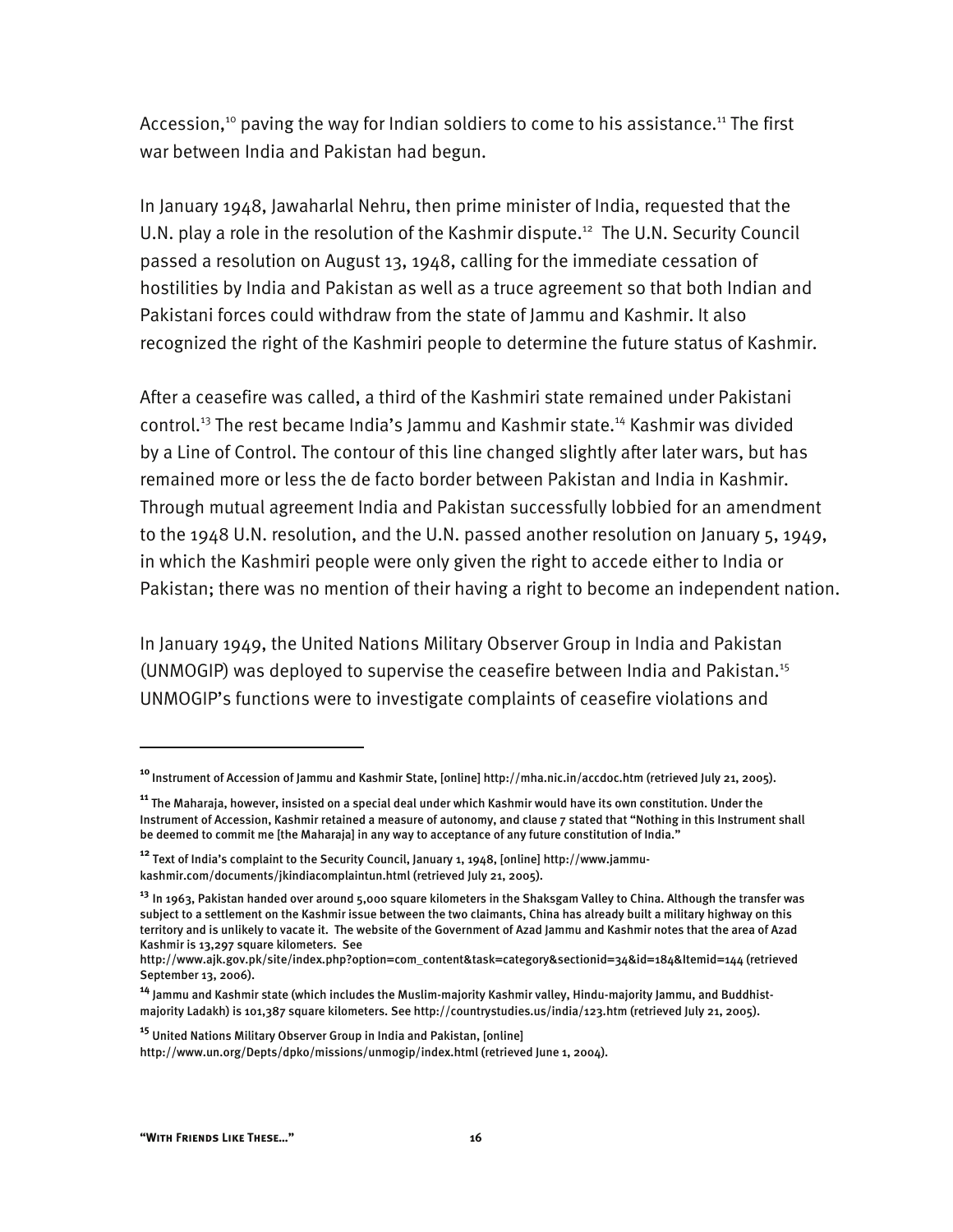submit finding to each party and to the U.N. secretary-general.<sup>16</sup> Under the terms of the ceasefire, it was decided that both armies would withdraw and a plebiscite would be held in Kashmir to give Kashmiris the right to self-determination.<sup>17</sup>

The primary argument for the continuing debate over the ownership of Kashmir is that India did not hold the promised plebiscite. In fact, neither side has adhered to the U.N. resolution of August 13, 1948: $^{18}$  while India chose not to hold the plebiscite, Pakistan also failed to withdraw its troops from Kashmir as was required under the resolution.19 Instead, India cites the 1952 elected Constituent Assembly of Jammu and Kashmir, which voted in favor of confirming accession to India.<sup>20</sup> New Delhi also says that since Kashmiris have voted in successive national elections in India, there is no need for a plebiscite. The 1948-49 U.N. resolutions can no longer be applied, according to India, because of changes in the original territory, with some parts "having been handed over to China by Pakistan and demographic changes having been effected in Azad Kashmir and the Northern Areas."<sup>21</sup>

India's argument for the legitimacy of its claim to all of Kashmir, including the portion administered by Pakistan, is based on the Instrument of Accession. Similar instruments determined the distribution of all princely states in the 1947 partition; questioning the accession of Kashmir would (the argument goes) imply unraveling the constitutional and legal basis for the creation of India and Pakistan.<sup>22</sup>

Pakistan, however, has always questioned the legality of Kashmir's accession and said that India had agreed to the U.N. resolutions calling for self-determination after the

 $16$  Ibid.

**<sup>17</sup>** The U.N. resolutions said that a plebiscite would be held so that Kashmiris could choose to accede to either India or Pakistan. Many Kashmiris advocate a third option: they want the right of self-determination to not just be confined to joining India or Pakistan, but to include becoming an independent state.

**<sup>18</sup>**The text of the U.N. Resolution of August 13, 1948, and India's position on it, are available at http://www/jammukashmir.com/documents/jkunresolution.html (retrieved July 21, 2005).

**<sup>19</sup>** Sumit Ganguly, ed., The Kashmir Question: Retrospect and Prospect (London: Frank Cass & Co, 2003), pp. 2-3.

**<sup>20</sup>** The United Nations Security Council rejected this argument. For various Security Council Resolutions on Kashmir see http://www.kashmiri-cc.ca/un/ (retrieved July 20, 2005).

**<sup>21</sup>** Embassy of India, Washington D.C., "A Comprehensive Note on Jammu & Kashmir," [online] http://www.indianembassy.org/policy/Kashmir/Kashmir\_MEA/UN.html (retrieved July 20, 2005).

**<sup>22</sup>** J.N. Dixit, Anatomy of a Flawed Inheritance: Indo-Pak relations 1970-1994, (Delhi: Konarak Publishers, 1995), p. 200.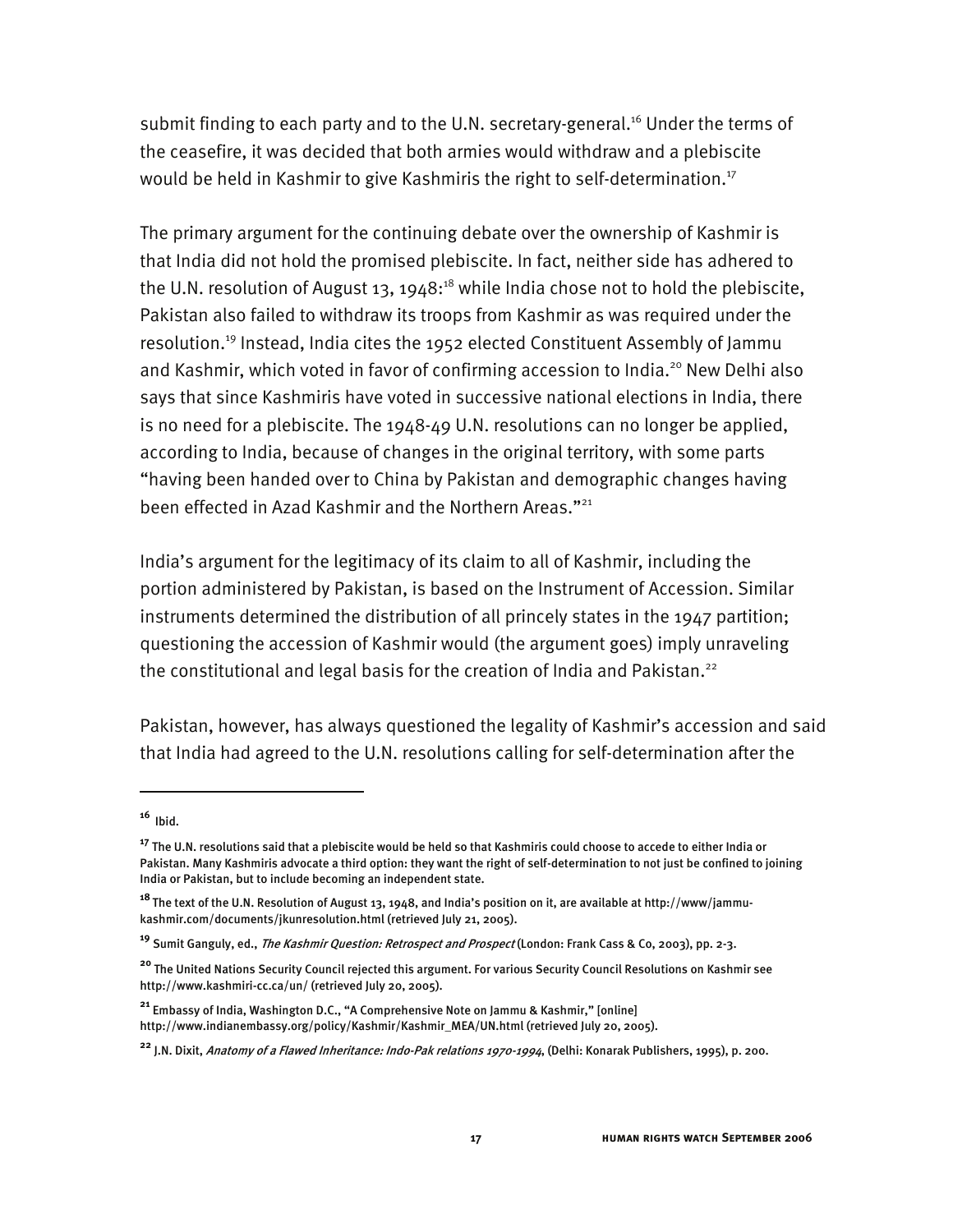Instrument of Accession had been signed. India also overruled the same exercise of powers by the Muslim ruler of the Hindu-majority state of Hyderabad—the largest and richest of the princely states—arguing that the people's right of self-determination was paramount when the Nizam of Hyderabad sought to declare independence for his state. Hyderabad was forced into the Indian Union through "police action" in 1948.<sup>23</sup> Similarly, the Muslim rulers of the Hindu-majority states of Junagadh and Manavadar signed instruments of accession to Pakistan but were overruled by the Indian government, which seized the states on grounds of geographical contiguity and religious majority.<sup>24</sup>

Pakistan asserts that India cannot argue self-determination and the will of the majority in other instances and ride roughshod over the same principle in Kashmir. Hence, in contrast to India, which considers the part of Kashmir under its control to be part of the Indian Union, Pakistan does not exercise formal sovereignty over the portion of Kashmir it controls. Rather, the territory is theoretically self-governed through its own interim constitution pending a plebiscite to determine the status of the historical state of Jammu and Kashmir.

Above all, both Islamabad and New Delhi see Kashmir as legitimizing the competing political frameworks that led to the partition of India. Islamabad believes that Muslimmajority Kashmir will choose to be part of Pakistan and it will justify, once again, the ideological basis for the 1947 partition that was predicated on the assumption that Muslims and Hindus were separate nations.<sup>25</sup> India, for that same reason, is unwilling to let go of Kashmir: a Muslim majority state is proof that India is secular.

**<sup>23</sup>** The Muslim Nizam refused to accede to the Indian Union, although it entirely surrounded his territory, demanding the right as ruler of 18 million (overwhelmingly Hindu) subjects to rule a separate state. The resulting standoff ended with the state's occupation by Indian troops between September 13 and 17, 1948, and its incorporation as a state of India the next year.

**<sup>24</sup>**The Nawab of Junagadh (a Muslim) decided that Junagadh should accede to Pakistan, which was just across the Arabian Sea. The unsettled conditions in Junagadh had led to a cessation of all trade with India. The Nawab was forced to flee to Karachi with his family and established a provisional government. A plebiscite was held on February 20, 1948, in which the electorate voted overwhelmingly to join the Indian Union. India then assumed formal control over the entire state of Junagadh. A "liberation army" (azad fauj) of twenty thousand men with armored cars and modern weapons entered Junagadh and the state was secured. The Government of Pakistan protested, saying that since the state had acceded to Pakistan on September 5, 1947, India's takeover was illegal.

**<sup>25</sup>** Apart from religion, Pakistani scholars also explain that Kashmir is vital to the country's economy because it is the source of most rivers flowing into Pakistan. Among the various disputes related to Kashmir between India and Pakistan is the construction of dams in Jammu and Kashmir state, which will allow India control over Pakistan's irrigation and water sources see this chapter, section "The Politics of Water," below.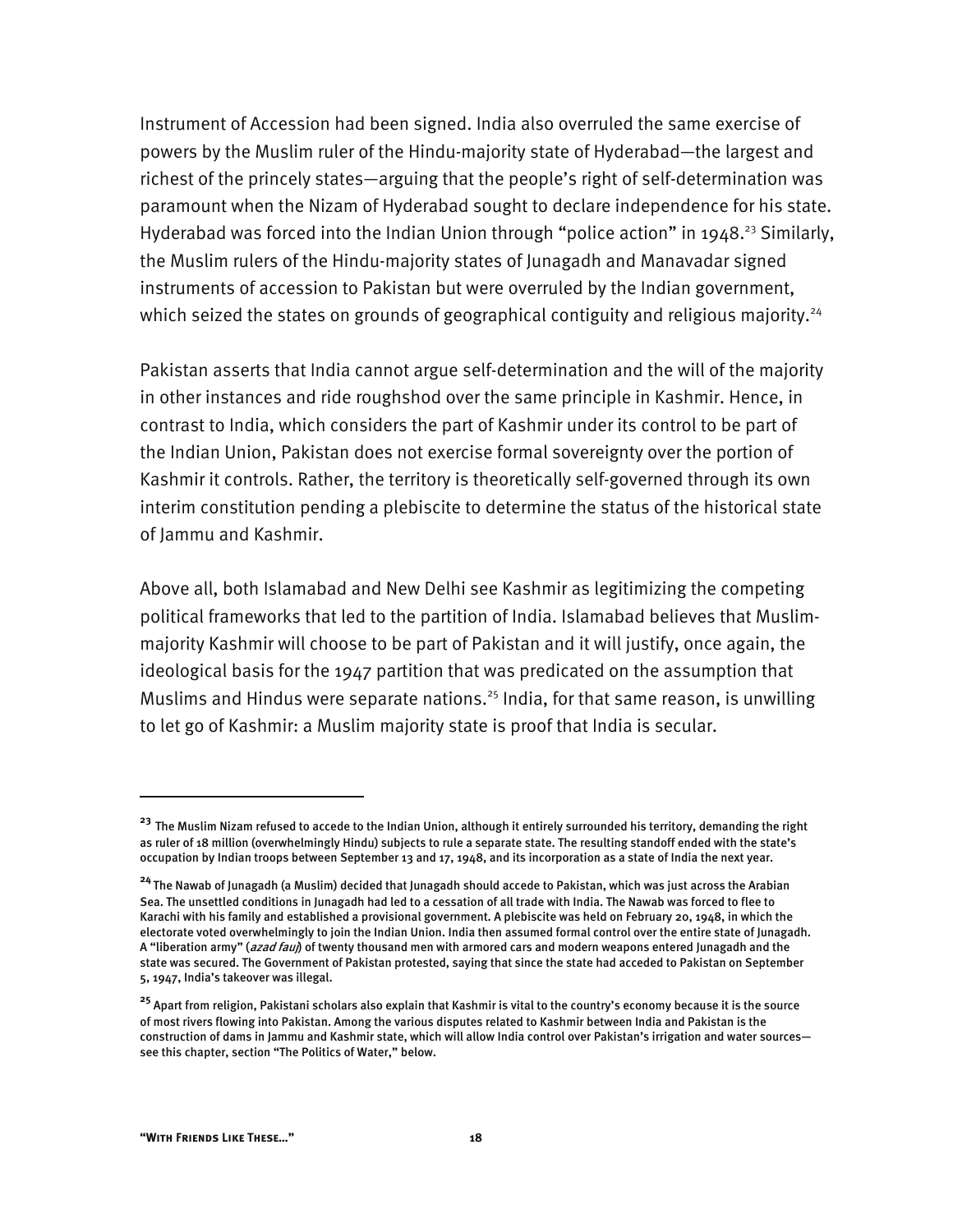Since the British left the subcontinent almost sixty years ago, India and Pakistan have fought two wars specifically over Kashmir, in 1947-48 and in 1965.<sup>26</sup> In 1971, a third war between the two countries led to the secession of East Pakistan, which became independent as Bangladesh. That truncation of Pakistan further exacerbated the distrust between the two countries and drives Islamabad's policy on Kashmir.<sup>27</sup> Since India had helped in dividing Pakistan, it became a priority for Islamabad to ensure unity through an anti-Indian Islamic ideology.<sup>28</sup>

#### The role of militant groups

I

The situation in Azad Kashmir transformed rapidly as the situation in Jammu and Kashmir state worsened and a stream of refugees began to cross into the territory from 1989 onwards. The government of Pakistan and the Azad Kashmir authorities welcomed these refugees at the time with some fanfare; for Pakistan, the propaganda value of hosting the refugees was immense. For one, their arrival underlined the seriousness of the situation in Jammu and Kashmir state and thereby bolstered Pakistan's stance that Indian control over Kashmir was not only illegitimate under international law but also despised by those living under it. Certainly, many of those who crossed over were fleeing persecution. Others were Kashmiri nationalists who had taken up arms against the Indian state.

The militants who crossed over to Azad Kashmir in the 1989-91 period were strikingly different from those who have spearheaded the insurgency against the Indian state from the mid 1990s onwards. The 1989-91 militants were overwhelmingly Kashmiris from the central valley, many from Srinagar. Even if they joined Islamist organizations such as Hizbul-Mujahedin, they remained essentially secular nationalists seeking the independence of Kashmir. Kashmiri-speaking, they were also culturally and linguistically distinct from the peoples of Azad Kashmir. Most had little or no idea of what Azad Kashmir was beyond a vague awareness that it was "Azad" (free) under Pakistani control and would be the logical base to take on the Indian state. They

**<sup>26</sup>** "India-Pakistan Wars," entry in The Columbia Encyclopedia, Sixth Edition 2001-2005 (New York: Columbia University Press, 2005), [online] http://www.bartleby.com/65/in/India-Pak.htm (retrieved July 21, 2005).

<sup>&</sup>lt;sup>27</sup> Not only did Pakistan end up losing half of its territory, but its military was also routed, leaving some 90,000 prisoners of war.

**<sup>28</sup>** Hussan Haqqani, "Pakistan's Endgame in Kashmir," in Ganguly, ed., The Kashmir Question, pp. 43-45.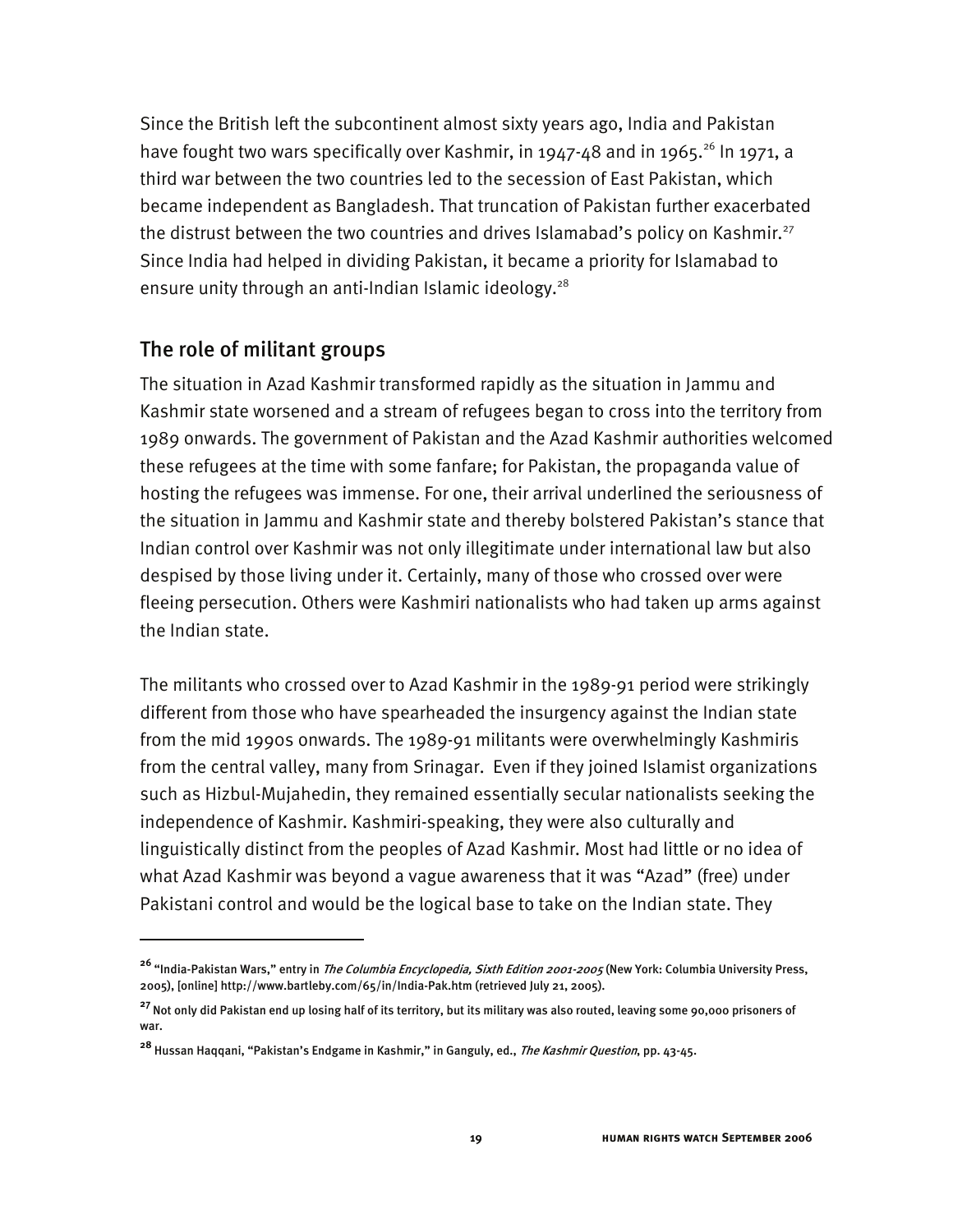viewed Pakistan, which was eager to offer support, much more favorably than India. Thus, in the early years of the Kashmiri rebellion against Indian control, the indigenous Jammu Kashmir Liberation Front (JKLF) remained the engine of the Kashmiri nationalist movement and in control of it.

The situation had transformed dramatically by 1994 when the ISI organized thirteen groups operating in Kashmir into the Muttahida [United] Jihad Council. Apart from the Hizbul-Mujahedin the other members included the Harkat-ul-Ansar, Jamiat-ul-Mujahedin and Al-Jihad. By early 1999, there were only four or five member groups of the United Jihad Council that were considered effective, including the LT, Hizbul-Mujahedin, Al Badr and Harkat-ul-Mujahedin.

As the ISI-backed militant groups gained strength and dominance, Kashmiri nationalist militants left the JKLF-led nationalist movement or were sidelined and eventually began to be persecuted by the authorities and their proxies. Hanif Haidry, a native of Srinagar, told Human Rights Watch,

I joined the Jamaat-e-Islami, Hizbul-Mujahedin faction in 1987 at the age of twenty-five and disassociated from it in 1991 as I felt that it had become violent. I then went back to Jammu and Kashmir state and tried to settle down. But because there was persecution, I returned to the Pakistani-controlled side. My family in [Jammu and Kashmir state] is constantly interrogated by RAW [Research and Analysis Wing, India's external intelligence body] and others too…. I have two daughters and one son—all in Srinagar. And while my family is harassed by the Indians there, I am mistreated by the Pakistanis here.

I totally blame the religious parties for turning our indigenous national struggle into a violent one. This happened in the late 80s and early 90s when money started to roll in and people like us—who genuinely wanted independence—were used by these religious parties which were supported by the Pakistanis. But I equally blame the Indian government.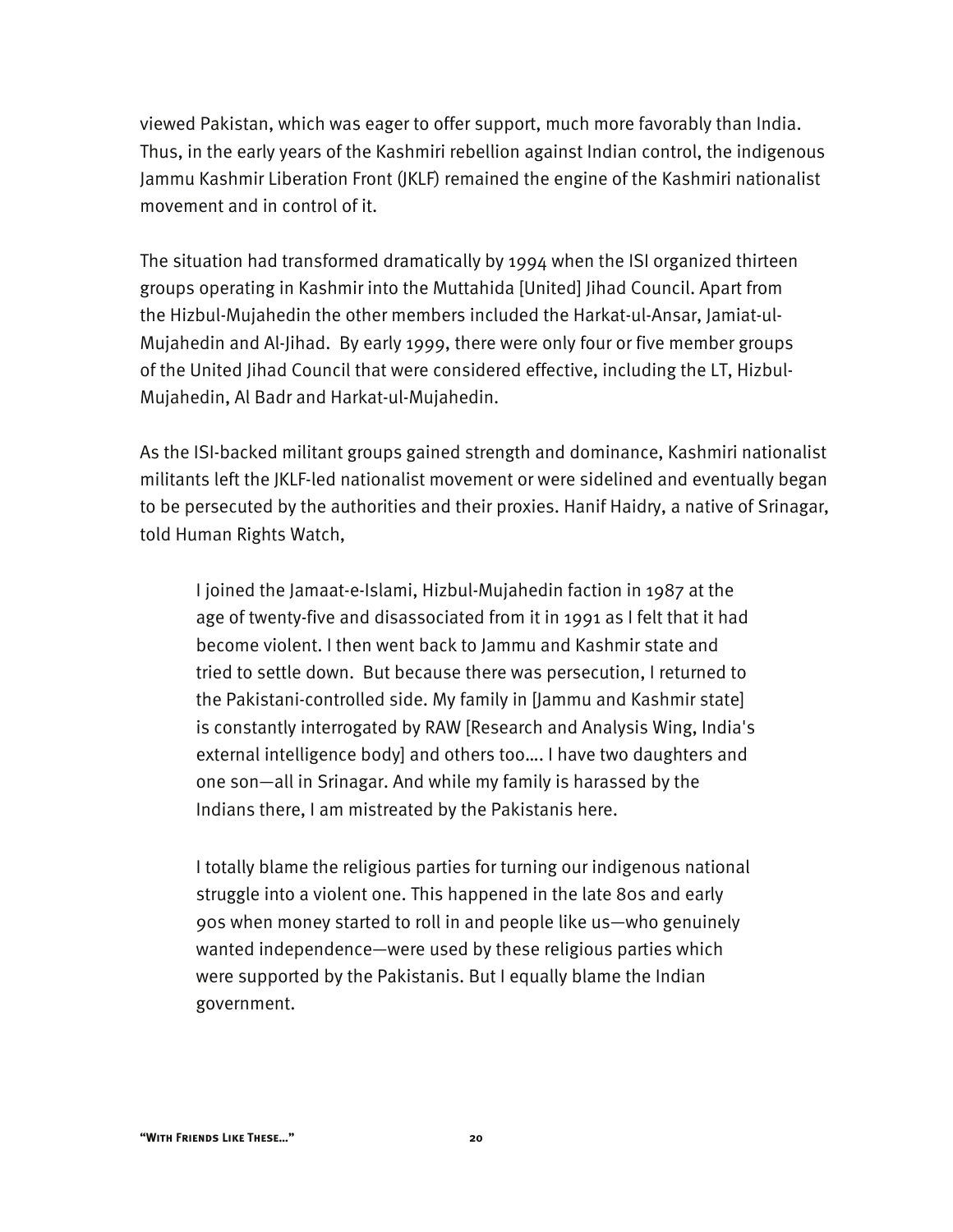We wanted independence and felt that Muslims on this side would be more sympathetic to our cause and therefore we came here—it is true that at the time we were intoxicated by the concept of Islamic jihad. Initially when we started with Hizbul-Mujahedin, our idea was to develop a Kashmiri freedom movement which would also involve Hindu Pandits of Jammu. However once the ISI became involved the movement took on a new face and lost its initial purpose. It gave many political players an opportunity to initiate their own militant organizations. That was when I decided to leave the movement. I now have nowhere to go. Life is hell in Pakistan and would be harsh in Srinagar. Here, I am regularly harassed by the ISI, often threatened with arrest and torture, and also by my former comrades in the jihadi organizations. I would rather be in my place of birth with my family and suffer there rather than in an unwelcoming foreign land where I have no rights, no respect and no hope for the future.<sup>29</sup>

Thorough the 1990s, Azad Kashmir was increasingly dotted with militant camps operating under the supervision of the Pakistani army. Only when Pakistan began supporting the U.S.-led "global war on terror" in 2001 did the United Jihad Council cease to operate publicly. Several groups have simply changed their names and operate independently or through clandestine underground networks.<sup>30</sup> And there are many reports indicating that the Pakistani intelligence apparatus retains direct association with operations by these groups.

Though militant camps in Azad Kashmir proper have become non-operational in the aftermath of September 11, 2001 and the consequent peace process with India, militant infiltration into Jammu and Kashmir state was ongoing through the October 8, 2005 earthquake (though markedly reduced), and continues at the reduced rate to date. Immediately prior to the earthquake and in the months following it, Human Rights Watch was repeatedly told by independent analysts, members of militant groups, and Pakistan-backed Azad Kashmir politicians and members of the Pakistani

**<sup>29</sup>**Human Rights Watch interview with Hanif Haidry, Muzaffarabad, August 3, 2005.

**<sup>30</sup>** "Jihad Recruitment is on the Rise," The Friday Times (Lahore), July 29, 2003, [online] http://www.pakistanfacts.com/article.php?story=20030729154610902 (retrieved May 31, 2004).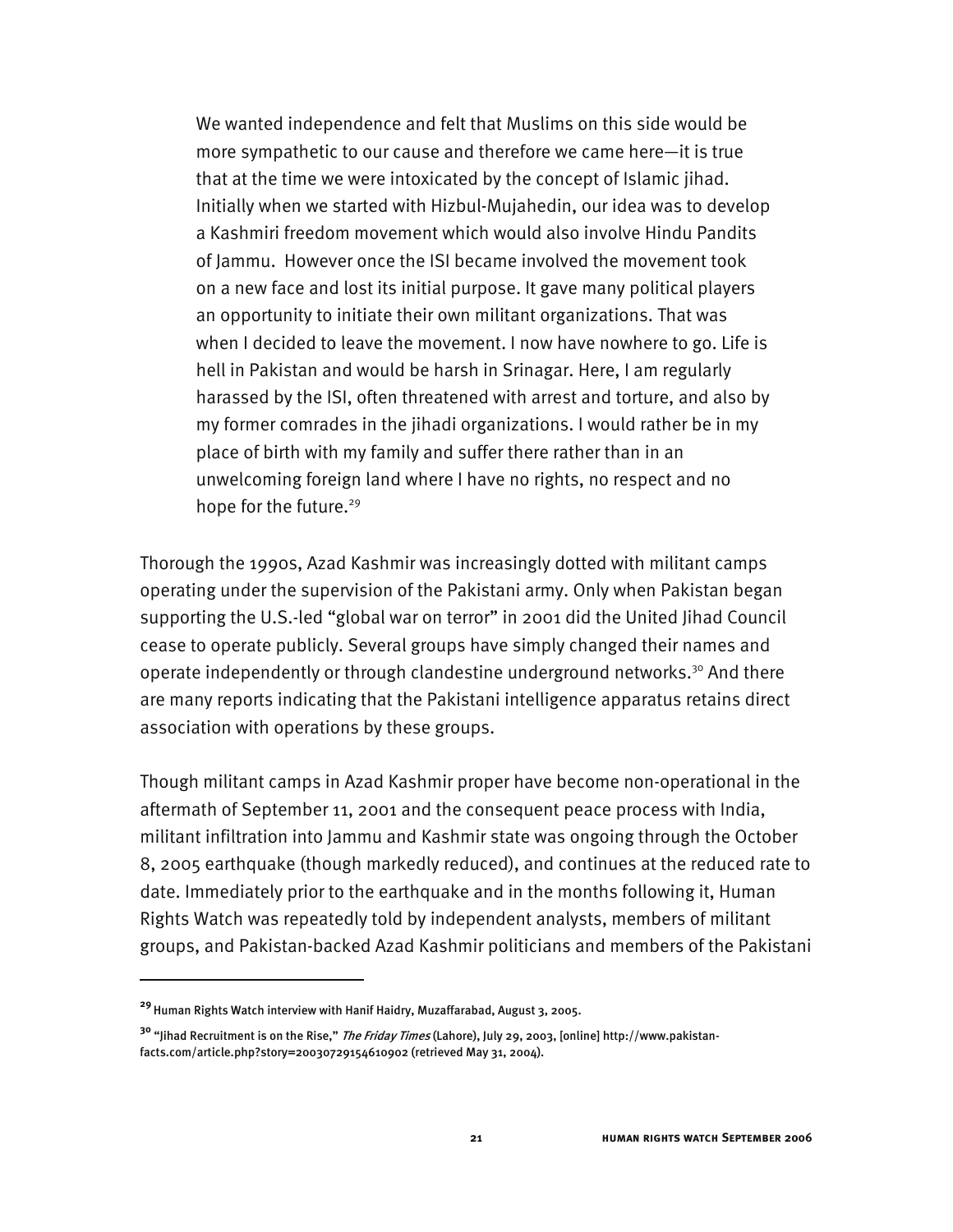military speaking off-the-record, that infiltration is not only ongoing but its cessation is non-negotiable in the absence of a final settlement of the Kashmir dispute. (Most of these commentators are not willing to be named for fear of reprisal from the ISI.)

A Muzaffarabad journalist, who only agreed to speak to Human Rights Watch on condition of anonymity and on the bank of the Neelum river that runs through Muzaffarabad to ensure he was not overheard, explained his views on the general situation in Azad Kashmir:

Everybody here has reason to hate the militants. They have taken over our lives and hold them hostage. Meanwhile, Kashmiri nationalists including the All-Parties Hurriyet Conference [an umbrella organization for Kashmiri nationalist groups] across the LoC are deeply resentful of how the ISI has warped and damaged the Kashmir movement. And only fools believe that the ISI has decided to end the jihad. Every day you hear stories of infiltration. I know a group went across last week. They have moved the camps but not gone out of business. Everybody abhors India of course but nobody loves the jihadis either. We are caught between a rock and a hard place – unable to overthrow the Indian yoke there and at the mercy of Pakistani jihadis and the dreaded ISI here. But the problem is, we are all compromised. If the ISI call me and ask me whether I spoke to you, I will probably tell them everything. That is the price to be paid to live in peace if not in dignity. $31$ 

Pakistani military installations have often been placed in close proximity to highly populated civilian areas, ostensibly because of a lack of space. However, many Kashmiris told Human Rights Watch that the Pakistani military used the bases to keep a close watch on the population to ensure political compliance and control. Instead of helping to protect the population, the military uses its close proximity to the civilian population to commit abuses. Given this context, the total collapse of Azad Kashmir's governmental structures in the aftermath of the October 8 earthquake came as no

**<sup>31</sup>** Human Rights Watch interview with local journalist, Muzaffarabad, August 1, 2005.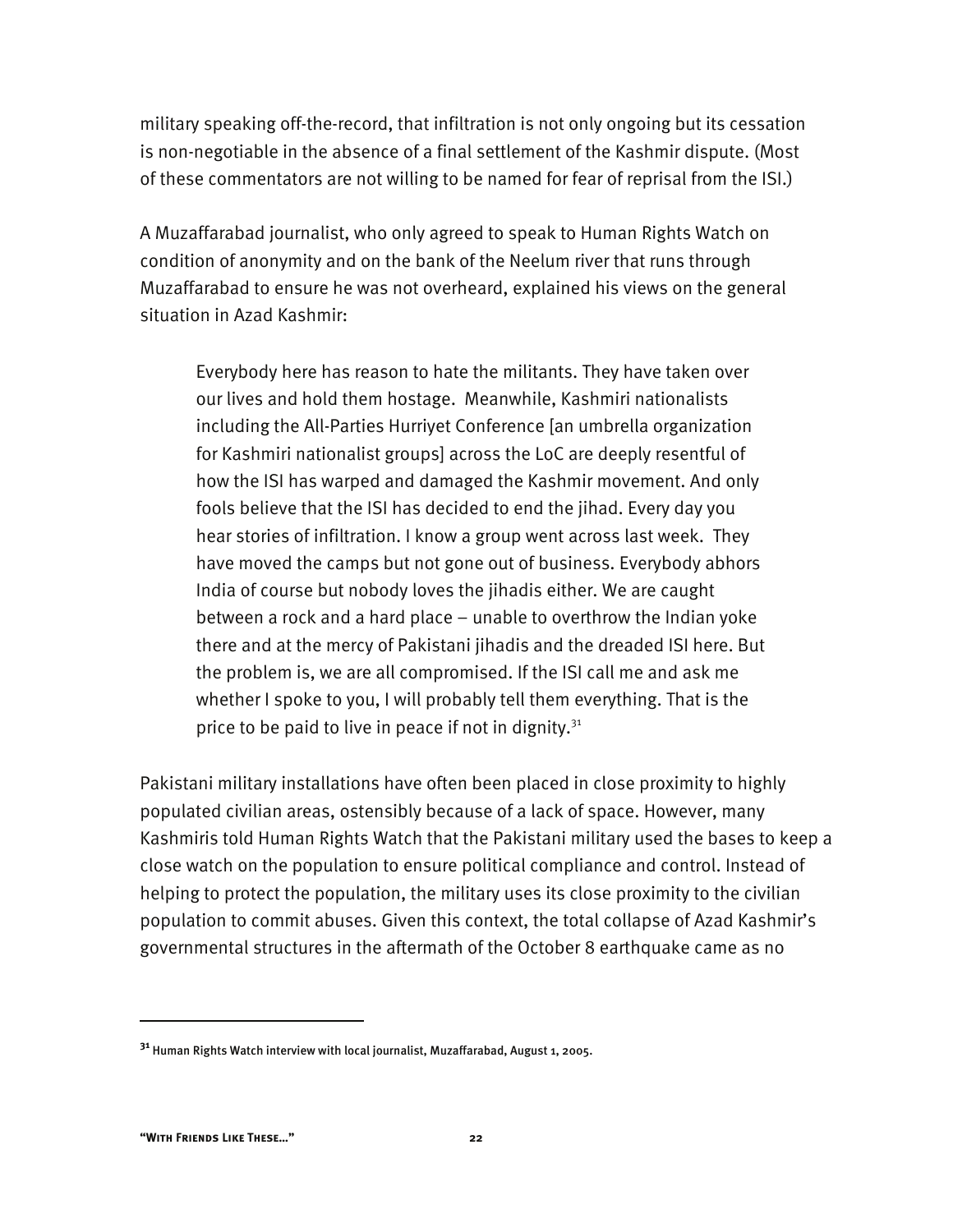surprise. Akbar Zaidi, a noted Pakistani academic, explained this collapse:

While there is… quasi-civilian Government, real power still rests with the President and the military institutions supporting him. The response to [the] earthquake… needs to be seen in this light.… The military is… a key constituent of the government…. [I]t was therefore the force expected to react immediately by providing relief and help, particularly medical support… The quake's aftermath has exposed a much-trumpeted "success" story of Musharraf's regime, the local government system called "District Government", to be just as flimsy, apolitical and dysfunctional as many had felt it was. This system and its elected bodies are part of the rubble along with the entire physical infra-structure of the area… The state's reaction to the devastating earthquake has revealed that despite the continued global appreciation for its role in the war on terror, the military rules an alienated society and fails to respond to local needs in time of crisis. Its obsession with its notion of "security" continues to undermine real human security in Pakistan.<sup>32</sup>

Similarly, it was no accident that militant groups were the first on the scene dispensing relief goods and aid in the immediate aftermath of the earthquake. Nor was it a sign of any great organizational prowess. As the Pakistani military prioritized the rescue of its own personnel, it apparently sought the assistance of its closest allies in Azad Kashmir, the militant groups. Jan McGirk, Southeast Asia correspondent for the U.K. daily newspaper *The Independent*, reported on the inadequate military response and the public reaction to it:

Nearly a quarter of a million troops were already stationed in the area, to enforce a tentative ceasefire with Pakistan's nuclear-armed neighbor, India, over claims to the disputed territory. After living under the military dictatorship of General Pervez Musharraf for six years, the victims expected a disciplined and professional relief effort to alleviate

**<sup>32</sup>** S. Akbar Zaidi, "Emergency Relief in a Military State," D+C (Frankfurt-am-Main, Germany), December 2005, [online] http://www.inwent.org/E+Z/content/archive-eng/12-2005/debate\_art3.html (retrieved August 24, 2006).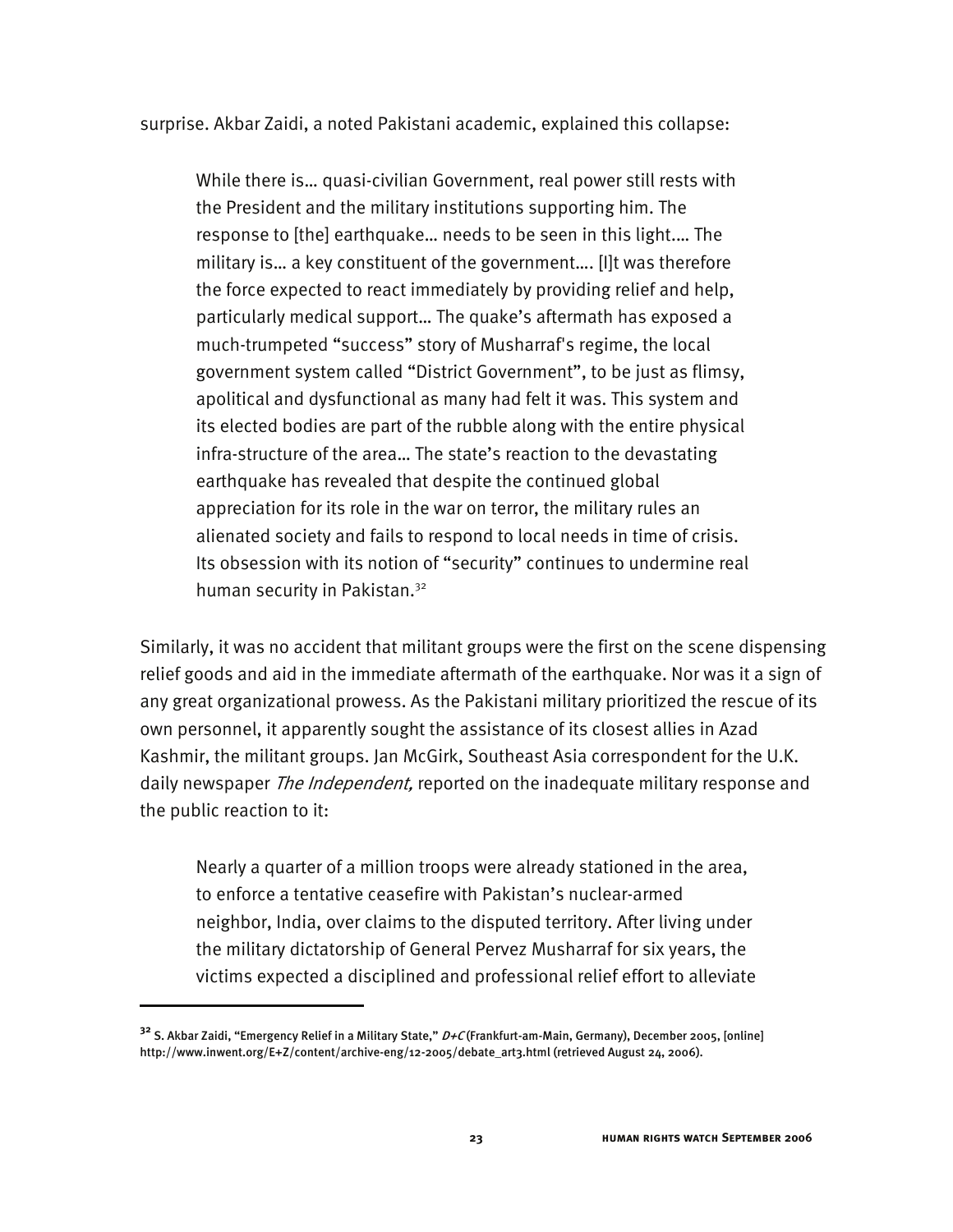their suffering… It took days before the army would reach any stricken areas beyond the towns; while it dallied, tens of thousands of loved ones were smothered under the rubble and the injuries of survivors went septic. Without any shelter, vulnerable infants and elders contracted pneumonia when intermittent downpours soaked their bedding. In grief, people could only cling to one another for body heat as hail pelted down and thunderclaps heralded more aftershocks. Villagers grumbled that the army must be tending to its own casualties first and had abandoned its hapless civilians to the elements.<sup>33</sup>

These groups had suffered the loss of infrastructure and personnel themselves in the earthquake, as McGirk noted:

[R]eports that the quake killed a hundred militants in training camps established near the Line of Control… have been circulating; the government has never acknowledged that such camps exist, even though India has since 1989 accused Pakistan of arming and supporting Islamic guerrillas and demanded the camps' closure...<sup>34</sup>

The militant groups won much appreciation for their rescue and relief efforts in the second week of October 2005.<sup>35</sup> This public relations coup could not have been possible without logistical support from sections of Pakistan's intelligence apparatus. For example, the Jamaat-ud-Dawa, the renamed "welfare" wing of the LT, was in possession of and distributing weatherized tents within two days of the earthquake. The only source of weatherized tents in the immediate aftermath of the earthquake was the Pakistani army.

The post-earthquake role of militant organizations underlines the continuity of the military-militant relationship in Azad Kashmir. Pakistan's two-track policy on the militant groups operating in Jammu and Kashmir state—assurances of roll-back for

**<sup>33</sup>** Jan McGirk, "Kashmir: The Politics of an Earthquake," opendemocracy.net, October 19, 2005, [online] http://www.opendemocracy.net/debates/article.jsp?id=2&debateId=43&articleId=2941 (retrieved August 24, 2006). **<sup>34</sup>** Ibid.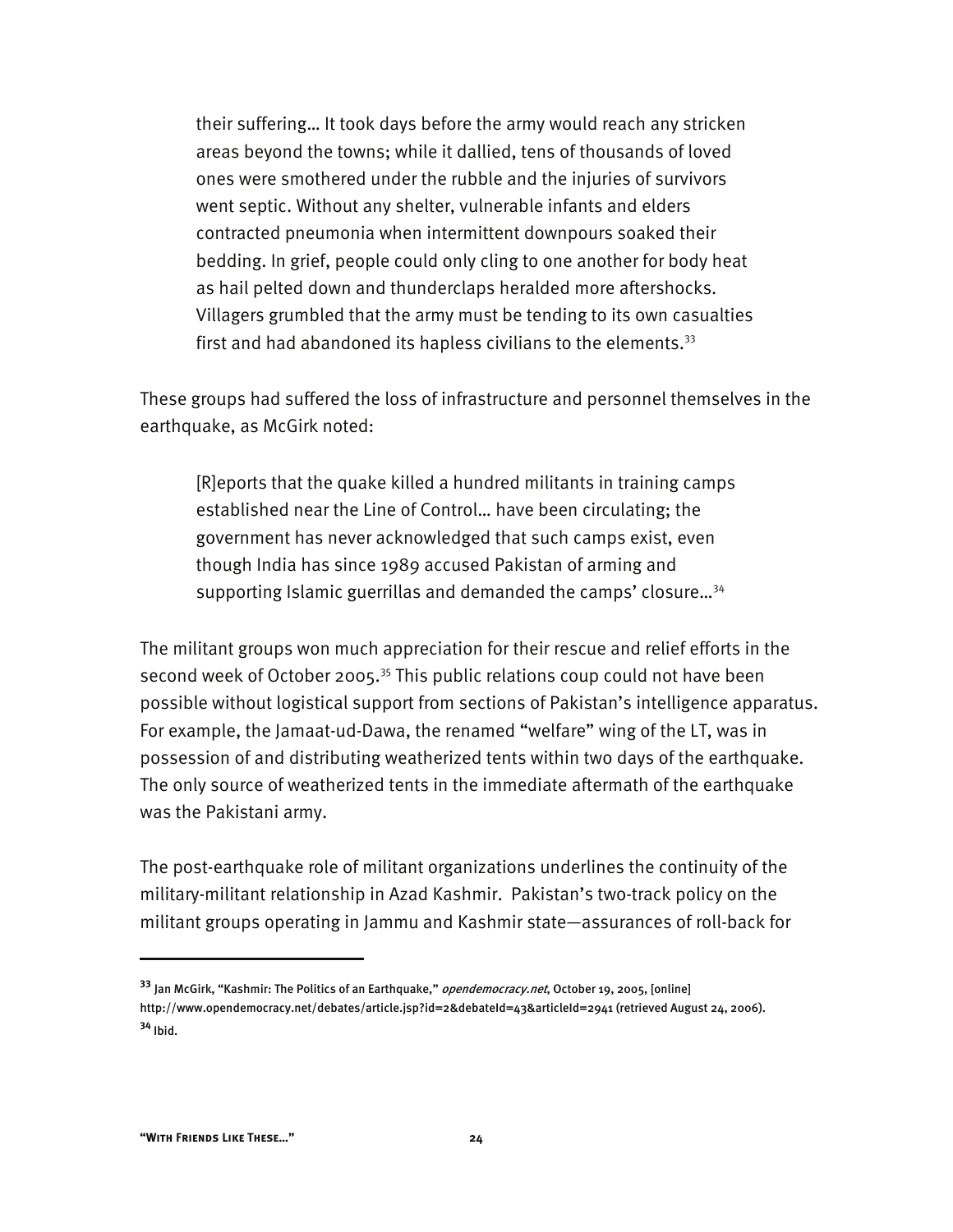international consumption but only a scale-down and lower visibility in the theatre of operations—appears to be continuing. The Pakistani military apparently saw the earthquake as an opportunity to craft a new image for the militant groups rather than as an opportunity to disband them.

### The politics of water

I

A continuing source of political tension between Kashmiris and Pakistan is over the Mangla Dam project, which affects the waters of the Jhelum and Poonch rivers before they flow into Punjab in Pakistan. Particularly affected is the relatively well-off Mirpuri community in Azad Kashmir (see above), which has increasingly felt a sense of discrimination and economic exploitation by Pakistan because of the project. In a 1991 article, Roger Ballard of the U.K.'s Manchester University explained why:

To Pakistan Mangla is a vital asset which brings many benefits… Mangla is thus critical to the success of the Pakistani economy as a whole. Yet despite the great benefits which Mangla has brought to everyone in Pakistan proper, those unfortunate enough to live immediately upstream of the dam have had… to bear the brunt of its environmental costs.36

The debate around the Mangla Dam, though beyond the scope of this report, is notable because of the central role it has played in shaping the Mirpuri disconnect from Pakistan. Pakistan argues that the construction of the Mangla Dam is a consequence of the 1961 Indus Basin treaty between India and Pakistan with the World Bank acting as guarantor. The Azad Kashmiris, particularly the Mirpuris, argue that water is a Kashmiri natural resource commandeered by the Pakistani state to the disadvantage of Kashmiris. This is a key issue fueling calls for Kashmiri independence. The acrimony over the dam continues in Mirpur as the dam is currently being raised.

Chaudhry Arif, the convener of the Mangla Dam Action Committee, a protest group formed to demand better compensation for those affected by the Mangla Dam, told Human Rights Watch,

**<sup>36</sup>** Roger Ballard, "The Kashmir Crisis: A view from Mirpur," Economic and Political Weekly (Mumbai), 1991, pp. 513 – 517.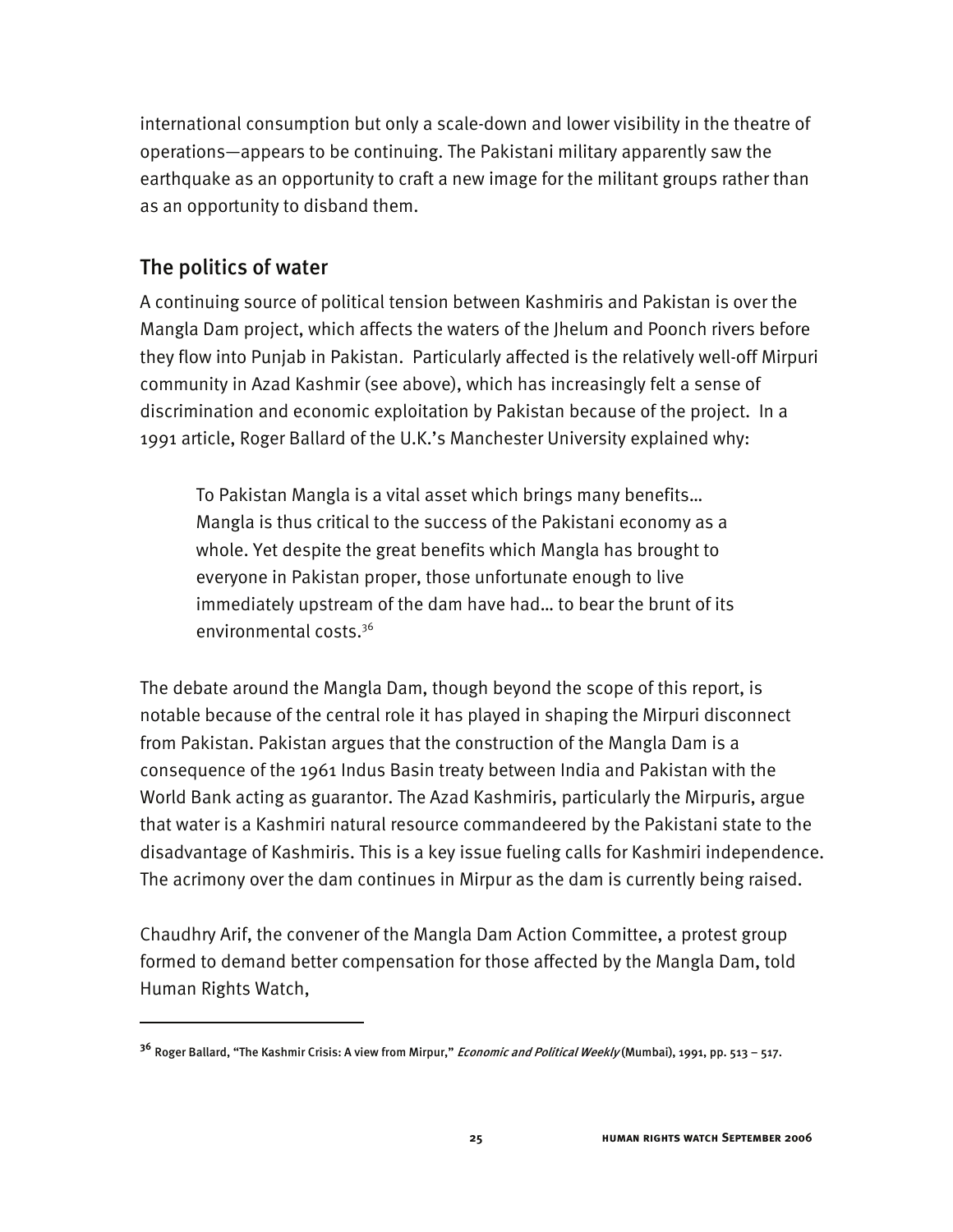Water is our natural resource. Arabs have oil, the Baloch have minerals. Kashmir has water. All of Pakistan uses our water. In the process, there remain acute water shortages in Mirpur from where we can see the dam feeding the palatial homes of Islamabad. Meanwhile, water-borne disease is on the rise in Mirpur and other parts of Kashmir due to scarce water here. We have been uprooted from our homes, not paid adequate compensation and denied royalty while Pakistan and India steal our natural wealth. This is the worst kind of exploitation and colonization.37

**<sup>37</sup>** Human Rights Watch interview with Chaudhry Arif, Mirpur, August 3, 2005.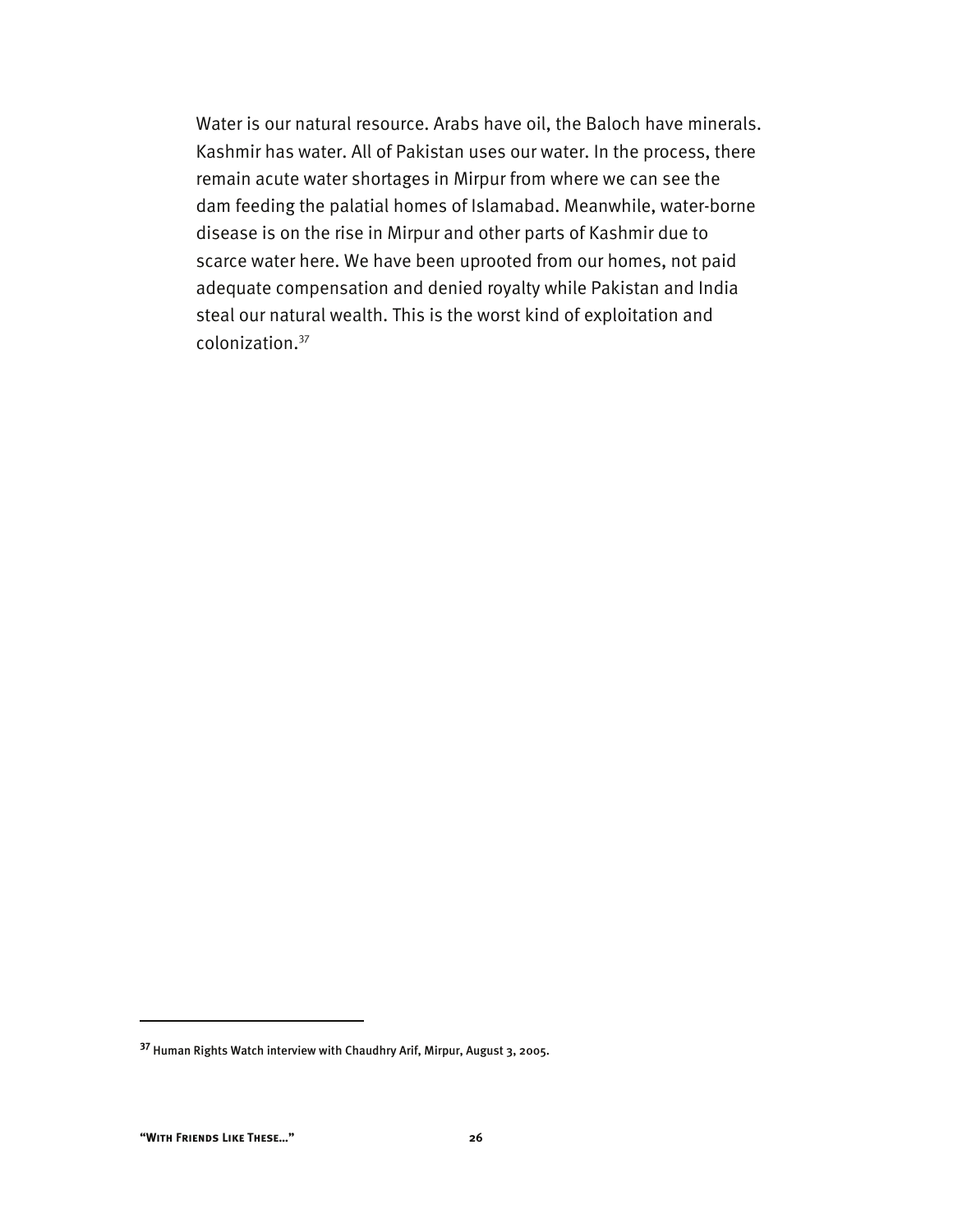# **III. Constitutional Structure of Azad Kashmir and Its Relationship to Pakistan**

Government of Azad Kashmir, by the Pakistanis, for Pakistan. —Former president of Azad Kashmir (name withheld)

Azad Kashmir has its own constitution, the Azad Jammu and Kashmir Interim Constitution Act of 1974, and a locally chosen parliamentary form of government, as described above (see Chapter II, Background: Administration). The constitution allows for many of the structures that comprise a self-governing state, including a legislative assembly elected through periodic elections, a prime minister who commands the majority in the assembly, an indirectly elected president, an independent judiciary, and local government institutions.

But these provisions are hollow. Under Section 56 of the Jammu and Kashmir Interim Constitution Act (which was drafted by the Federal Ministries of Law and Kashmir Affairs in Islamabad), the Pakistani government can dismiss any elected government in Azad Kashmir irrespective of the support it may enjoy in the AJK Legislative Assembly. The Interim Constitution Act provides for two executive forums—the Azad Kashmir Government in Muzaffarabad and the Azad Kashmir Council in Islamabad.

The latter body, presided over by the prime minister of Pakistan, exercises paramount authority over the AJK Legislative Assembly, which cannot challenge decisions of the council. The council is under the numerical control of the federal government in Islamabad, as in addition to the Pakistani prime minister it comprises six other federal ministers, the minister of Kashmir affairs as the ex-officio member, the prime minister of Azad Kashmir, and six Azad Kashmir members elected by the Legislative Assembly.<sup>38</sup> The interim constitution act lists fifty-two subjects—virtually everything of any importance—that are under the jurisdiction of the Azad Kashmir Council, which has been described as the "supra power" by the Azad Kashmir High Court. Its decisions are final and not subject to judicial review.

**<sup>38</sup>**Azad Jammu and Kashmir Interim Constitution Act 1974, Section 31, 3rd Schedule (p. 161).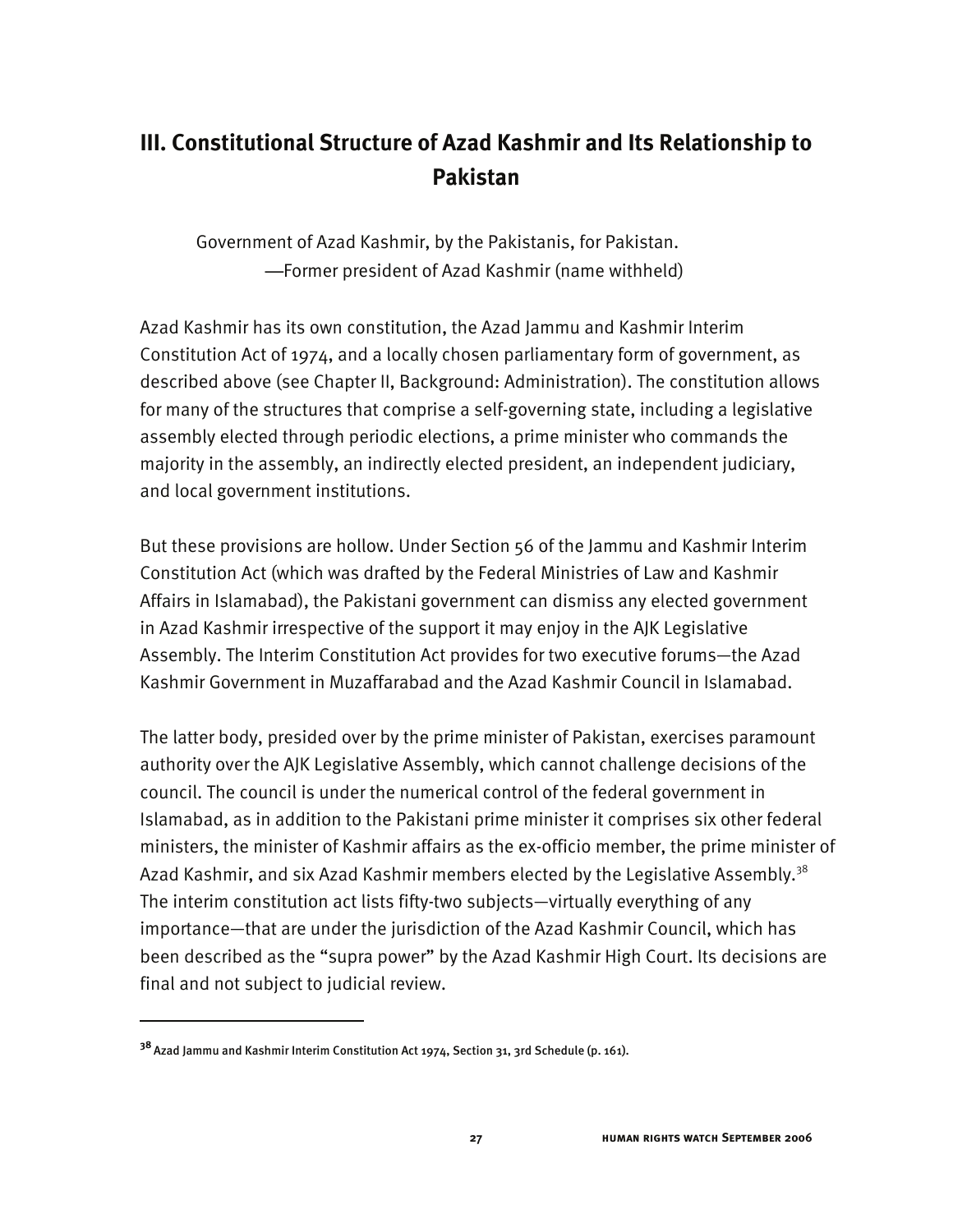Thus, Azad Kashmir remains for all intents and purposes under Pakistan's strict control, exercising no real sovereignty of its own. From the outset, the institutional set up in the territory was designed to ensure Pakistan's control of the area's affairs. According to the United Nations Commission for India and Pakistan (UNCIP)<sup>39</sup> resolutions, Azad Kashmir is neither a sovereign state nor a province of Pakistan, but rather a "local authority" with responsibility over the area assigned to it under the ceasefire agreement.40 The "local authority" or provisional government of Azad Kashmir as established in October 1947 handed over to Pakistan under the Karachi Agreement of April 28, 1949, matters related to defense, foreign affairs, negotiations with the UNCIP and coordination of all affairs relating to Gilgit and Baltistan (strategically important territories that now comprise Pakistan's "Northern Areas" but are claimed by India as part of the state of Jammu and Kashmir).

A former president of Azad Kashmir (who preferred not to be named in this report) described the situation as "[g]overnment of Azad Kashmir, by the Pakistanis, for Pakistan." He also pointed to the striking continuity of the "old princely system" under British rule because of Islamabad's "viceroy" role generally and the maintenance of the traditional *biradari* system locally.<sup>41</sup>

The constitution of Azad Kashmir poses major impediments towards genuine democracy as it bars all those parties and individuals from participating in the political process who do not support the idea of Kashmir's accession to Pakistan and hence precludes all those who are in favor of Kashmiri independence. To fail to support, or fail to appear to support Kashmir's accession to Pakistan means to invite the ire of Pakistan's abusive intelligence agencies and its military. It also entails inviting political persecution, such as ineligibility to contest elections or to seek employment with any government institution, or the curtailing of basic freedom of expression. (These issues are explored in more detail in Chapters IV and V, below.)

**<sup>39</sup>** The United Nations Security Council established the United Nations Commission on India and Pakistan (UNCIP) through resolution 39 (1948) to investigate and mediate the Kashmir issue.

**<sup>40</sup>** N.C. Behera, "Looking within the other Kashmir," Asia Times Online, February 20, 2003, [online] http://www.atimes.com/atimes/South\_Asia/EB20Df07.html (retrieved August 24, 2006).

**<sup>41</sup>** Human Rights Watch interview with a former president of Azad Kashmir, Islamabad, August 2005.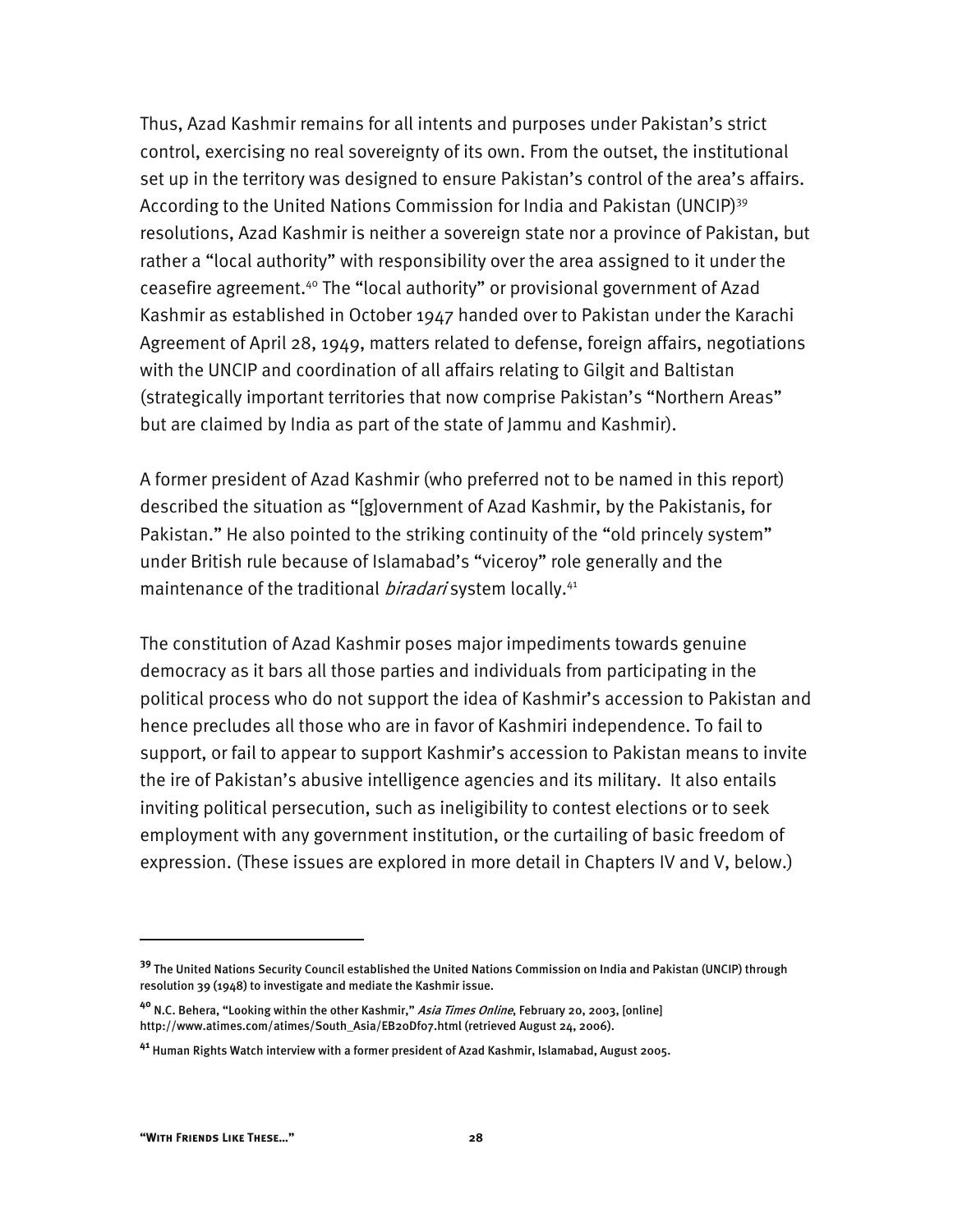### Interference and control by Islamabad in Azad Kashmir politics

Because of the mandate of the AJK Legislative Assembly and its particular division of power with Pakistan, the elected political leaders of Azad Kashmir essentially remain titular heads of the territory while the real power resides in Islamabad. This requires a compliant Azad Kashmir administration, and explains the repeated changes in Azad Kashmir's leadership at Pakistan's will. And in common with previous such exercises, the most recent election to the Legislative Assembly, in July 2006, was greeted with widespread charges of poll rigging by all opposition political parties and independent analysts (see Chapter V, below).<sup>42</sup> Another instrument of exercising control is through assigning virtually all major civil and police administrative posts to Pakistani civil and military officials who are "on deputation" from Islamabad. The Azad Kashmir government is also totally dependent on the federal government of Pakistan for its finances.

Power in Azad Kashmir is exercised primarily through the Pakistani army's General Headquarters in Rawalpindi, just outside Islamabad, and its corps commander based in the hill station of Murree, two hours by road from Muzaffarabad. It is widely understood in Pakistan and privately admitted by virtually all politicians from Azad Kashmir that the corps commander in Murree is known to summon the Azad Kashmir prime minister, president and other government officials regularly to outline the military's views on all political and governance issues in the territory.

During the rule of Pakistan's first military leader, Ayub Khan (1958-68), President K.H. Khurshid of Azad Kashmir was forced to resign by a mid-level police official and later jailed in Palandari and Dalai Camp. During Prime Minister Zulfikar Ali Bhutto's government (1972-77), another president of Azad Kashmir, Sardar Qayyum, was suddenly arrested by a mid-level official of the Federal Security Forces in Muzaffarabad and subsequently dismissed. During General Zia-ul-Haq's government (1977-88), Brig. Hayat Khan was appointed administrator of Azad Kashmir, a post he held for seven years. When a civilian government was reestablished in Pakistan in 1988, Benazir Bhutto's swearing in as prime minister was shortly followed by the installation of an elected government of Bhutto's Pakistan People's Party in Azad Kashmir. When Bhutto was sacked by the president in

**<sup>42</sup>** "Azad Kashmir Poll Results", Dawn (Karachi), July 14, 2006, [online] http://dawn.com/2006/07/14/ed.htm#2 (retrieved August 24, 2006).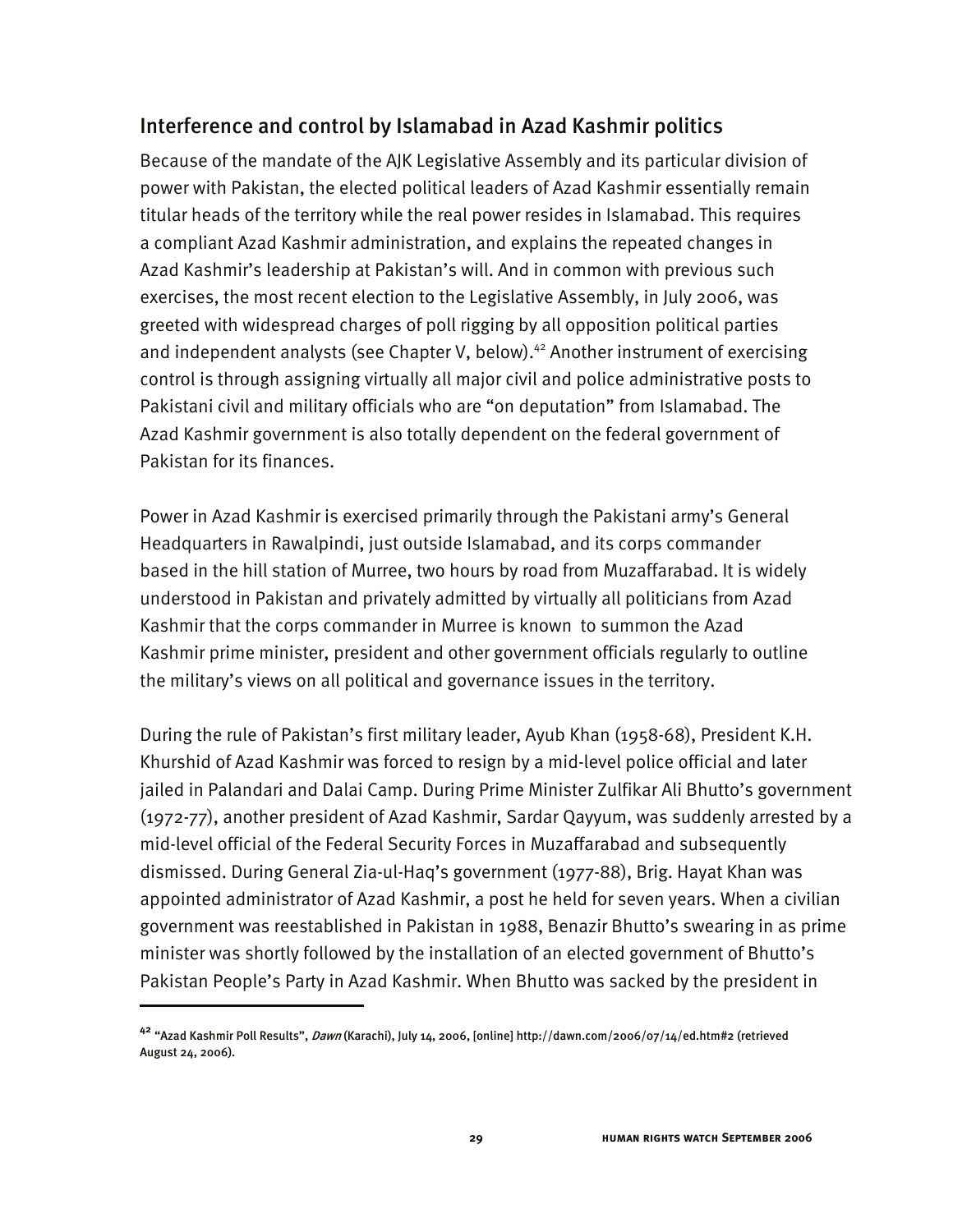1990, Azad Kashmir Prime Minister Mumtaz Rathore was "escorted" to Islamabad in a helicopter and made to sign a letter of resignation.

When Nawaz Sharif became prime minister of Pakistan in 1990, Sardar Qayyum once again rose to power as prime minister of Azad Kashmir, the nominee of the Pakistani army. During Bhutto's next stint in power (1993-96), she cautiously chose not to dismiss Sardar Qayyum, but elections in 1996 brought her Pakistan People's Party to government again in the territory, as expected, and Sultan Mahmood Chaudhry became prime minister.

Following General Musharraf's 1999 coup, Sardar Muhammad Anwar Khan took the oath of office on August 25, 2001, as president of Azad Kashmir. Sardar Anwar had been nominated by the All Jammu and Kashmir Muslim Conference (MC, the ruling party in the AJK Legislative Assembly, backed by Musharraf) on July 29, 2001, in a decision evidently reached in Islamabad, as at the time of his nomination the members of the assembly had little or no idea who Anwar was.<sup>43</sup> Prior to this appointment, he had served in the Pakistani army for thirty-five years and was an army major-general at the time of his appointment, retiring from the army just four days before his election as president on August 1, 2001.<sup>44</sup> Controversially, his retirement was under an ordinance issued by Musharraf that waived the restriction on government servants accepting any political post before they had been retired for a minimum of two years.<sup>45</sup> Anwar's term of office ended following Legislative Assembly elections held in Azad Kashmir on July 11, 2006. On July 27, AJK Muslim Conference candidate Raja Zulqarnain Khan was elected president of Azad Kashmir for a five-year term.46

Sardar Sikandar Hayat Khan, a veteran of Pakistan-sponsored politics, served as prime minister of Azad Kashmir from July 2001 to July 25, 2006, when he was

**<sup>45</sup>**Susannah Price, "Ex-general elected to Kashmir post," BBC News Online, August 1, 2001, http://news.bbc.co.uk/1/hi/world/south\_asia/1468287.stm (retrieved August 24, 2006).

**<sup>43</sup>** Human Rights Watch was informed by five members of the ruling Muslim Conference on separate occasions that they had never heard of Sardar Anwar until they were informed by Anwar that Islamabad had nominated him for election by the Legislative Assembly. All five requested anonymity.

**<sup>44</sup>**The president's military career is not mentioned in his profile on the Government of Azad Kashmir's official website.

**<sup>46</sup>** "Zulqarnain elected AJK president," Dawn (Karachi), July 28, 2006, [online] http://dawn.com/2006/07/28/top13.htm (retrieved August 24, 2006).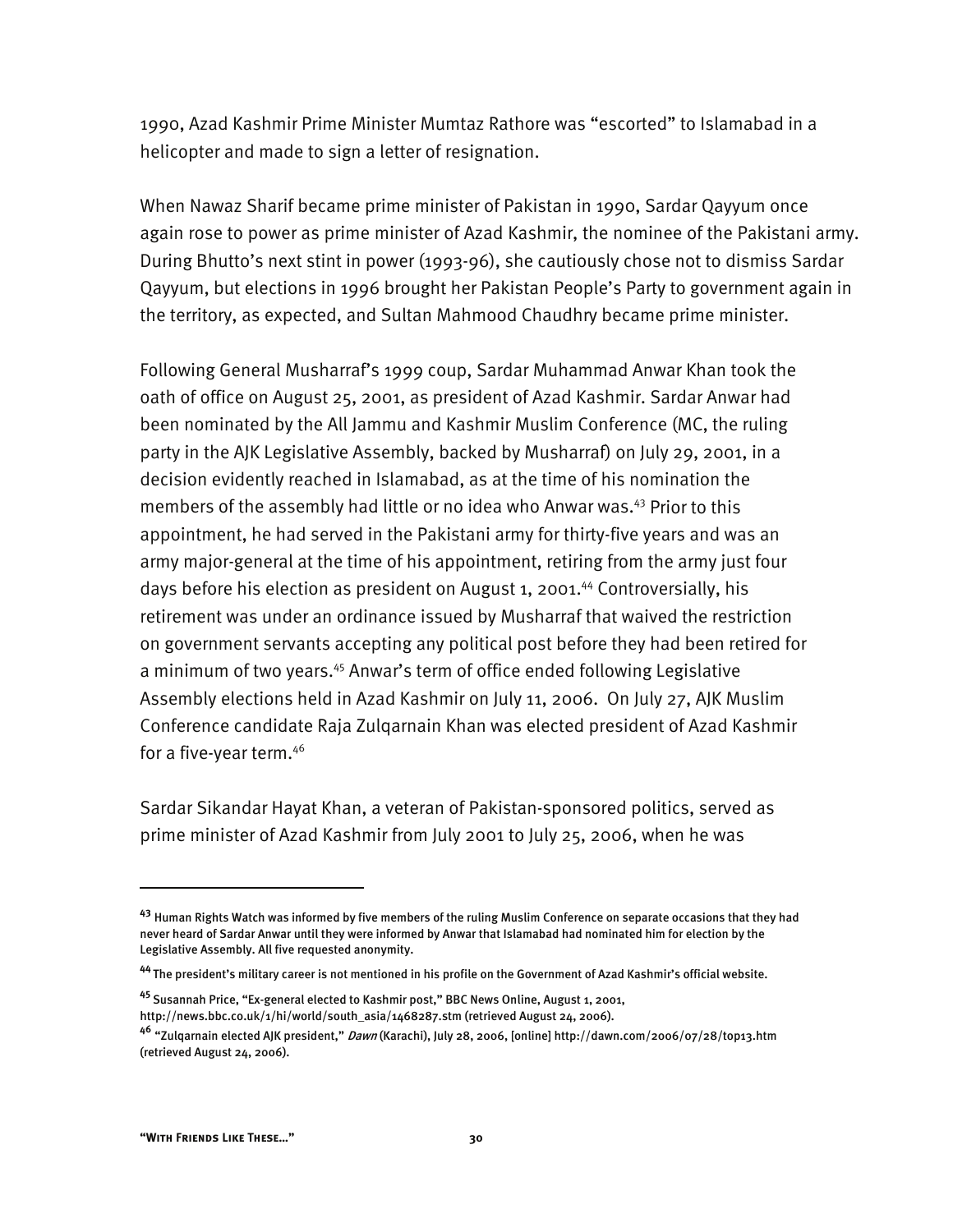succeeded by Musharraf nominee and Muslim Conference president Sardar Attique Ahmad Khan.<sup>47</sup>

Regarding Azad Kashmir's political party landscape, since the early 1990s real decision-making authority and the management of the "Kashmir struggle" has rested firmly with the Pakistani military through the ISI and ISI-backed militant organizations (see above, Chapter II, Background: The role of militant groups), and the mainstream political parties allowed representation by Pakistan in the AJK Legislative Assembly have not figured among the principal political actors in Azad Kashmir. However, they have benefited from the perks, privileges and funds for purposes of patronage and generating public support.

Sardar Karamdad Khan, a Muzaffarabad-based lawyer, summed up for Human Rights Watch the dispensation of power in the territory:

The Pakistani bureaucracy is the real administrative power, the ISI and the Pakistan army exercise coercive power. And under the constitution, the elected representatives are subservient to the Kashmir Council controlled by Pakistan. High Court and Supreme Court Judges can only be appointed by approval of the Ministry of Kashmir Affairs in Islamabad. The Minister of Kashmir Affairs can dismiss the PM, as can the Chief Secretary—another Islamabad appointee. Under Article 56, the President of Pakistan can dissolve the Legislative Assembly. Surely, this is a truly unique form of self-rule.<sup>48</sup>

j

**<sup>47</sup>** "Sardar Attique sworn in as AKJ premier," Dawn (Karachi), July 26, 2006, [online] http://dawn.com/2006/07/25/nat5.htm (retrieved August 24, 2006).

**<sup>48</sup>** Human Rights Watch interview with Sardar Karamdad Khan, Muzaffarabad, July 25, 2005.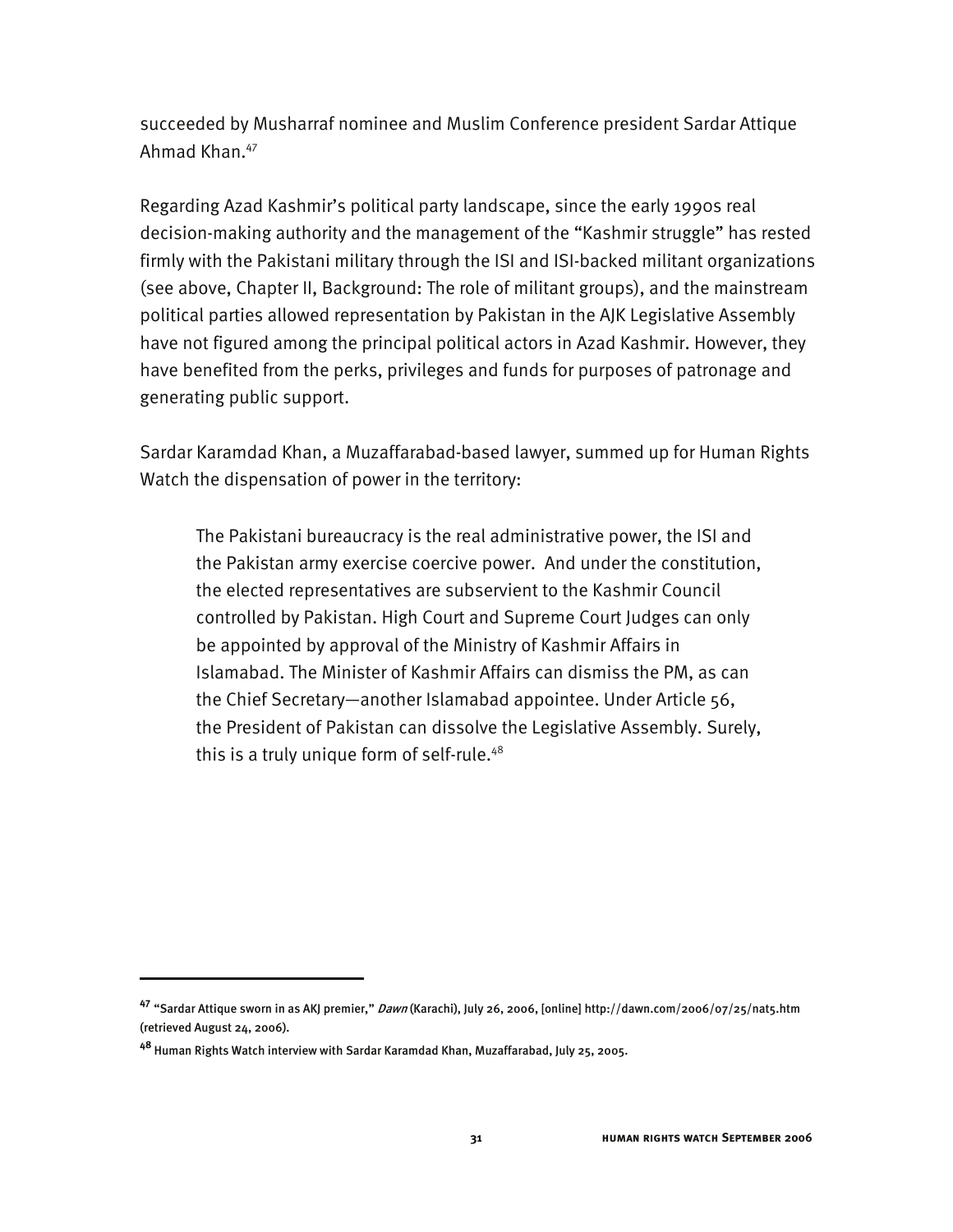## **IV. Restrictions on Freedom of Expression**

Tight controls on freedom of expression have been a hallmark of the Pakistani government's policy in Azad Kashmir. This control is highly selective. Militant organizations have had free rein—particularly between 1991 and 2001—to propagate their views and disseminate literature. However, those supportive of independence for a united Kashmir, or otherwise critical of the Pakistani government, have faced continual repression.

### Loyalty oath

No person in Azad Kashmir can be appointed to  $\frac{any}{good}$  government job, including the judiciary, unless he or she expresses loyalty to the concept of Kashmir's accession to Pakistan. The oath of office for the president, prime minister, speaker, member of the legislative assembly or the Azad Kashmir Council also incorporates the following statement: "I will remain loyal to the country and the cause of accession of the state of Jammu & Kashmir to Pakistan."49 (The consequences of not taking the oath for persons seeking political office are discussed below, in Chapter V.)

## Print media and publishing

The Pakistani government has long limited dissemination of news in Azad Kashmir. There is no locally-based news agency. Azad Kashmir only has one daily newspaper and so people largely rely on local editions of Pakistani newspapers for news and information. The laws governing publications provide a partial explanation for this barren information landscape: in order to publish within the territory, newspapers and periodicals need to be granted permission by the Kashmir Council and the Ministry of Kashmir Affairs in Islamabad. These bodies are unlikely to grant permission to any proposed publication likely to be sympathetic to any discourse on Kashmir and its affairs other than that sanctioned by the Pakistani government. In any case, the

**<sup>49</sup>** The oath is based on Article7(2) of the Azad Jammu and Kashmir Interim Constitution Act of 1974, and in addition to holding political office or being appointed to a government job, the submission of a signed declaration to the same effect is required in order to publish books or periodicals.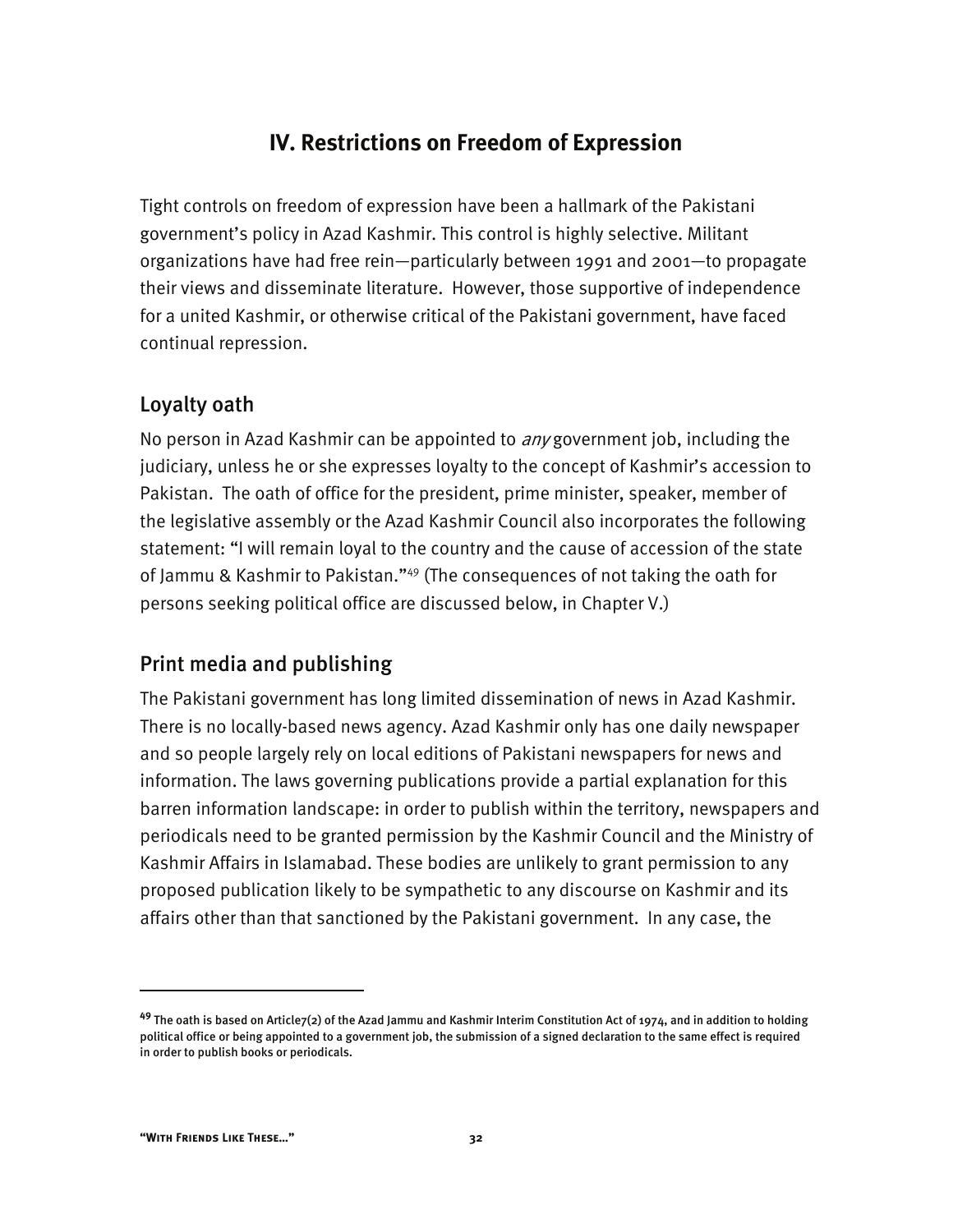publisher would have to sign the declaration of support to accession to Pakistan mentioned above. Technically, the same rules apply to the publication of books.

Human Rights Watch spoke extensively to working journalists and writers in the major towns of Azad Kashmir. Members of the press complained of the intrusive and coercive policies of the Azad Kashmir government but particularly of the ISI and the Pakistani military. Almost every journalist interviewed described incidents of coercion, intimidation, threats and occasional violence against the media by the military, its intelligence agencies, and militant groups.

Consequently, self-censorship has been as endemic as coercion. It is indicative of the climate of fear that pervades Azad Kashmir that while journalists were forthcoming in describing incidents off-the-record, virtually all interviewed by Human Rights Watch requested not to be quoted, even anonymously. Their rationale was that Azad Kashmir was a relatively small territory and they would be easily identifiable through the specifics of the incident described. One journalist explained his reasons to Human Rights Watch in these words:

You will go away. We have to live and work here. Our families live here. The ISI is very powerful. It is also very unforgiving. The officer who presided over my beating is still serving. Even if he was not, he would inform his successor of the "disciplinary action" taken against me and to keep an eye on me. If they don't want to be blamed themselves, they will instruct one of the jihadi groups to teach me a lesson. I know freedom of expression is important but not important enough to die for. At least not to me. Sometimes they just summon you for no reason at all. On some flimsy excuse. Someone with a similar name writes something unrelated to Kashmir in some part of Pakistan but the army or the jihadis decide it is you. They also force you to create and kill news according to what suits them. Things are bad. You have heard how bad from many of us. Just don't mention my name, that's all.<sup>50</sup>

**<sup>50</sup>** Human Rights Watch interview with local journalist, Azad Kashmir, July 29, 2005.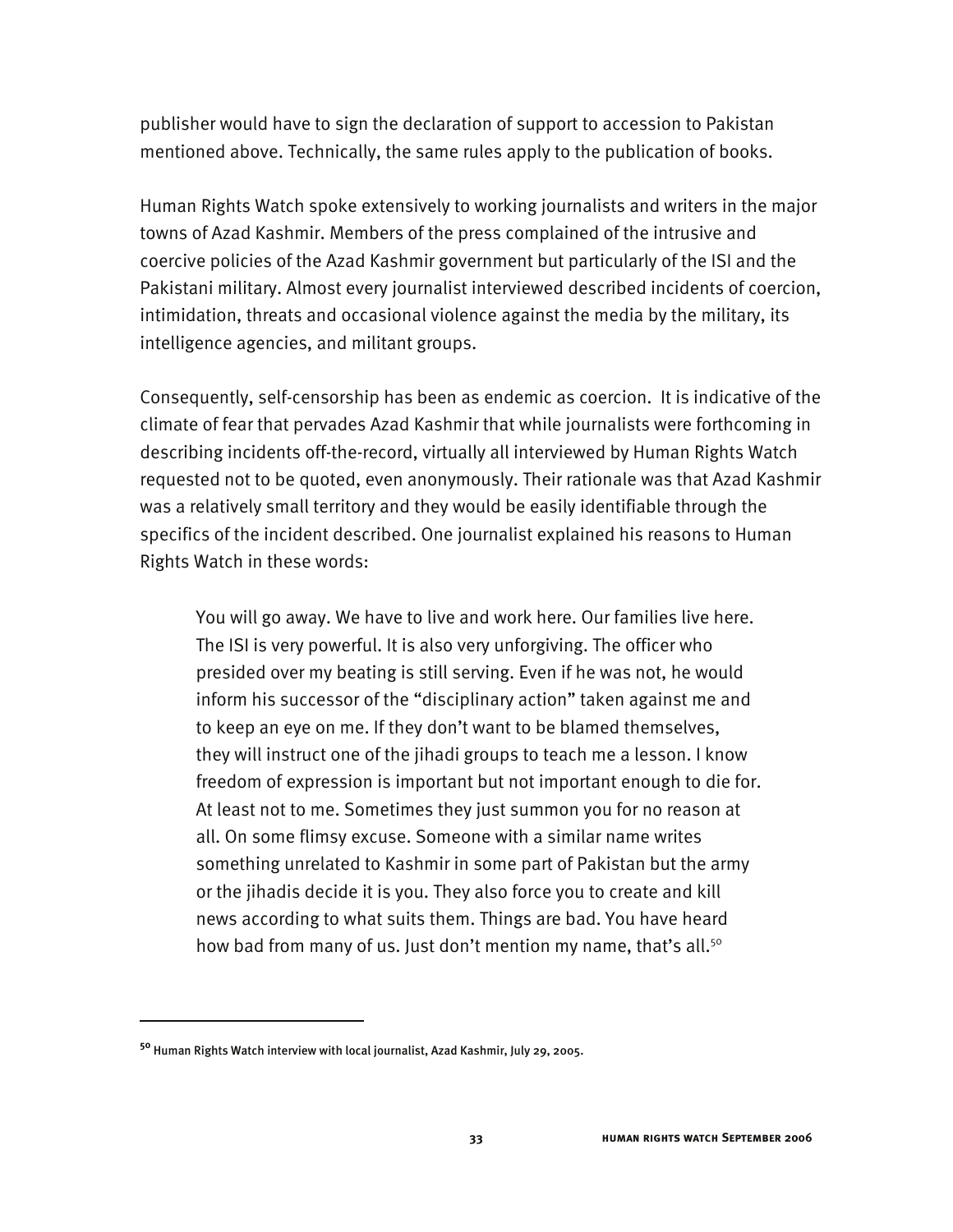Waheed Kiyani, a local journalist working for the Reuters news agency, was arbitrarily arrested by the ISI on July 10, 2003, as he was returning from the city of Rawalakot after covering a political meeting. For security reasons, Kiyani was unwilling to talk to Human Rights Watch. However, Human Rights Watch interviewed others including the organizers of the meeting who described what happened. Arif Shahid, chairman of the All Parties Nationalist Alliance (APNA, a conglomerate of nationalist Kashmiri parties) and JKLF secretary general, told us:

On July 10, 2003, we held a conference titled 'Kashmir Unity Conference' at Khaigala where AJK and Gilgit Baltistan leadership was present. About three hundred delegates attended. We offered a form to all delegates. The form gave the options of independence, joining Pakistan or joining India. The answer was two for India, two for Pakistan and the rest for independence.

Only one international journalist was present—the Reuters correspondent Waheed Kiyani. As soon as he stepped out [of the meeting], he was followed by the ISI and he was arrested at Rawalakot. He told me that they kept him blindfolded and his camera/photos were confiscated and he was taken to the ISI headquarters and torture cell near Rawalakot.

We went to Rawalpindi in Pakistan and informed Reuters. Kiyani was released two days later, on July 12. On the same day we attended a seminar in Muzaffarabad. Kiyani covered the event. He was called on stage by General Anwar, the AJK President who told him in full public view to 'forget it and be grateful you are alive,' and 'offer thanksgiving prayers.'

In this atmosphere of shameless open coercion, it is no surprise that Kiyani wants to put the incident behind him and is hesitant to talk about it now. This is the reality of press freedoms in AJK. And of course, the rest house where the delegates of the conference were staying was also raided on the same day, July 10. The owner ran away from the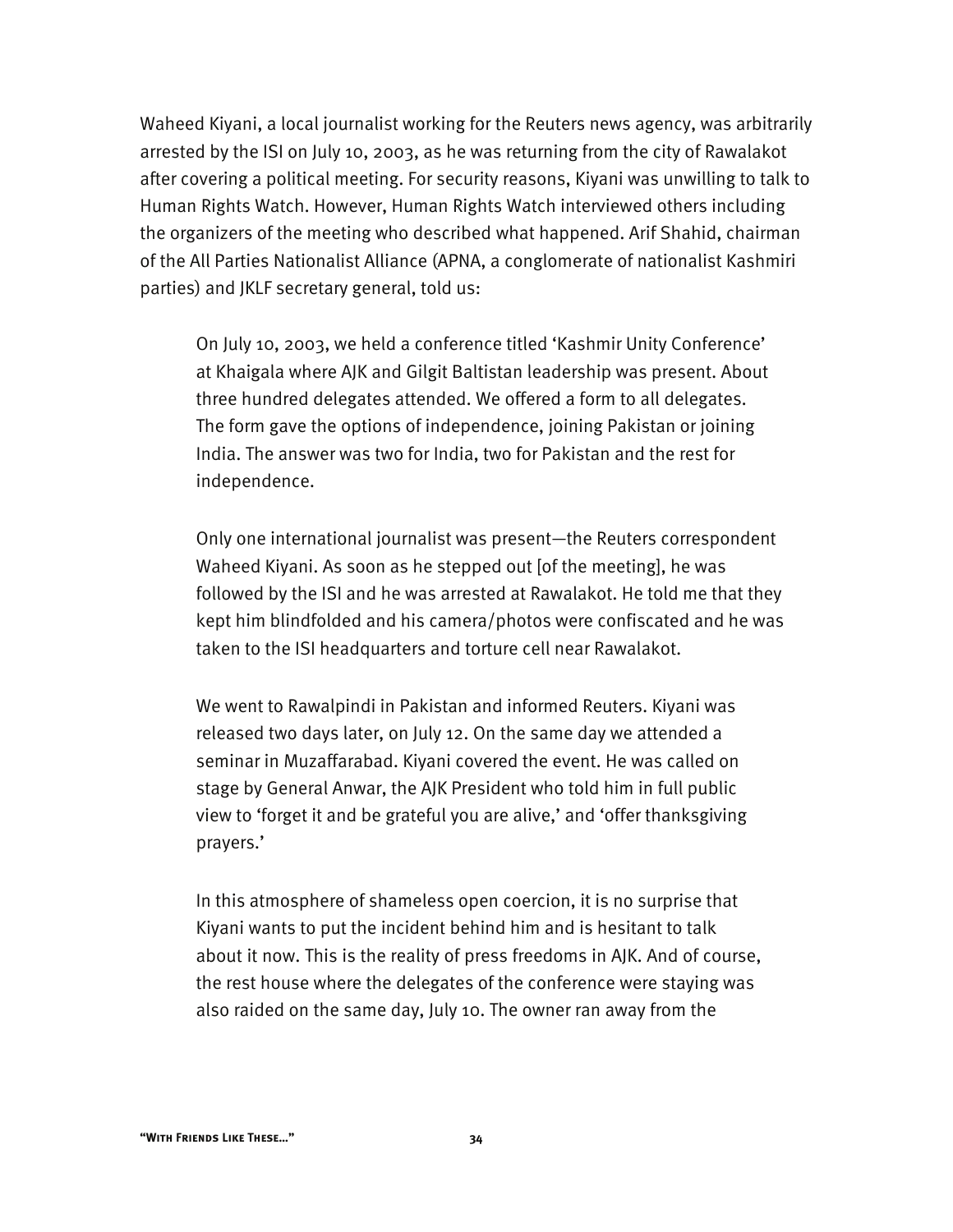scene. The rest house was empty as we had finished and left according to schedule.<sup>51</sup>

The Azad Kashmir government regularly bans books that it considers to be prejudicial to the "ideology of the state's accession to Pakistan."52 This includes all books that propagate or discuss the Kashmiri nationalist discourse with its emphasis on independence for a united Kashmir. Arif Shahid, quoted above, is himself the author of four books banned by the authorities.

Muhammad Saeed Asad, a self-described Kashmiri nationalist, is the author of numerous books on Kashmiri affairs, and is employed as a social welfare officer in the Azad Kashmir Ministry of Social Welfare and Women's Development when he is not under suspension for writing books to which the government objects. In 2002, he was suspended for writing a book on the Mangla Dam (see above) that questioned Pakistan's right to water sources originating in Kashmir. Pakistan has banned three books written by Saeed Asad for being "anti-state and an attempt to promote nationalist feelings amongst Kashmiris."<sup>53</sup> These include Shaur-e-Farda, banned in 1996, which comprises letters written by Maqbool Butt to his friends and relatives over a span of two decades (Maqbool Butt, founder of the JKLF, is a central figure in the Kashmiri nationalist movement.)<sup>54</sup> Saeed Asad's book on the Mangla Dam controversy was banned on November 21, 2002, and a book on the Northern Areas (in the grip of unrest due to lack of rights and, as noted above, claimed by Kashmiri nationalists and India as part of Kashmir),<sup>55</sup> was banned in June 2004. He told Human Rights Watch:

**<sup>51</sup>**Human Rights Watch interview with Arif Shahid, Rawalakot, July 28, 2005. Human Rights Watch interview with Kamila Hyat, Joint Director, Human Rights Commission of Pakistan, Lahore, September 14, 2006.

**<sup>52</sup>** Azad Jammu and Kashmir Interim Constitution Act 1974, art. 7(2).

**<sup>53</sup>** The letter of suspension to Saeed Asad is on file with Human Rights Watch.

**<sup>54</sup>** Maqbool Butt is considered a hero by Kashmiri nationalists and the founder of the movement for an independent Kashmir. He was disliked almost equally by India and Pakistan, and viewed as a terrorist by the former and a double agent by the latter. He was hanged on February 11, 1984, in Tihar Jail, New Delhi, age forty-five, and buried there.

**<sup>55</sup>**The complex history of the Northern Areas (NA) is intricately linked to the Kashmir dispute. Since 1947-48, the NA have been administered by Pakistan although they are not legally part of it as they find no mention in the constitution of Pakistan and are neither a province of Pakistan nor an autonomous territory having a constitutional status of its own like Azad Kashmir. Though Pakistan blames the constitutional limbo the NA is in on its unresolved dispute with India over Kashmir, it has chosen to separate the territory from Azad Kashmir. Both Kashmiri nationalists and India disagree with Pakistani policy in this regard.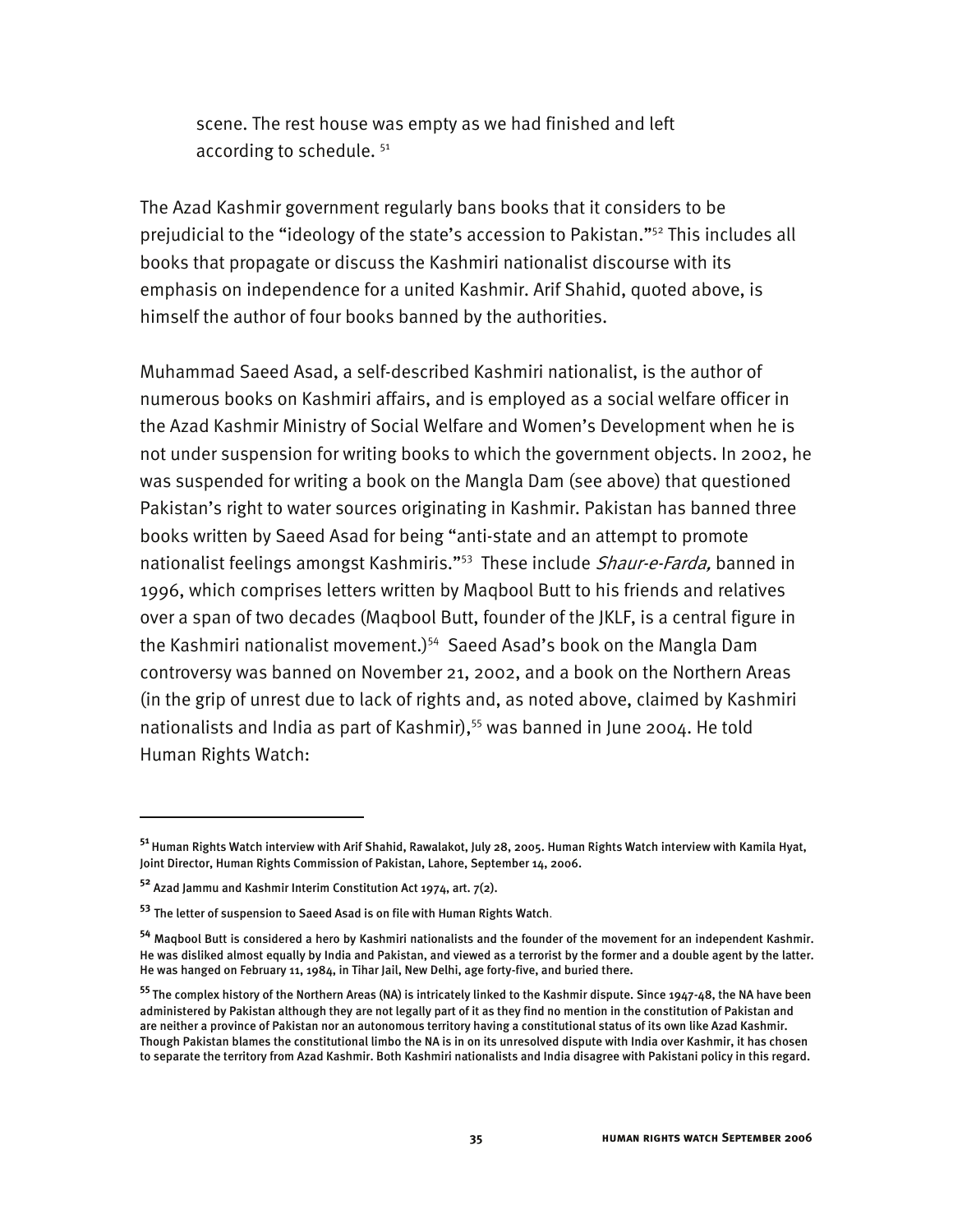Please use my name. We are ready to struggle, I am a man of words and so I will remain in the public domain. My books have been banned because they talk of Kashmiri rights and Kashmiri nationalism. I am a Kashmiri nationalist and why should I not be allowed to call myself such?

I was suspended from my government job for writing on the Mangla Dam issue. The ISI called me upon publication of the book. It was a major in the ISI. He verified that I had compiled the book and had not been forced into writing it.

The book represented the views of Kashmiris on Mangla and indicates that Pakistan was exploiting Kashmir for its own gains. Two weeks after publication, I had a three-hour-long meeting with Pakistan's Military Intelligence. They told me that this was a sensitive matter and I should not have written about it. 'The public does not know why you have brought this into the public domain,' the officer said. I replied that people had a right to know what Mangla Dam was and who derived advantages from it. It was my national duty, as a Kashmiri, to bring this out. 'This is precisely your crime,' the officer said. The meeting had majors from GHQ Rawalpindi and officers from Military Intelligence. 'You should avoid writing such books. We are placing you under surveillance' one said. But, I made it clear to them that I would keep on writing and they could keep on banning my work.

They keep giving me trouble by stopping pay raises, suspending me from the job periodically and posting me from district to district in order to make life difficult. But, I am determined to keep on writing and to keep on working.

The government of Pakistan is willing to fund books and propaganda to the tune of millions of dollars to propagate its own views and stance. Why can't we exert our individual efforts to disagree? They brook no dissent and want total and complete control. The Pakistan government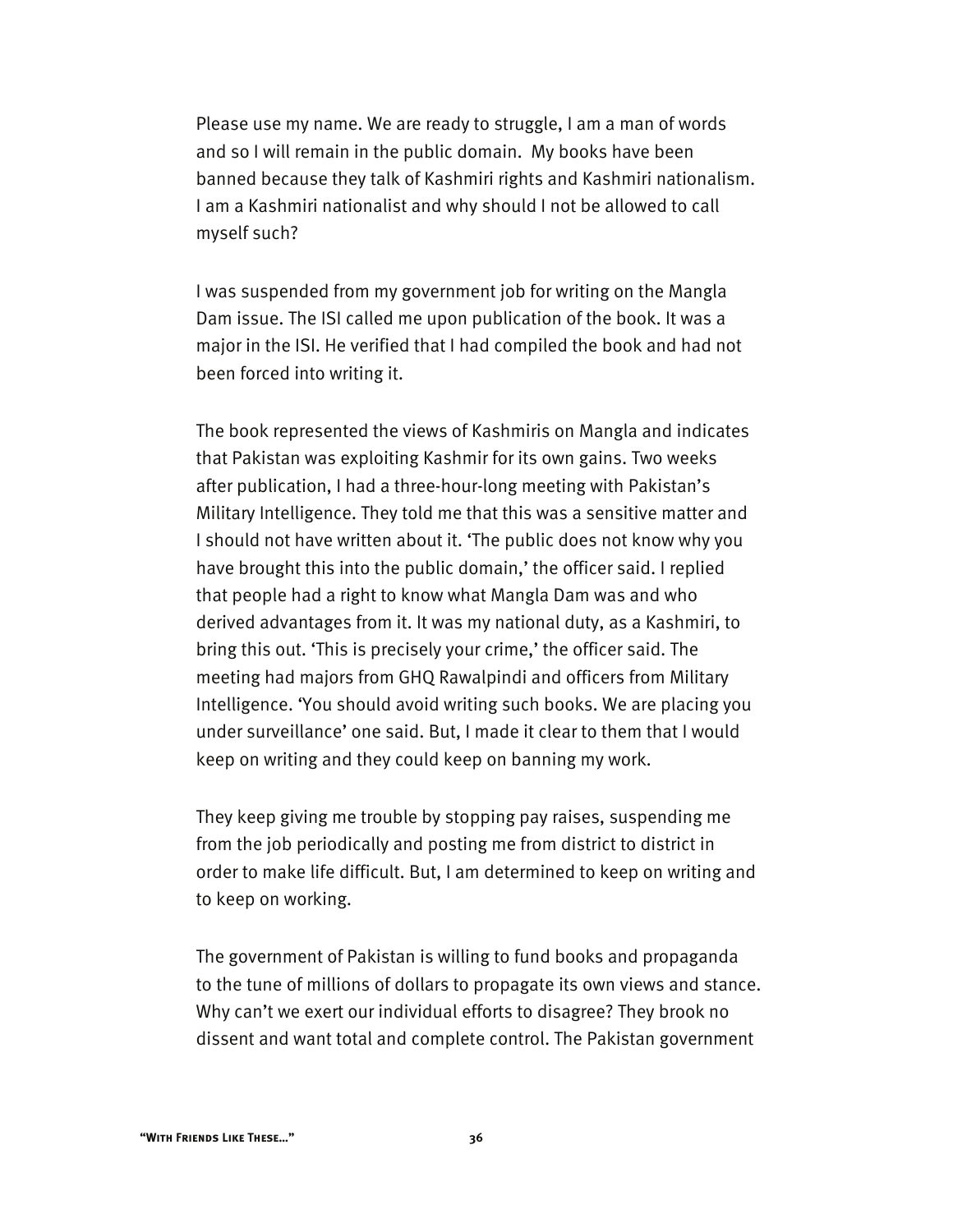just wants to suppress the Kashmiris. I have been repeatedly offered advancement if I support Pakistan. Endless youth in Kashmir who have masters and professional degrees are unemployed because the government knows they are pro-independence.

This is how the Pakistanis, our so-called friends, treat us. We are at war with India so they persecute us. We are not at war here but they persecute us anyway. Would you like to have such friends? Would you want to live under such rule? No you would not. So why should we?<sup>56</sup>

The October 8, 2005 earthquake resulted in a considerable weakening of the Pakistani government's ability to curb freedom of expression and information in the territory. The influx of international and Pakistani media into the territory in the aftermath of the earthquake was unprecedented. However, for freedom of expression to take root in Azad Kashmir, the external media presence must be systematized into permanent structures such as news bureaus and regional offices.

#### Electronic media and telecommunications

As with the print media, prior to the earthquake the only radio station allowed to operate in the territory was the Azad Kashmir Radio, a subsidiary of the statecontrolled Radio Pakistan. Typically, state-run radio and television news programs present news according to priorities of state protocol rather than newsworthiness that is, a news bulletin will begin with the engagements and observations of the president of Pakistan and make its way down the official pecking order to the local level. The influx of and consequent competition from satellite channels has, as yet, not resulted in a change in the news culture of state-controlled media. Subsequent to the earthquake, the government allowed a private FM radio station to broadcast in the territory as long as the broadcast is limited to entertainment.

(In November 2005, Pakistan's government-run electronic media regulatory authority, PEMRA, stopped three local (Pakistani) partners of the BBC from broadcasting two daily thirty-minute "earthquake specials" produced by the BBC's Urdu service.

**<sup>56</sup>** Human Rights Watch interview with Saeed Asad, Rawalakot. July 30, 2005.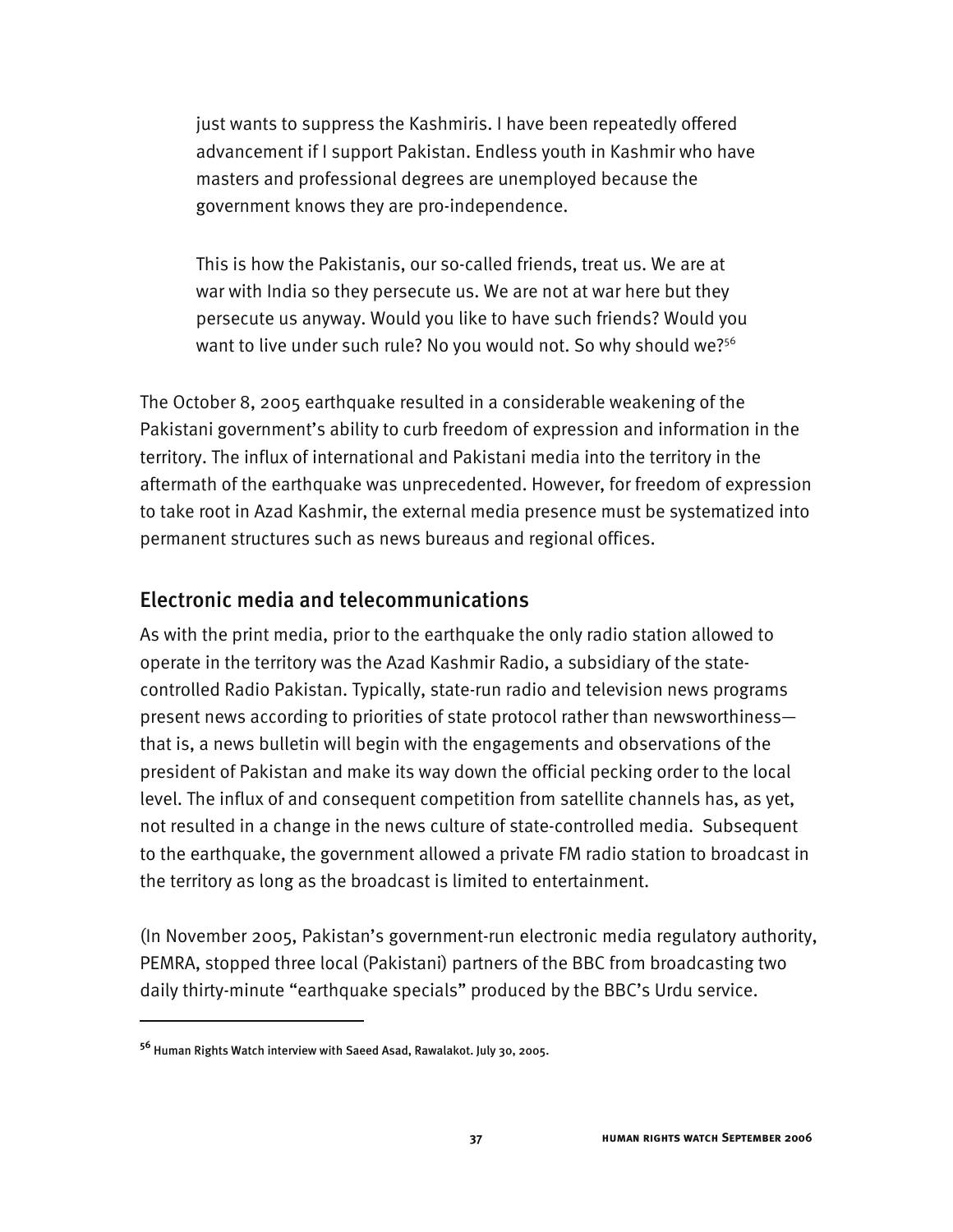PEMRA officials, accompanied by dozens of armed policemen, seized equipment from one of the local partners' Karachi offices and ordered two satellite television partners to stop running news content from the BBC. Pakistan's information minister declined to comment on the incident when approached by the BBC. Though the "earthquake specials" resumed after an outcry by international organizations, including Human Rights Watch, the government of Pakistan appears unwilling to tolerate critical reporting of events in Azad Kashmir not just in the territory, but across Pakistan.57)

Before the earthquake, telephone landlines were limited and strictly monitored in Azad Kashmir and only a limited mobile telephone service was operational. All telecommunications stations were controlled by the Special Communications Organization (SCO), which is a functional unit of the Pakistani army. Subsequent to the earthquake, the Pakistani government allowed private Pakistani mobile phone companies to operate in Azad Kashmir—but only after it was pointed out that the loss of life could have been lessened and the rescue effort made easier, particularly in the major cities, had victims buried under rubble been able to use mobile phones as they did in Islamabad and quake-affected areas in Pakistan's North West Frontier Province.<sup>58</sup>

### Public protest

Official repression of freedom of expression is not limited to controls and censorship specific to Kashmiri nationalists and journalists. Pakistani police used *lahtis* (canes) and rifle butts to break up a peaceful demonstration in Muzaffarabad on November 11, 2005, by approximately two hundred earthquake survivors protesting eviction from their makeshift camp. Witnesses told Human Rights Watch that police arrived early at the Jalalabad Garden camp that day and told the quake victims that they had to leave by sunset. Several protestors, including children, were injured as a result of police efforts to break up the demonstration. A Muzaffarabad journalist told Human

**<sup>57</sup>**"Pakistan: Donors Need Accountability on Human Rights," Human Rights Watch news release, November 16, 2005, [online] http://hrw.org/english/docs/2005/11/16/pakist12045.htm.

**<sup>58</sup>**"President's press conference in Muzaffarabad," President of Pakistan press room, October 18, 2005, [online] http://www.presidentofpakistan.gov.pk/FilesPressRoom/PressConferences/1018200590032PMPresident%20press%20confe rence.pdf (retrieved August 24, 2006).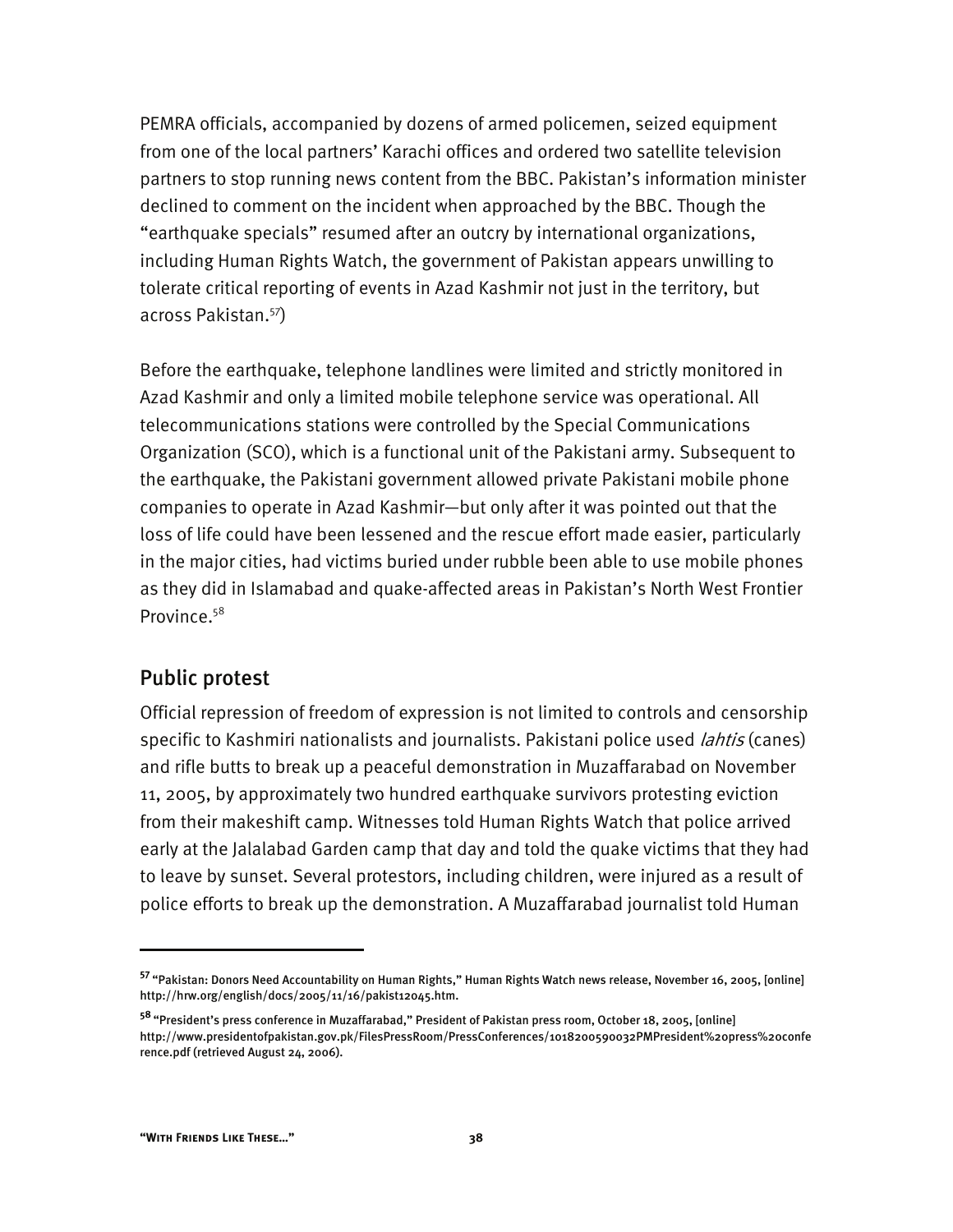Rights Watch that when he asked a senior administration official to order the police to stop the violence, the official responded, "What else do you expect the police to do? We can hardly tolerate this sort of behavior from these people. If they don't behave they will get beaten of course."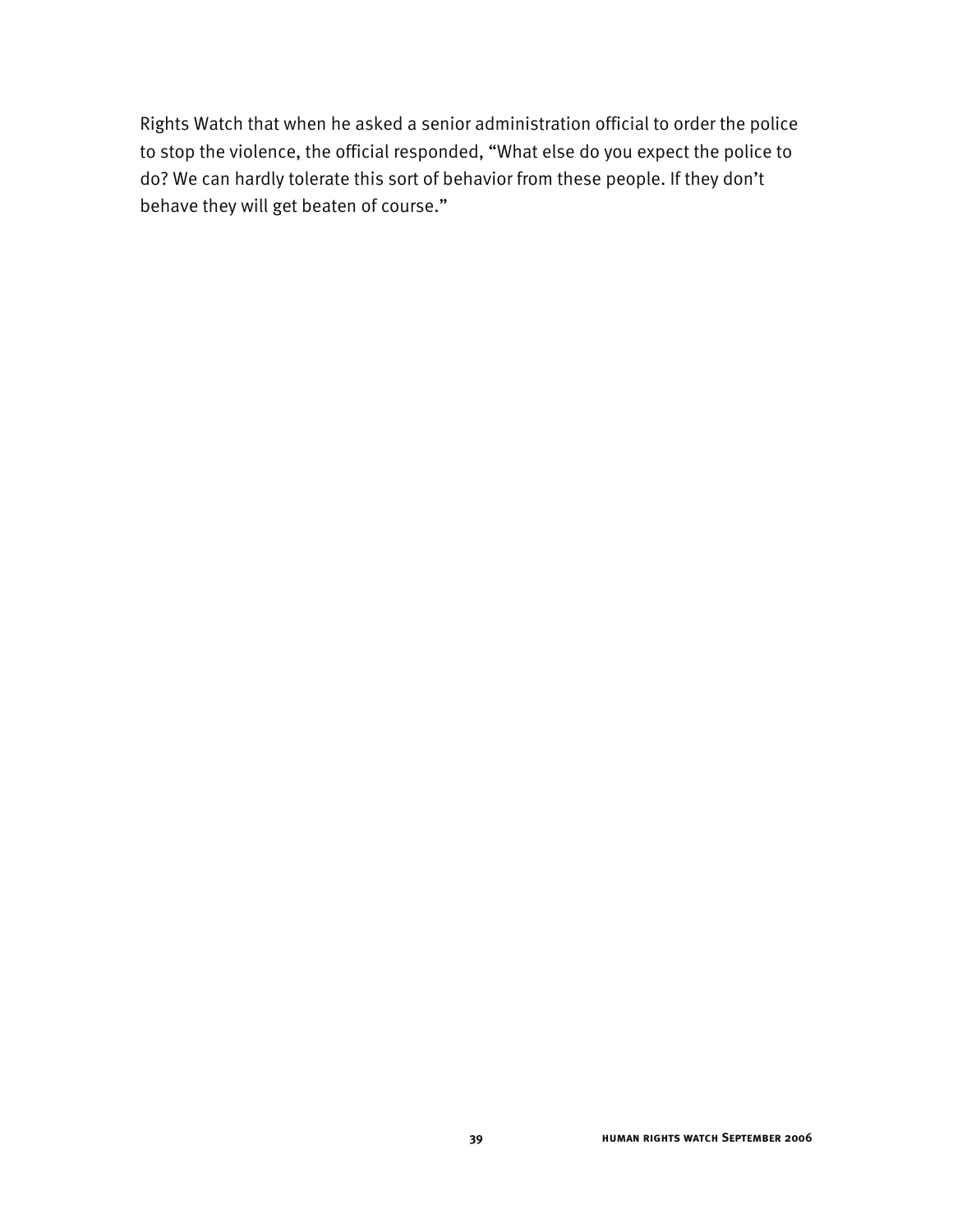# **V. Restrictions on the Right to Participate in Elections and Related Abuses**

No person or political party in Azad Jammu and Kashmir shall be permitted to propagate against or take part in activities prejudicial or detrimental to the ideology of the State's accession to Pakistan. —Part 7(2) of the Azad Jammu and Kashmir Interim Constitution Act, 1974

Successive Pakistani governments have asserted that Kashmir's political future must be determined in accordance with the wishes of its people. Yet its own constitutional provisions preclude all political choices to Kashmiris except to support its accession to Pakistan. Shamshad Hussain Khan, an Azad Kashmir Supreme Court lawyer, summed up the situation arising from the constitutional framework:

The document referred to as the constitution of Azad Kashmir is a sham. It's a biased document. These laws and practices are in contradiction to the pledges made by the government to the international community and the U.N. On the one hand, the Pakistan government says that U.N. Security Council resolutions must apply. On the other, the constitution prohibits it. We have been and are being persecuted—through arbitrary arrests, torture, curbs on movement, and by being barred from seeking higher education or employment—for simply demanding a third or even a second option for Kashmir. The stance and the legislation are simply irreconcilable.59

As noted in Chapter III, the constitution of Azad Kashmir was drafted by the Pakistani government, as opposed to being framed by the elected representatives of Azad Kashmir themselves. It spells out fundamental rights, but inserts a crucial caveat: "No person or political party in Azad Jammu and Kashmir shall be permitted to propagate against, or take part in activities prejudicial or detrimental to, the ideology of the

-

**<sup>59</sup>** Human Rights Watch interview with Shamshad Hussain Khan, Rawalakot, July 2005.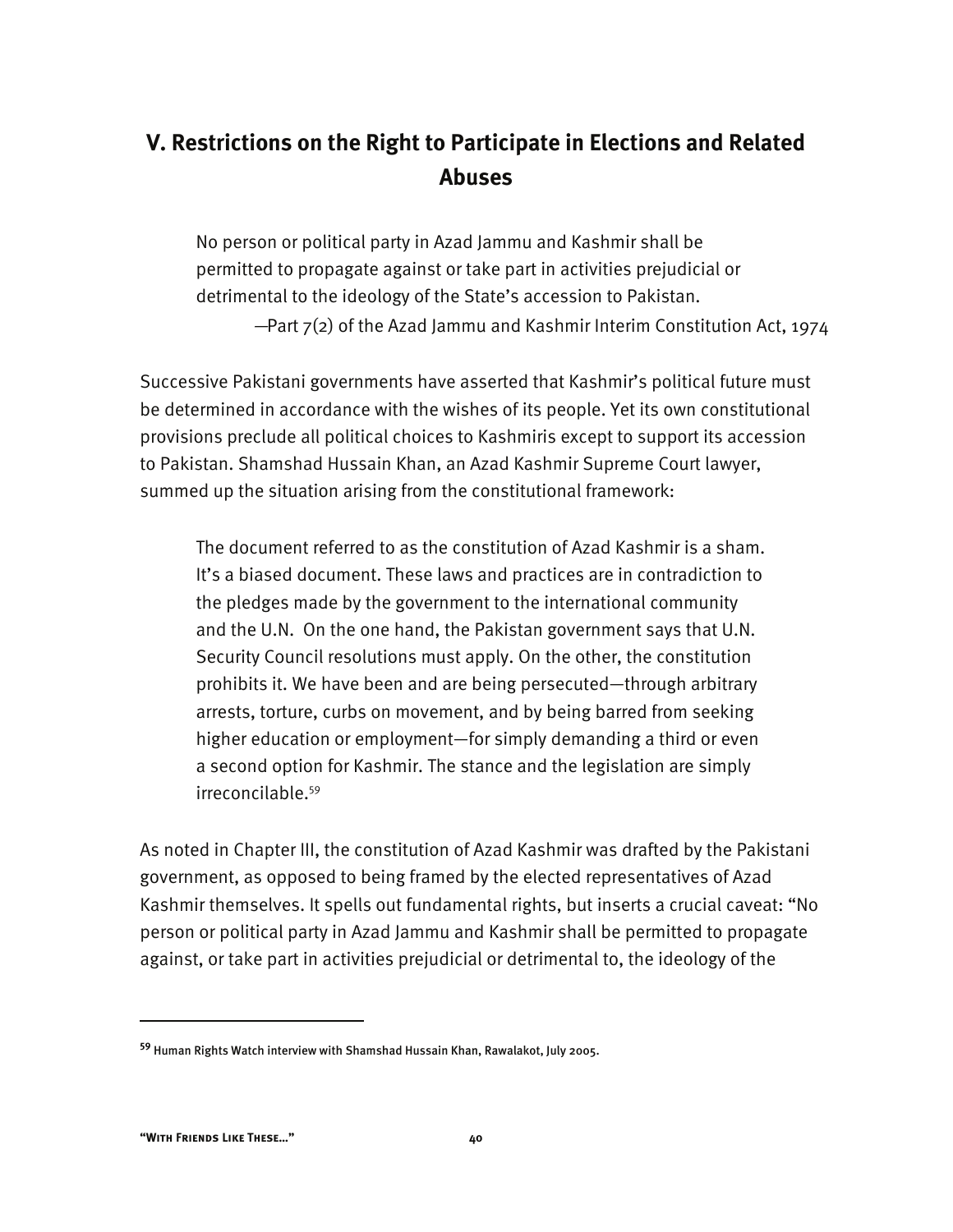state's accession to Pakistan."<sup>60</sup> Thus, the constitution poses major impediments towards genuine democracy as it bars all those parties and individuals from participating in the political process that do not support the idea of Kashmir's accession to Pakistan.

To guard against the possibility of circumventing the constitutional bar, the Azad Kashmir electoral law expands on the theme. A person shall stand disqualified for running for elective office if "[h]e is propagating any opinion or acting in any manner prejudicial to the ideology of Pakistan, the ideology of the State's accession to Pakistan or the sovereignty, integrity of Pakistan or security of Azad Jammu and Kashmir or Pakistan, or morality, or the maintenance of public order, or the integrity or independence of the Judiciary of Azad Jammu and Kashmir or Pakistan, or who defames or brings into ridicule the Judiciary of Azad Jammu and Kashmir or Pakistan, or the Armed Forces of Pakistan."<sup>61</sup>

As a result, political groups such as the JKLF and the APNA that do not support Kashmir's accession to Pakistan are barred from contesting elections. When their members have attempted to field candidates, as they did in the 2001 and 2006 elections to the AJK Legislative Assembly, the authorities have sought to suppress them, including in 2001 through the use of arbitrary arrest often accompanied by illtreatment.<sup>62</sup>

### The 2001 elections

I

The APNA and JKLF decided to attempt to participate in the 2001 elections and fielded thirty-two candidates, each of whom refused to support accession to Pakistan. Sardar Mohammad Sagheer Khan, secretary general of the JKLF (Amanullah Khan Group), who has been on Pakistan's exit control list since 1992, described his experience to Human Rights Watch:

**<sup>60</sup>**Azad Jammu and Kashmir Interim Constitution Act 1974, art. 7(2).

**<sup>61</sup>** Azad Jammu and Kashmir Legislative Assembly Ordinance 1970, Azad Jammu and Kashmir Election Commission, Muzaffarabad, 2002, Chapter 3, 2(vii).

**<sup>62</sup>**"Pakistan: Abuses Feared in Kashmir Elections," Human Rights Watch news release, July 7, 2006, [online] http://hrw.org/english/docs/2006/07/06/pakist13696.htm.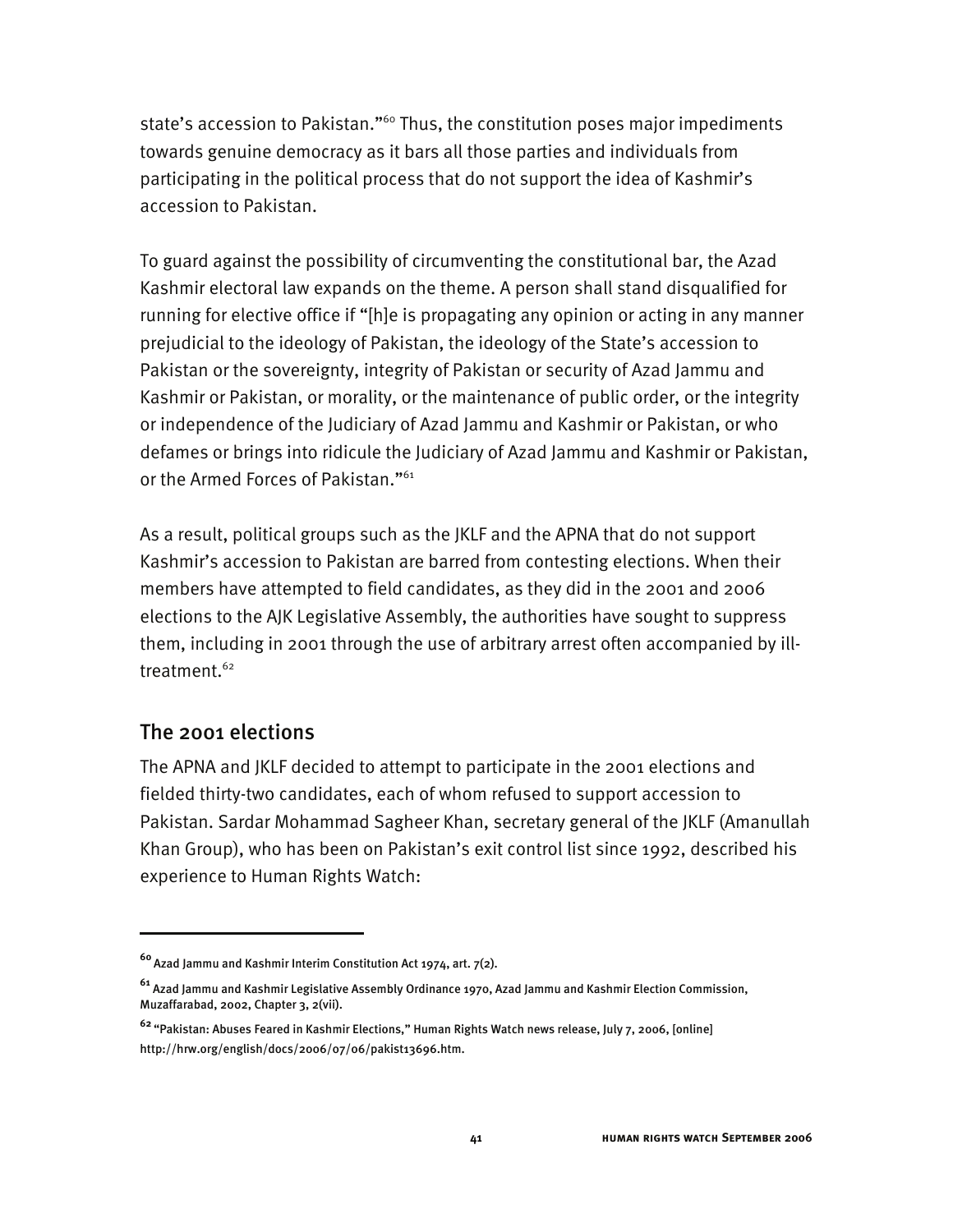During the scrutiny [in 2001], I asked the returning officer why my basic rights were being violated. There were twenty to thirty policemen in the returning officer's chambers. The police immediately arrested me and hundreds of our workers outside were tear gassed and baton charged. The ISI had seen that we had public support during the nomination filing process earlier, as I had been accompanied by over a thousand supporters. I was arrested, beaten with batons—I received head injuries, I was bleeding and my left arm was dislocated during the beating.

I was then thrown into the police van alone and half an hour later, I was taken to Rawalakot police station where I was beaten with batons, abused and humiliated. My other colleagues joined me about thirtyfive to forty minutes later.

Three nights later, we were shifted to Kotli Jail. We were classed as common criminals in jail and kept alongside criminals. We were not criminals and we were kept with them purely to humiliate us. A mentally unbalanced person was also placed in my cell along with a mass murderer. But we managed to maintain the peace despite the best attempts of the police to create a violent situation. The problem was that we were not allowed any family visits. On the direct intervention of influential friends, one or two people were allowed a brief meeting with relatives.

When we were released, we were met by crowds all over. After that we tried to launch a mass contact movement but Rawalakot was placed under unofficial curfew and our meetings were not allowed. The district Poonch and district Kotli administrations were placed on high alert and kept under tight surveillance to prevent us from mobilizing. In the run up to the elections, at least eight hundred people were arrested across Azad Jammu and Kashmir. <sup>63</sup>

**<sup>63</sup>**Human Rights Watch interview with Sardar Mohammad Sagheer Khan, Rawalakot, July 27, 2005.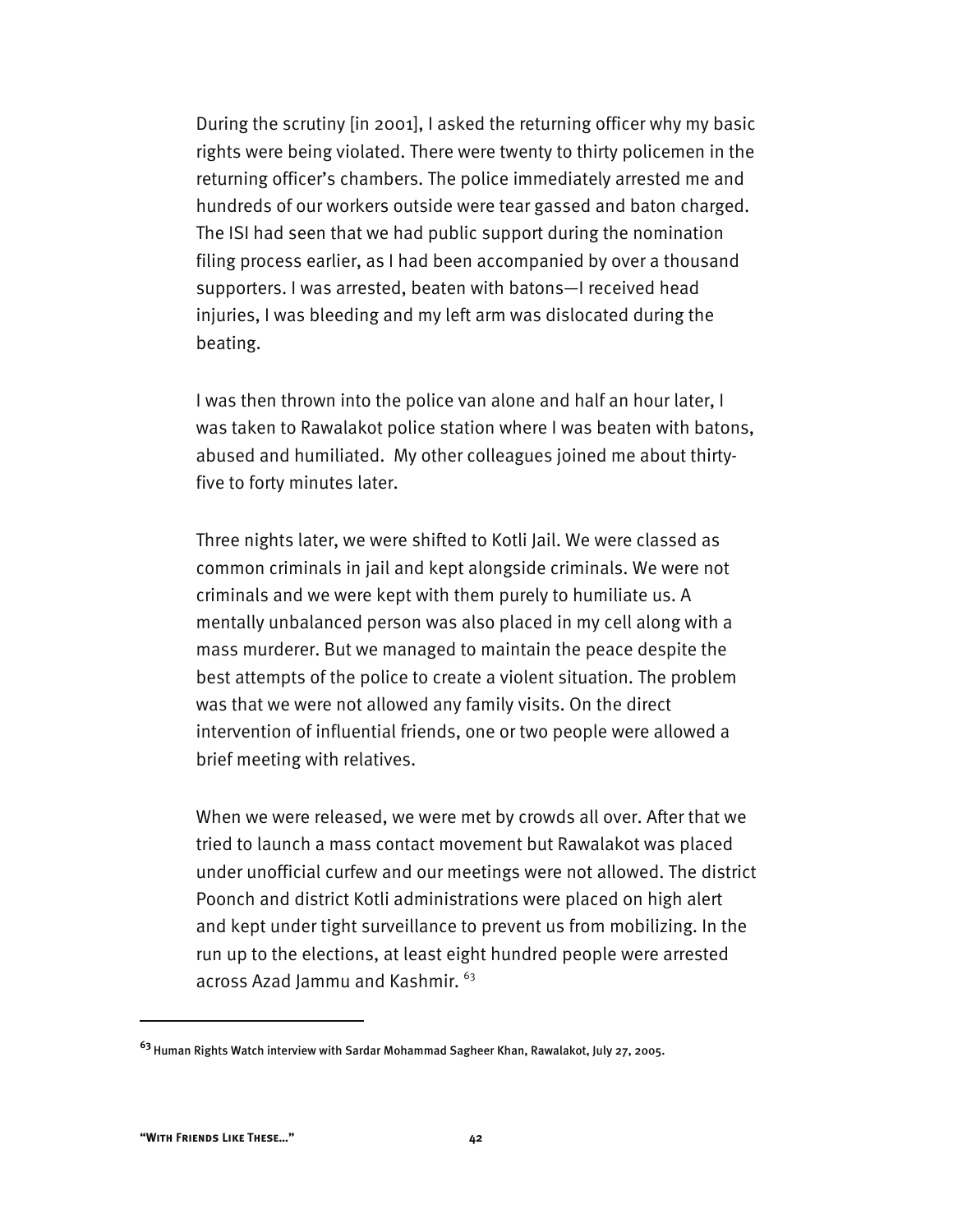Sardar Naseem Iqbal is an Azad Kashmir Supreme Court lawyer and former secretary general of APNA. His party allegiance lies with the JKLF (Rauf Kashmiri Group). Iqbal told Human Rights Watch that APNA decided in May 2001 to file nominations from across Azad Kashmir and for refugee seats. He was a candidate in Poonch. His and his colleagues' nomination papers were promptly rejected for being in violation of the Azad Kashmir election laws and constitution. Sardar Naseem told Human Rights Watch what followed the rejection of his nomination papers:

The nomination was rejected on June 7. The same day, we were called for discussions by the Poonch deputy commissioner, Dr. Mehmoodul Hassan, at his office in Rawalakot. [Five colleagues] and I went. When we got there, a major from the ISI was present. I don't remember his name. He said, 'Just wait outside my office.' When we emerged from the office, we were surrounded by police. Around one hundred police officers. Our supporters were demonstrating in other parts of the city and the police was spread all over. The deputy commissioner ordered our arrest. As soon as he said this, the police started baton charging us. We did not resist arrest and raised our hands, but they continued to beat us, regardless. They threw us in the *nehr* [stream]. [Name withheld] sustained more serious injuries than the others.

They took us to Rawalakot police station. One of our colleagues and fellow candidates from JKLF (Amanullah Khan Group) had already been arrested and taken there. We were locked up for three days and not even presented before a judicial magistrate. No one was allowed to meet us for three days. We were cut off from the outside world. In the station the police were pressured by the ISI. The police know us. I am a lawyer—they may have arrested us, but they would not have held us incommunicado without ISI pressure.

During the time we were in the police station, our colleagues who demonstrated outside the police station for our release would also be arrested. We were then shifted to District Kotli Jail four hours away. This was on June 11 at 1 a.m. By the time we were moved to the jail,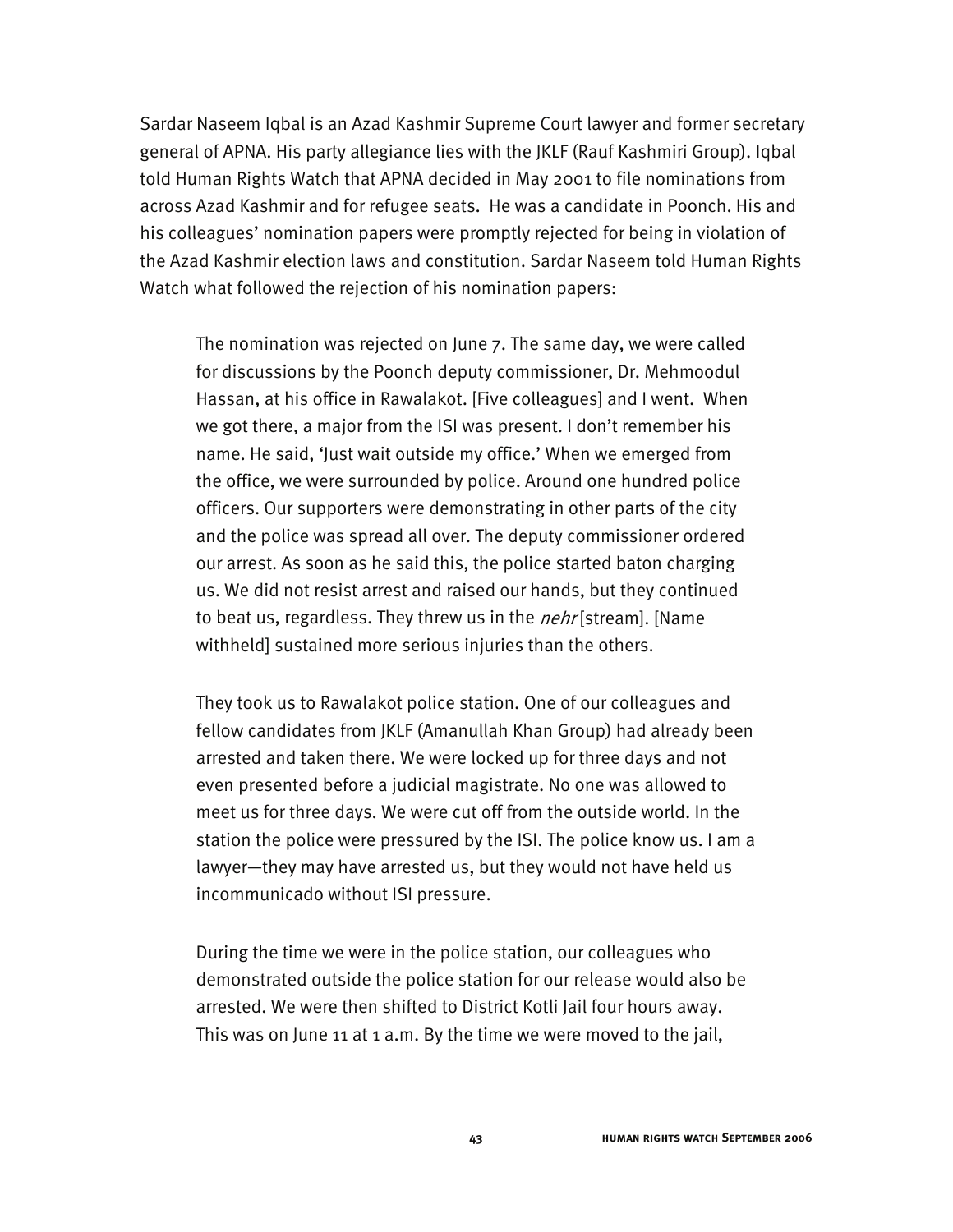around twenty-five of us had been arrested. We were kept in jail for one month. For one month there was no paperwork. Others were released a month later, but six to eight of us remained in jail and were served with 'extension of remand' under the Maintenance of Public Order act for another fifteen days. Once the election was over on July 5, the case was withdrawn but only after they told us to deposit bail bonds and we refused.

I don't understand this. Even under their own laws, we may not be able to contest elections. But we surely are allowed to vote. But clearly, the government did not allow us to be part of the political process in any way. Is this not discriminatory? Is this not a gross violation of our rights? Do we have any rights at all?<sup>64</sup>

Arif Shahid, current chairman of the APNA and JKLF secretary general, told Human Rights Watch,

Two days before the nominations closed, the ISI began its surveillance of us. My young nephews returning from school on June 4 were asked, 'Where does your uncle sleep?' I know the ISI was wanting to arrest or kidnap me, so I stayed away from home.

I was arrested on June 7 when the Deputy Commissioner Poonch Dr. Mehmoodul Hassan, lured us to his office in Rawalakot. Naseem Iqbal has described what happened. We did not resist arrest but that did not prevent them from baton charging us and beating us up. That should indicate the attitude of the authorities. They arrested me though I was not even a candidate in the election. I was just the secretary general of the Alliance. The details are irrelevant. There was no reason to arrest me. This is commonplace. Mohammad Abid, my

**<sup>64</sup>** Human Rights Watch interview with Sardar Naseem Iqbal, Rawalakot, July 27, 2005.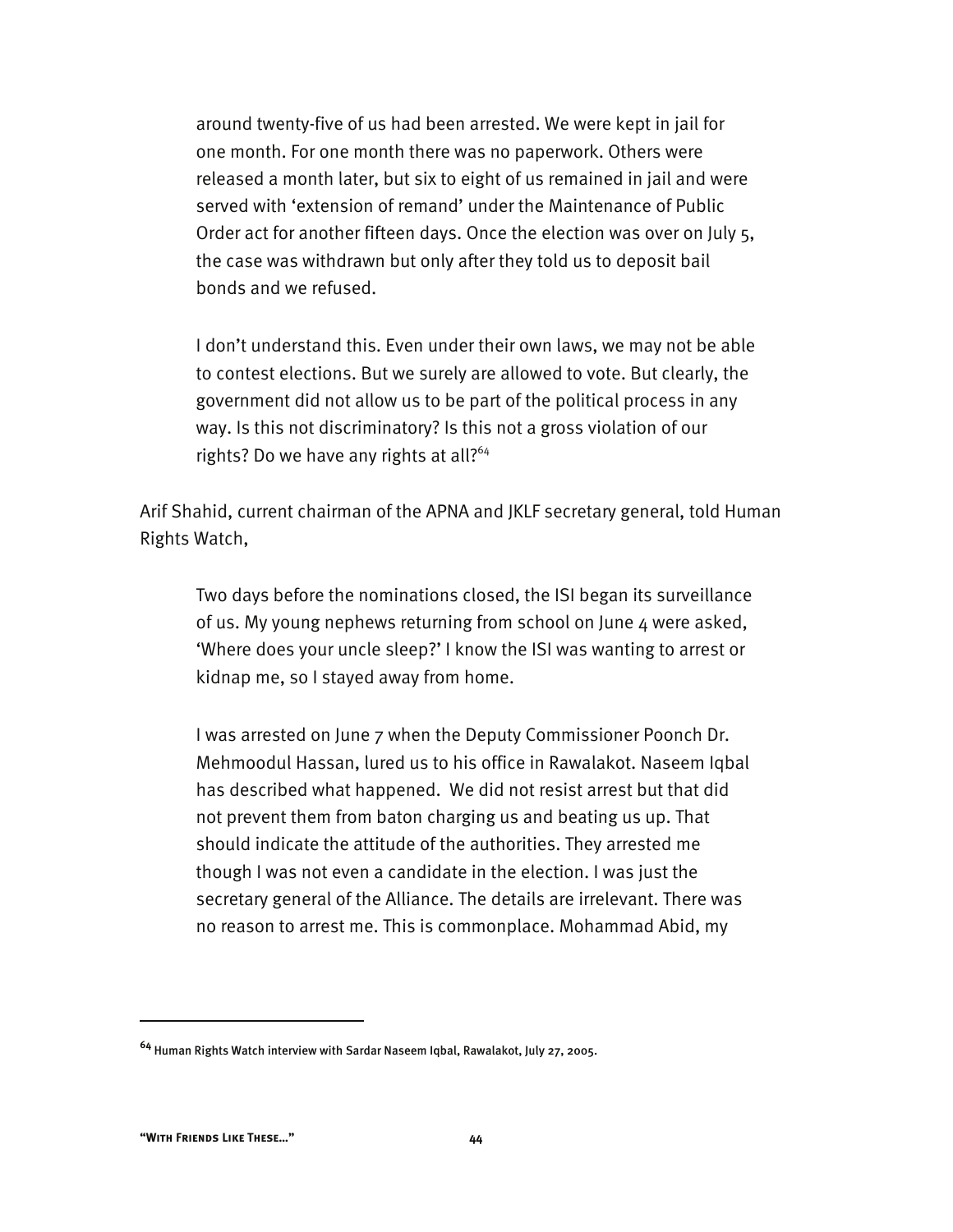apolitical relative, brought me a change of clothes to the police station. He was also arrested. $65$ 

Zahid Habib Sheikh, a prospective JKLF candidate, told Human Rights Watch,

I filed my nomination papers on June 1, 2001. On June 7, the papers were rejected because I had not signed the declaration supporting accession to Pakistan. The matter could have ended there. But the army was tense about our mobilizing public opinion against the election and engaging in political activity. On July 4, one day prior to the July 5 elections, we were all arrested. All JKLF candidates across Azad Kashmir and senior office bearers were arrested because we announced a boycott of the election.

On July 4 at 2:30 a.m. the local authorities headed by SHO [Station House Officer] Zahid Mirza entered my house. They jumped over the walls and into my house. They said, 'We will tell you the reason for your arrest at the police station.' About fifty police officers from the City Police Station Muzaffarabad were present.

I was taken to the police station and taken to the lockup and handcuffed. We are political activists but we were put in the same cells as common criminals. Once there, I discovered that there were seven other JKLF members present. In the morning, we were told by the police that the arrests had been made on orders of the GOC [corps commander in] Murree and the question of bail did not arise!

They said no FIR [First Information Report] would be filed and no arrest warrants were needed as the general had ordered the arrests. In the morning we were shifted to Muzaffarabad Central Jail along with criminals. We were released five days later. Even now, we are

**<sup>65</sup>** Human Rights Watch interview with Arif Shahid, Rawalakot, July 28, 2005.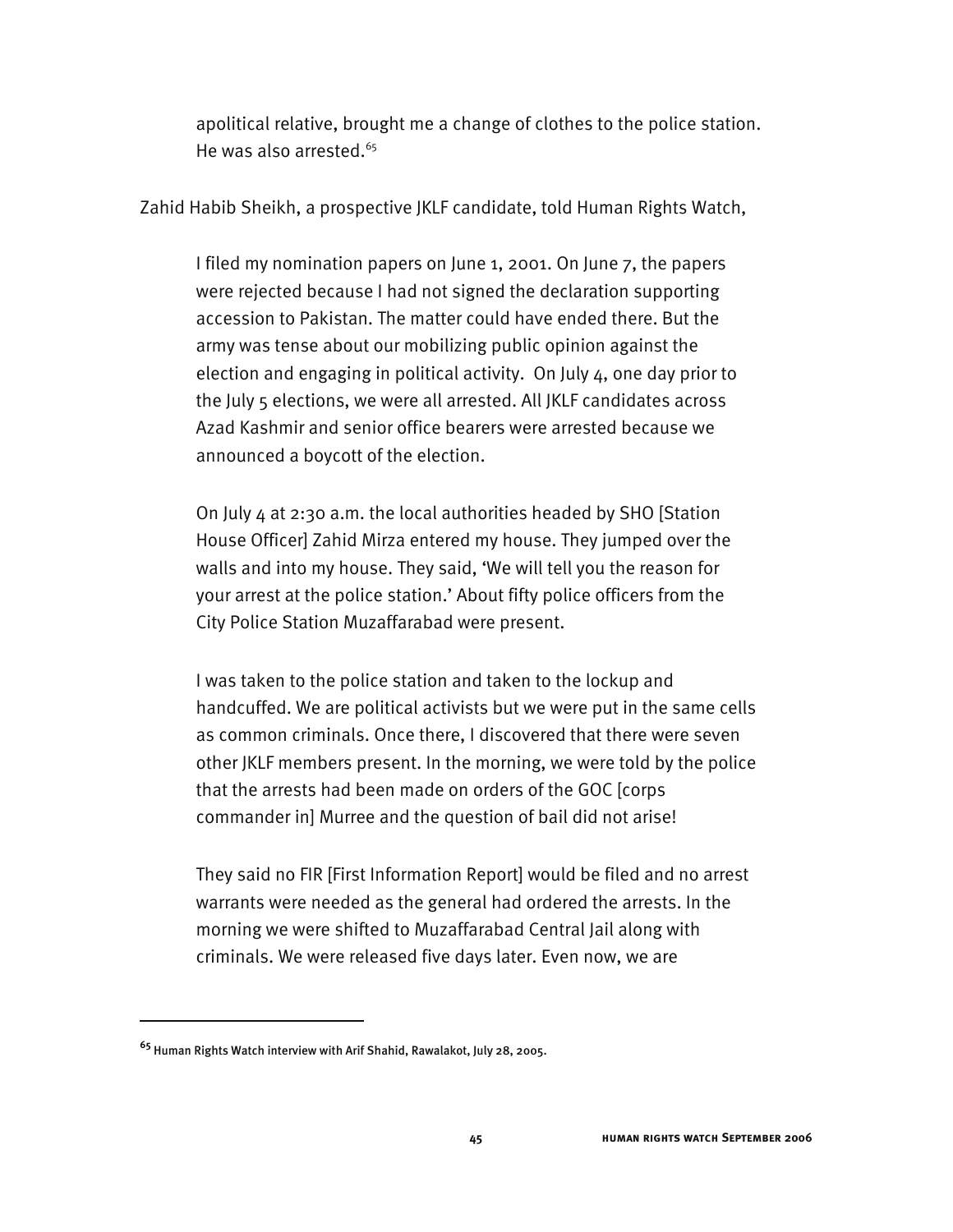constantly under surveillance. They keep asking my neighbors what I am up to. Why? I am not a criminal. $^{66}$ 

Ashiq Gillani, another prospective JKLF candidate, told Human Rights Watch,

On July 3, 2001, at 4 a.m., police vans and one ISI car came to my house. The police were in uniforms and the ISI in plainclothes. They surrounded the house and knocked on the door. There were about forty personnel in all. My mother was saying her *fajr* [early morning] prayers behind the door. She opened the door, and they pushed her, causing her to fall and injure her hand. Then they asked for me. She said I was present and asked them to wait a minute or so in order for the women of the house to remove themselves, but they ignored her. My mother came and woke me up, and the police came and dragged me out, hitting me with rifle butts and kicking me. They bundled me barefoot and clad in only my nightclothes into the van. They were abusing and swearing at me. They took me to City *Thana* [police station] in Muzaffarabad. They locked me up with various dangerous criminals. They told me that this was an order from their superiors. I was there for four or five hours. Then, I was handcuffed along with others and taken to Muzaffarabad Jail where I was locked up. I was released a month later without charge.<sup>67</sup>

Mir Afzal Suleri, a Kashmiri nationalist, also described his experience in the run-up to the 2001 election:

They raided my house but I was not present. I was arrested on July 4 from Upper Adda [Main Chowk] of Muzaffarabad. Police and army intelligence arrested me because I was leading fifty to a hundred protestors against the crackdown on the JKLF and other nationalist parties. Our protest was raided by the police and baton charged. I was

**<sup>66</sup>**Human Rights Watch interviews with Zahid Habib Sheikh, Muzaffarabad, July 25, 2005.

**<sup>67</sup>** Human Rights Watch interview with Ashiq Gillani, Muzaffarabad, July 25, 2005.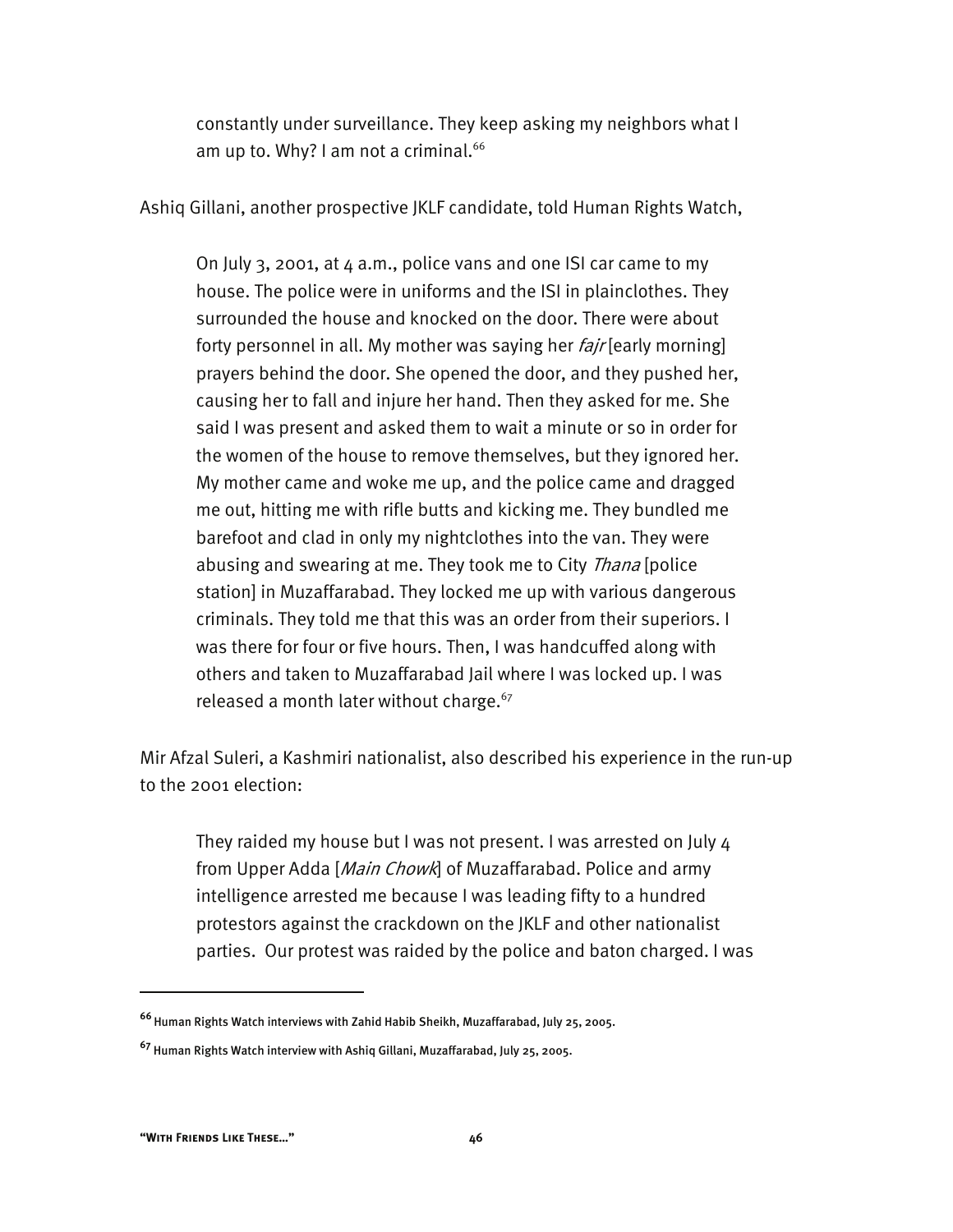arrested and taken to the City *Thana*, from where I was taken to the Central Jail. I was also released after five days. They arrested me the first time for chalking pro-independence slogans on walls in 1999. It is really strange. And they keep re-arresting me under the wall-chalking charge whenever it suits them. But of course, the jihadi groups, Lashkar-e-Toiba, Jaish and others can write whatever they want. No one ever arrests them. They [Pakistan] say they are our friends and India is our enemy. I agree India is our enemy but with friends like these who needs enemies?<sup>68</sup>

### The 2006 elections

I

About sixty pro-independence candidates belonging to the Jammu Kashmir Liberation Front, the All Parties Nationalist Alliance and some smaller groups filed nomination papers for the July 11, 2006 elections. All were barred from the contest by election authorities.

The elections that ensued resulted in the Islamabad backed-Muslim Conference maintaining power with an absolute majority of thirty-one members in a house of forty-nine, despite the incumbents and their backers in Islamabad having suffered tremendous political damage due to their mishandling of the post-earthquake situation. The elections were widely regarded as rigged to favor Islamabad-backed candidates: this view was shared by all opposition political parties including the pro-Pakistan opposition, and by independent observers and analysts. Demanding an impartial probe into alleged rigging and manipulation in these elections, former Pakistan-backed AJK Prime Minister Sultan Mehmood Chaudhry said,

Despite rigging, manipulation, use of force and violence and a carrot and stick policy, the ruling party secured far fewer votes than the Opposition parties who take the identical stance that these were bogus elections… We demand the establishment of a powerful

**<sup>68</sup>** Human Rights Watch interview with Mir Afzal Suleri, Muzaffarabad, July 25, 2005.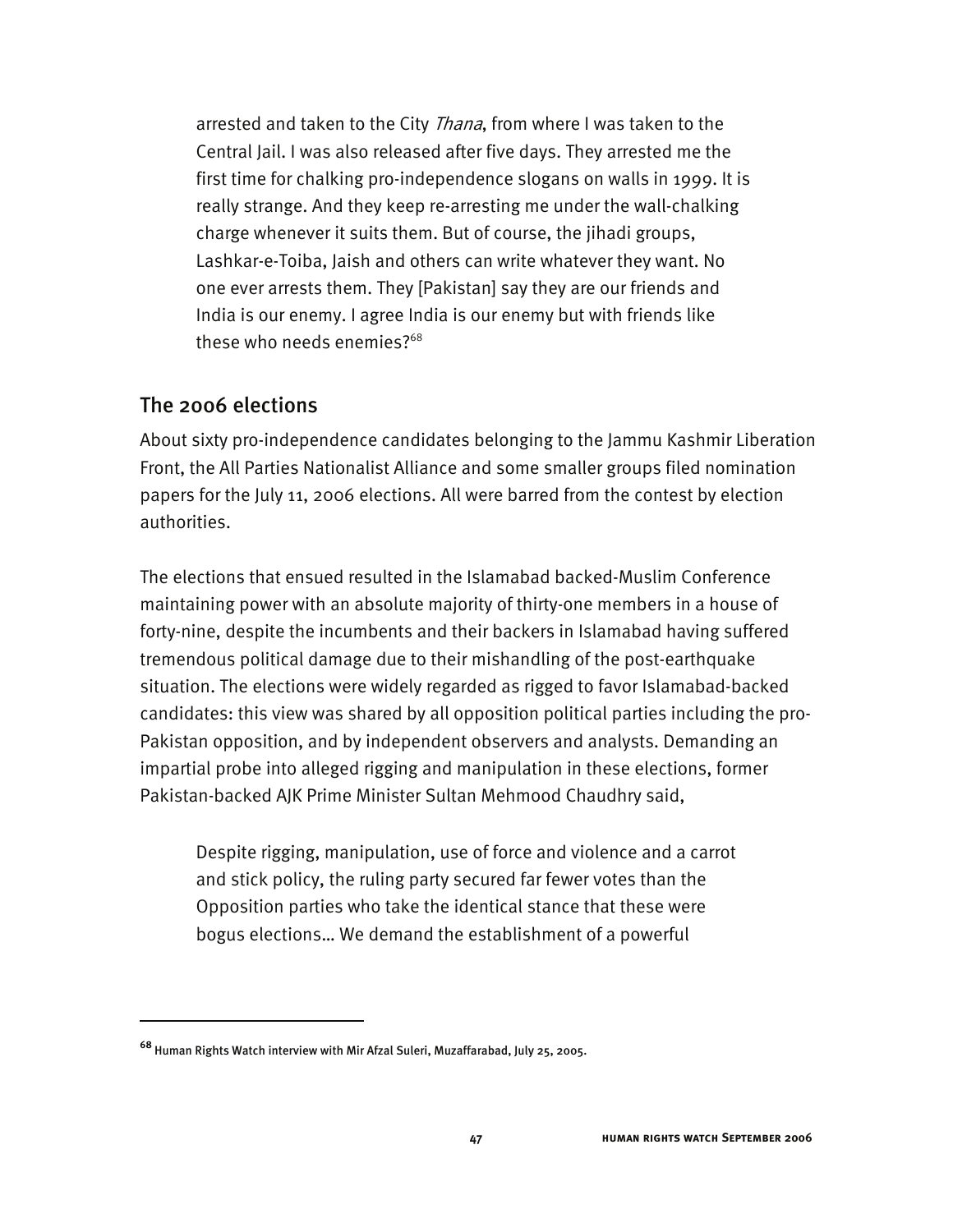investigation authority that should comprise human rights activists, lawyers, journalists and international observers.<sup>69</sup>

Pakistan's national opposition echoed these claims. Chief of the Islamist Jamaat-e-Islami, Qazi Hussain Ahmad, argued that the results of the "rigged" election in Azad Kashmir highlighted "what was to come in the general elections to be held under President Pervez Musharraf next year [2007]."<sup>70</sup>

Pakistan's highly regarded daily newspaper Dawn summed up the 2006 elections as follows:

To no one's surprise, the ruling Muslim Conference (MC) has emerged as the largest party in Tuesday's elections in Azad Kashmir. Given the widespread charges of poll rigging and the fact that the party is known to enjoy the favours of the establishment in Islamabad, the results would have been easily predicted… Even more questionable was Islamabad's long established practice of disqualifying parties — two of them this time — which do not uphold Kashmir's 'accession' to Pakistan. This approach has been challenged by international human rights groups.… Whatever might be said about Azad Kashmir's politics, it is no secret that it is closely intertwined with the political ups and downs in Islamabad. It is no coincidence that the party in power in Muzaffarabad enjoys the blessings of the rulers in Islamabad… In the present situation, the challenge for Islamabad is to ensure an effective and stable coalition government in Azad Kashmir — while enacting the charade of an "independent" political process there. How much it helps the intra-Kashmir peace process is not very clear. $71$ 

**<sup>69</sup>** "AJK elections were rigged, says former PM," Daily Times (Lahore), August 12, 2006, quoting remarks by Sultan Mehmood Chaudhry at a press conference at the Karachi Press Club, [online]

http://www.dailytimes.com.pk/print.asp?page=2006%5C08%5C12%5Cstory\_12-8-2006\_pg12\_9 (retrieved August 24, 2006).

**<sup>70</sup>** "Qazi says 'rigged' polls in AJK a preview of upcoming elections," Daily Times (Lahore), July 16, 2006, [online] http://www.dailytimes.com.pk/default.asp?page=2006\07\16\story\_16-7-2006\_pg7\_36 (retrieved August 30, 2006).

**<sup>71</sup>** "Azad Kashmir Poll Results," Dawn (Karachi), July 14, 2006, [online] http://dawn.com/2006/07/14/ed.htm#2 (retrieved August 24, 2006).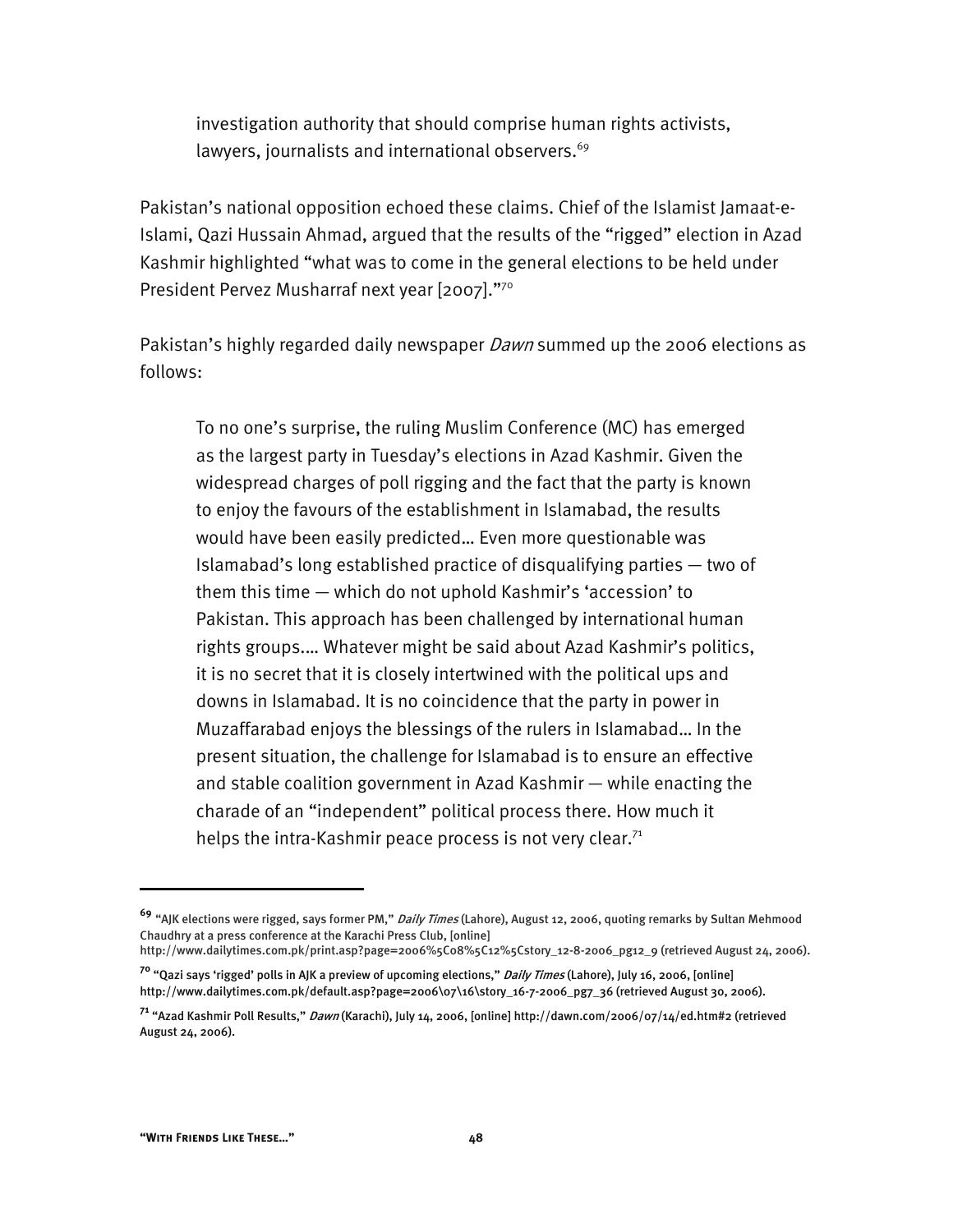Rigging of elections in Azad Kashmir generally follows the same pattern as in Pakistan. It generally occurs in two stages. Pre-poll rigging involves ensuring—through transfers and postings—that bureaucrats, election administrators and law enforcement officers sympathetic to government-backed parties are in place in positions of authority well before a campaign gets underway. These officials are expected to put hurdles in the way of opposition parties' campaigning, such as denying them permission to hold rallies. On election day, these officials often instruct transport workers not to take opposition supporters to polling stations. Often polling stations in opposition strongholds are moved at the last minute and voter lists disappear, leaving voters unable to cast ballots. More traditional forms of poll rigging such as ballot-stuffing also take place when polling closes and ballots are taken away by government officials for counting.

All of the above constituted some of the allegations leveled about the conduct of the 2006 Azad Kashmir Legislative Assembly elections. Most crucially, through the above mechanisms, the government of Pakistan ensures that the twelve refugee seats that are voted for in Pakistani cities invariably are held by government-backed candidates. While it is often difficult to prove allegations of large-scale rigging, to date no party in Azad Kashmir that does not enjoy the backing of Islamabad has won an election, regardless of its apparent popularity or the evident unpopularity of the government-backed party that emerges as the winner.

Though the July 2006 elections were unrepresentative because of the ban on those refusing to support accession to Pakistan and there were widespread claims of poll rigging, physical abuses against candidates and their supporters were not in evidence. While there were threats of violence, which had to be taken seriously by recipients, there were few allegations of unlawful arrests, mistreatment and torture that have been previously used as part of government efforts to ensure election results to its liking. The post-earthquake international presence in Azad Kashmir acted as a deterrent to the use of violence usually employed by Pakistani authorities in dealing with the opposition. Amanullah Khan, leader of a faction of the JKLF that attempted to field over thirty candidates in the election, explained to Human Rights Watch,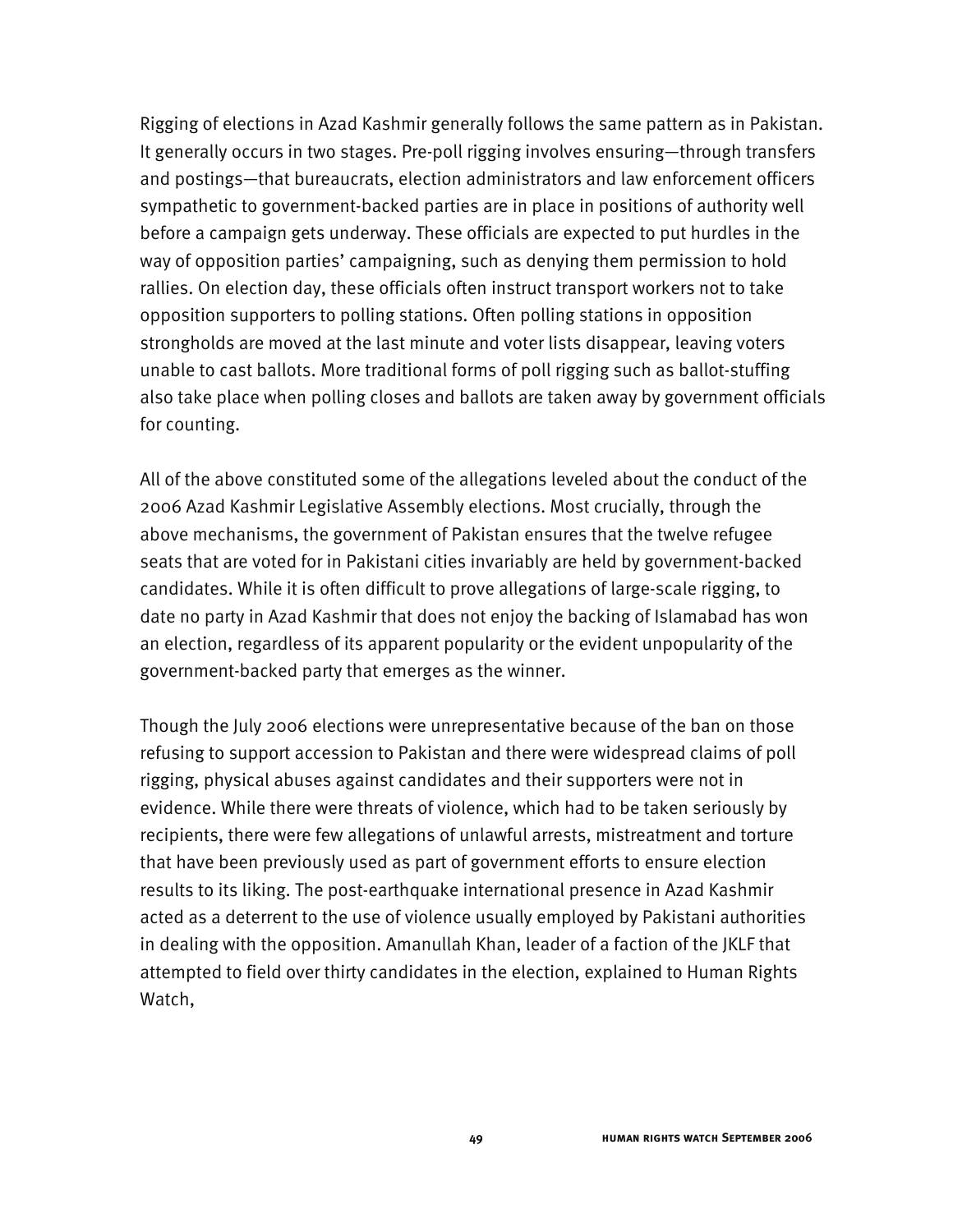Though we were still banned from taking part in the election, this time we have not been beaten and illegally detained. We were [candidates] threatened with beatings and arrests by the local administration but when the time came, the threats did not materialize into action. The reasons are quite evident. Post-earthquake Kashmir is less repressive than before simply because the organizational wherewithal for traditional levels of repression is still not in place. Also there are appearances to be maintained in front of donors and international actors engaged in relief and reconstruction. The fear is that the international community will leave and Pakistan will completely reerect its control mechanisms. And Azad Kashmir will return to worse from bad. This is bad but what happened to us in 2001 was much worse and unless the world decides to remain engaged, we may return to the harassment, beatings and torture of the past. We were let off this time because they knew the world was watching. But what if the world moves on?<sup>72</sup>

The Universal Declaration of Human Rights proclaims that "everyone has the right to take part in the government of his country, directly or through freely chosen representatives," and "has the right to equal access to public service."73 In its General Comment on participation in public affairs and the right to vote, the Human Rights Committee stated,

Any restrictions on the right to stand for election, such as minimum age, must be justifiable on objective and reasonable criteria. Persons who are otherwise eligible to stand for election should not be excluded by unreasonable or discriminatory requirements such as education, residence or descent, or by reason of political affiliation [emphasis added].74

**<sup>72</sup>** Human Rights Watch telephone interview with Khan Amanullah Khan, July 20, 2006.

**<sup>73</sup>** Universal Declaration of Human Rights (UDHR), adopted December 10, 1948, G.A. Res. 217A(III), U.N. Doc. A/810 at 71 (1948), art. 21. The UDHR is considered reflective of customary international law.

**<sup>74</sup>** Human Rights Committee, General Comment No. 25, The Right to Participate in Public Affairs, Voting Rights and the Right of Equal Access to Public Service, U.N. Doc. CCPR/C/21/Rev.1/Add.7 (1996), para. 15.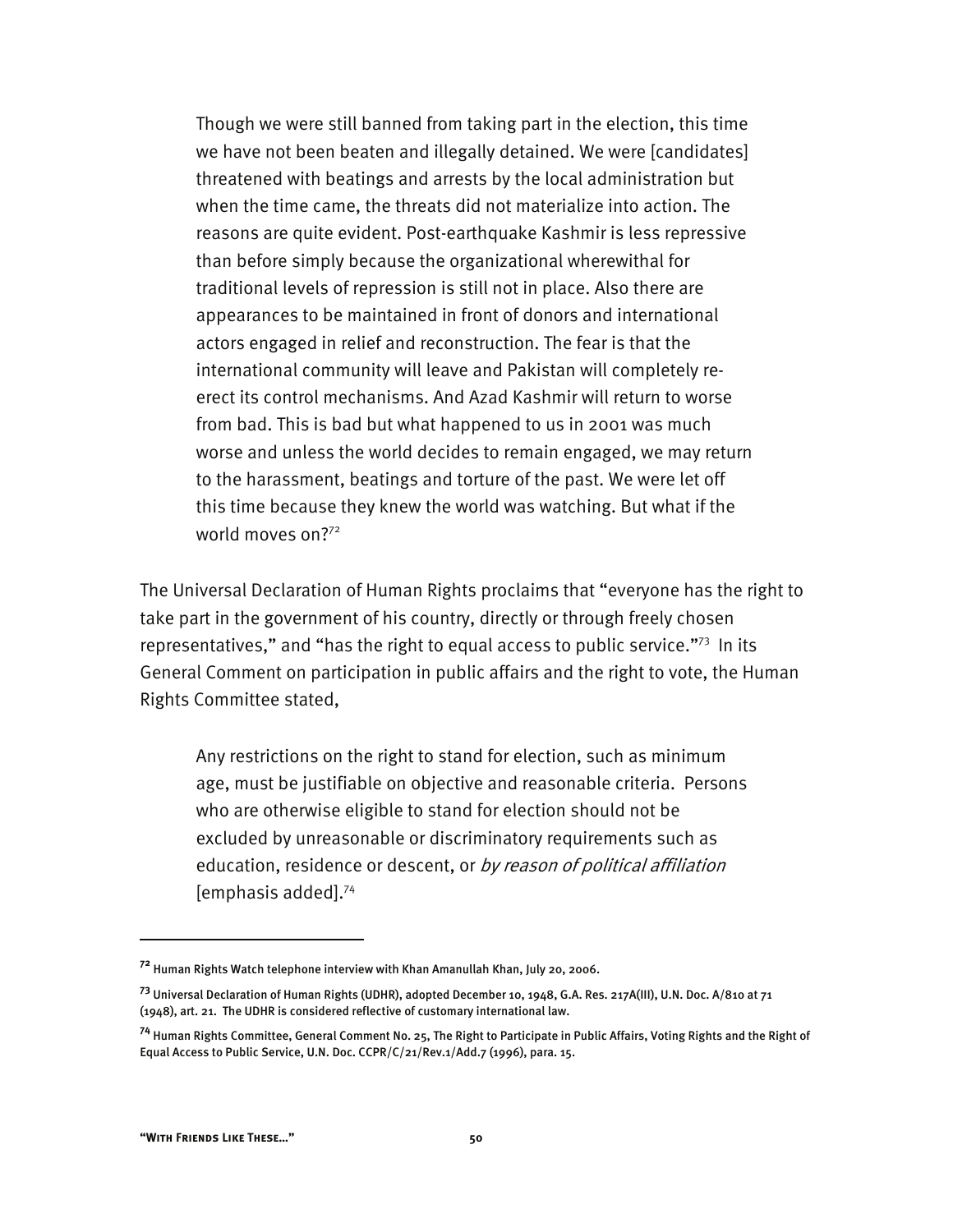## **VI. Torture and Other Forms of Mistreatment**

Security force personnel continued to torture persons in custody throughout the country. Human rights organizations reported that methods included beating; burning with cigarettes, whipping the soles of the feet, prolonged isolation, electric shock, denial of food or sleep, hanging upside down, and forced spreading of the legs with bar fetters. —U.S. State Department's 2005 Country Reports on Human Rights Practices on Pakistan<sup>75</sup>

Human Rights Watch and others have long reported on the routine use of torture by the authorities in Pakistan, both in common criminal cases and against alleged political opponents. Politically motivated torture is typically used to compel politicians, political activists and journalists critical of the government to change their views or at least silence them.<sup>76</sup>

Documenting torture, particularly that perpetrated by the Pakistani military and its intelligence agencies, can be particularly challenging in Azad Kashmir. However, Azad Kashmir is no exception to the pattern of torture and mistreatment by Pakistani authorities documented in the rest of the country. Civilian law enforcement and the military and its intelligence agencies commit torture and other mistreatment with impunity. Most incidents of politically motivated torture recorded by Human Rights Watch involved the ISI, or the police acting on the military's behalf.

Very few of those who allege torture accuse the Azad Kashmir government of being responsible. To the contrary, some individuals reported ineffectual attempts by local

**<sup>75</sup>** U.S. State Department, Bureau of Democracy, Human Rights, and Labor, "Country Reports on Human Rights Practices – 2005: Pakistan," March 8, 2006, [online]

http://www.state.gov/g/drl/rls/hrrpt/2005/61710.htm (retrieved August 24, 2006).

**<sup>76</sup>** "Torture is routinely used in Pakistan… against political opponents.… [A]cts of torture by military agencies primarily serve the purpose of 'punishing' an errant politician, political activist or journalist. Torture by the military usually takes place after the victim has been abducted; the purpose is to frighten the victim into changing his political stance or loyalties or at the very least to stop him from being critical of the military authorities. The victim is often let go on the understanding that if he fails to behave, another further abduction and mistreatment will follow. In this manner, the victim can be kept in a state of fear often for several years." Human Rights Watch letter to President Pervez Musharraf, October 10, 2003, [online] http://www.hrw.org/press/2003/10/pakistan10103-ltr.htm.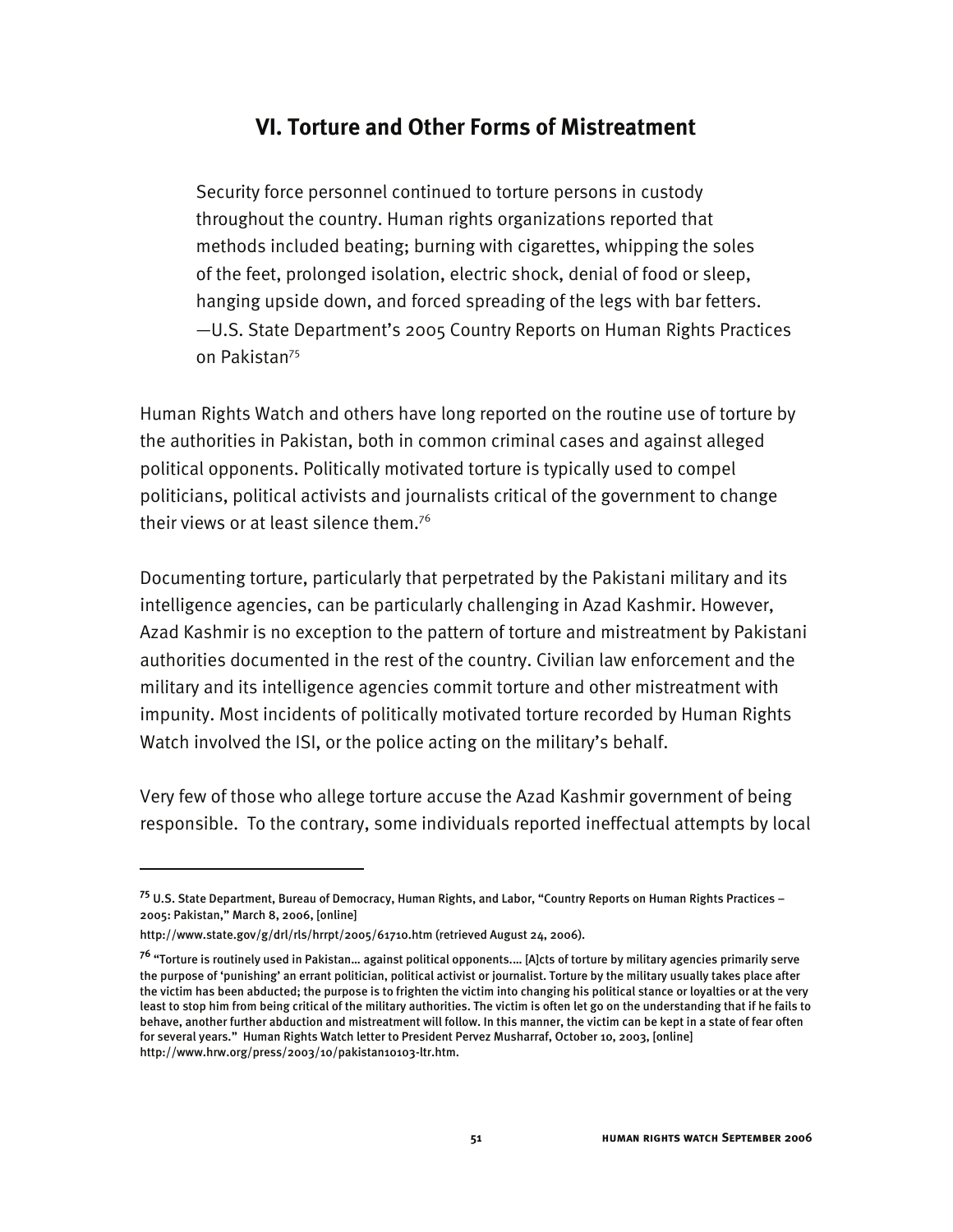politicians and the bureaucracy to intercede to bring the torture to an end. In one incident, the victims also described attempts by the then prime minister to intercede with the army on their behalf.

Given the climate of fear that pervades the territory, only a fraction of those who described experiences of torture or ill-treatment to Human Rights Watch were willing to place them on the record. Only politically active Kashmiri nationalists and 1991 refugees from Jammu and Kashmir state were willing to be quoted.

Human Rights Watch has learned that there are large numbers of Kashmiri detainees being held for long periods by the Pakistani military in secret detention facilities in Azad Kashmir and in Pakistan. Human Rights Watch interviewed two groups, comprising dozens of individuals, who allege that they had been severely tortured, illegally detained for several years, and then released in designated clusters under continuing surveillance and told they were not allowed to return home or to their communities. Many of these men are or were militants, while others have no apparent connection to militant groups.

Human Rights Watch was only able to interview these individuals in secret under cover of darkness in the secluded and difficult to access residential camps where they were sent upon their release from illegal and secret detention facilities. The names and other specifics of the individuals who spoke to us have been withheld or altered in the testimony provided below in order to protect their identities and to prevent their further persecution by Pakistani security agencies.

One man, Adeel, explained to Human Rights Watch what happened to him and his militant friends:

I am from the Indian side [name of town withheld]. I am as religious as any other Kashmiri person. I joined a religious militant group [name withheld] in the 1990s not because I believed in a religious struggle but because it was the most effective platform to fight for the freedom of Kashmiris from the racist violent bastards that call themselves Indians. My sisters were sixteen and seventeen. The [Indian] army came looking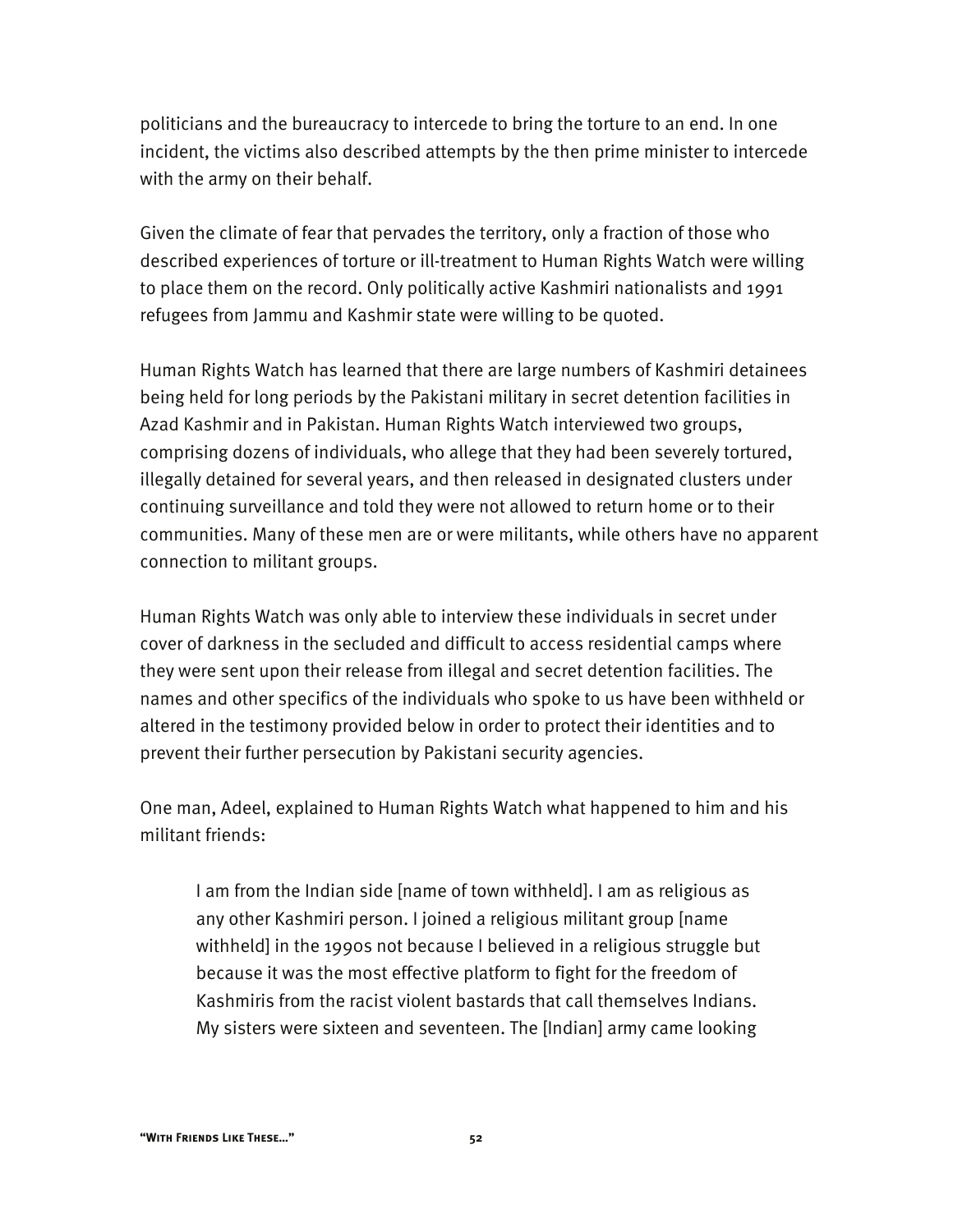for the men of our family. They did not find us so they raped and killed my younger sister. They took away the older one. Probably they raped and killed her too but we never found the body so who knows? They killed our men. They raped our women. They usurped our rights and they still do. We thought Pakistanis would help us. We were wrong. So much has happened since that all this seems like many nightmares ago.

I crossed over to the Pakistani side with others in my group. Shahid here [name changed] and I have known each other since then. I did many operations from here into my part of Kashmir. I have killed Indian police and I am proud of that. I would still kill Rashtriya Rifles [Indian army] bastards if I could. But over a few months I noticed that we were ordered to attack our own people [fellow militants] in order to claim unofficial compensation from the Pakistani government that would be pocketed by our so-called leaders and Pakistani soldiers. Still I carried on. The cause was too important. But then we had to go on an operation where we killed our own people in order to keep the anger alive, we were told by the ISI. My anger came from the killing and rape of my family, my people. It was and is alive. It made no sense to me to try and keep it alive by killing my own people. I had an argument with my commander.

When we returned to this side [Azad Kashmir], we were summoned for debriefing by the ISI. Five of us had raised objections. Shahid and Wahid [names changed] are here with me; you can see. They are also from the real Kashmir. Two others, Sameer and Kaleem [names changed] are dead—they died not in a freedom operation but most probably as the result of the 'love' provided by the ISI.<sup>77</sup>

Shahid explained what happened next:

**<sup>77</sup>** Human Rights Watch interview with Adeel (pseudonym), date and place withheld.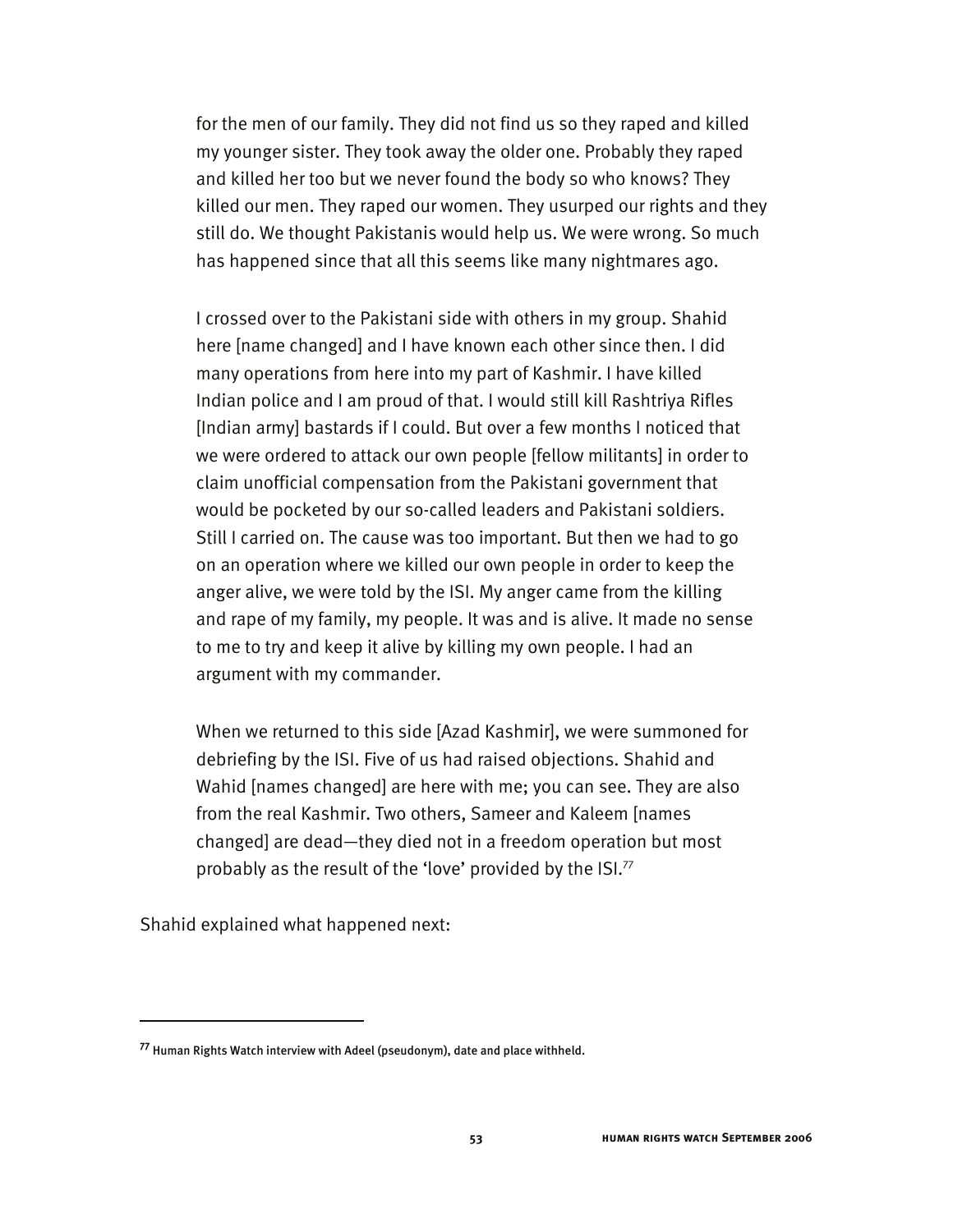The 'debriefing' was more of a violent interrogation. About six or seven soldiers led by a major ran the proceedings, which lasted for about five days. The soldiers kept changing and 'worked' us in shifts. They started by making us do push-ups and sit-ups for hours, then beat us with rods and belts when we collapsed in exhaustion. They kept saying that we must admit that we had become 'double agents,' that we had crossed over to the Indian side because we were 'Hindu lovers,' that we were 'shameless bastards who wanted to be raped by the rapists of our sisters and mothers.' Initially, I and the others argued, told them they were wrong and what they were doing was wrong. But when you are beaten and bloodied, barely conscious, nothing really matters beyond a point. They decided to make a particular example of Sameer [name changed] who was the most vocal of us. In front of us, he was stripped naked and chillies were shoved up his rectum. He screamed and screamed and the more he screamed the more they beat him with batons and belts, kicked him, punched him. They would beat him unconscious, bring him back and then beat him unconscious again. He did not die in front of us. But it has been eight years and we never saw him again after those five days together so I think he is dead. He has to be. After what they did to him, it would be better for him too.

After the five days of what they called debriefing, we were locked together in the interrogation cells. These are small windowless rooms. They are unventilated and they stink. We were given *daal* [lentils] and roti [bread] to eat once a day and two glasses of water. Once a day we were taken one by one to the latrine at the end of the corridor. We were told that if we wanted to piss or shit at any other time, we could do it in the cell and live with it. I am ashamed to admit that we did that. The cell was cleaned once a month. This is when we were taken out for exercise, which consisted of being made to run by laughing soldiers. When we could not run, we would be kicked and laughed at by the soldiers.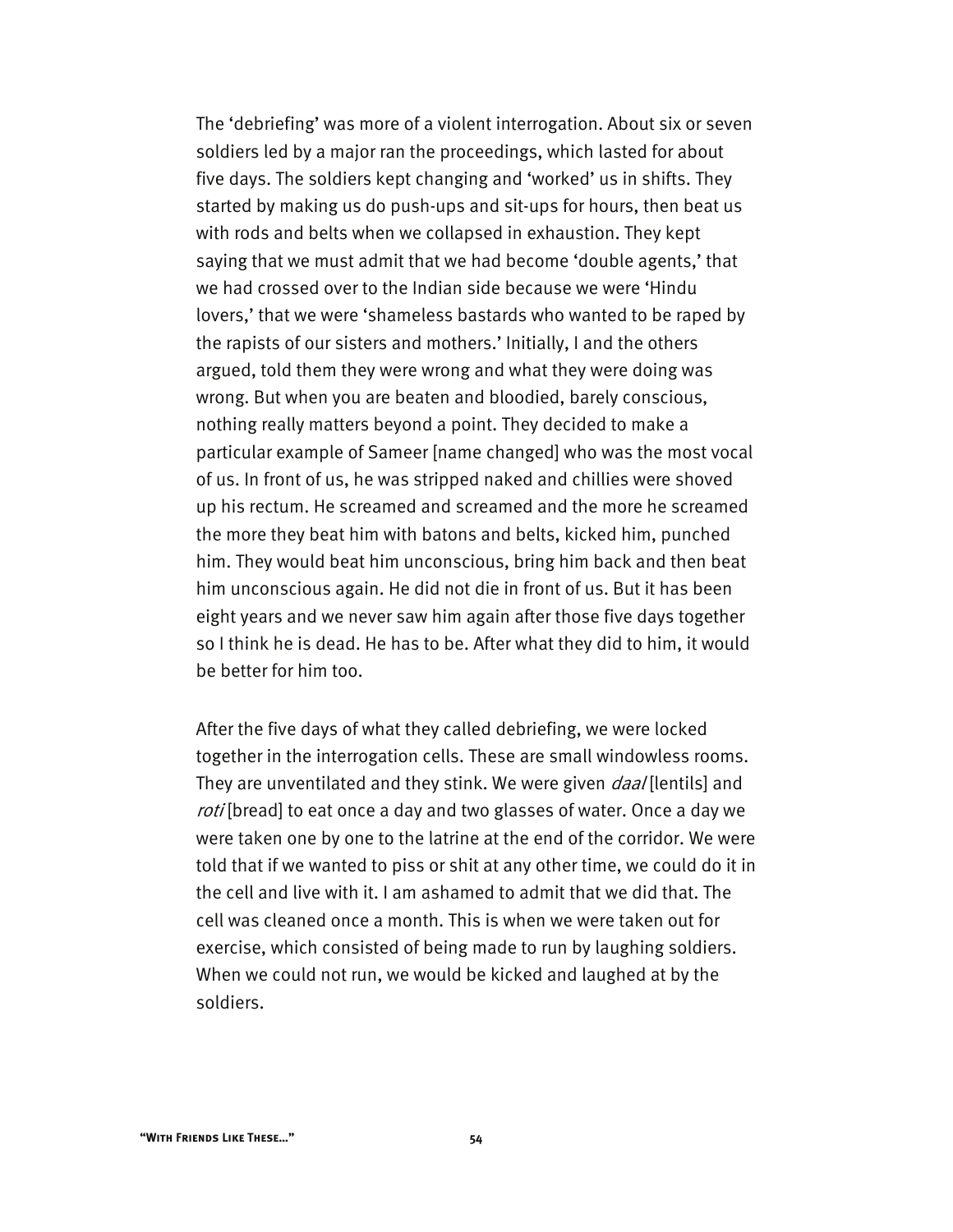During this period, we were summoned by a senior army commander only once. He told us that we were traitors to the Kashmir cause and would spend the rest of our lives in the cells. 'Even your families will forget you existed,' he said. There were the three of us in that one cell. There were others in other cells. The cells were in a row and there must have been about ten I think. We spent seven years in there. Then I don't know what happened. The three of us and these four others were released and settled in this camp here. We were told that we were not to move from the camp or speak to anyone or we will be killed. Some of our former militant colleagues are in charge of getting food across to us. We are not allowed to move from here and we are told we are under surveillance all the time. Wahid [name changed], as you can see, is not really sane, poor fellow. Maybe Adeel [name changed] and I are mad too. We must be to tell you all this.<sup>78</sup>

Such treatment by Pakistani security forces is not limited to errant former militants from Jammu and Kashmir state. Zamir, a resident of Azad Kashmir, described his experience:

I am a believer in the Kashmir cause. The liberation of Kashmir is a sacred duty for every Kashmiri. But what are we liberating Kashmir for? For the Kashmiris I think. Not for Pakistan. And that is all I said. But I guess I said it to the wrong person and at the wrong time. I belonged to a large militant organization—a very rich militant organization and one that made a lot of money from the ISI as well. When you are closely involved and your comrades start dying for no reason and there is money to be claimed for each corpse, you can add things up gradually. I felt that some of the boys we had trained for operations in occupied Kashmir had died in very mysterious circumstances. There were rumors that they had been killed at point-blank range by their own comrades. That they had been killed before they had crossed over [to the Indian side] and it had been said that they had become martyrs

-

**<sup>78</sup>** Human Rights Watch interview with Shahid (pseudonym), date and place withheld.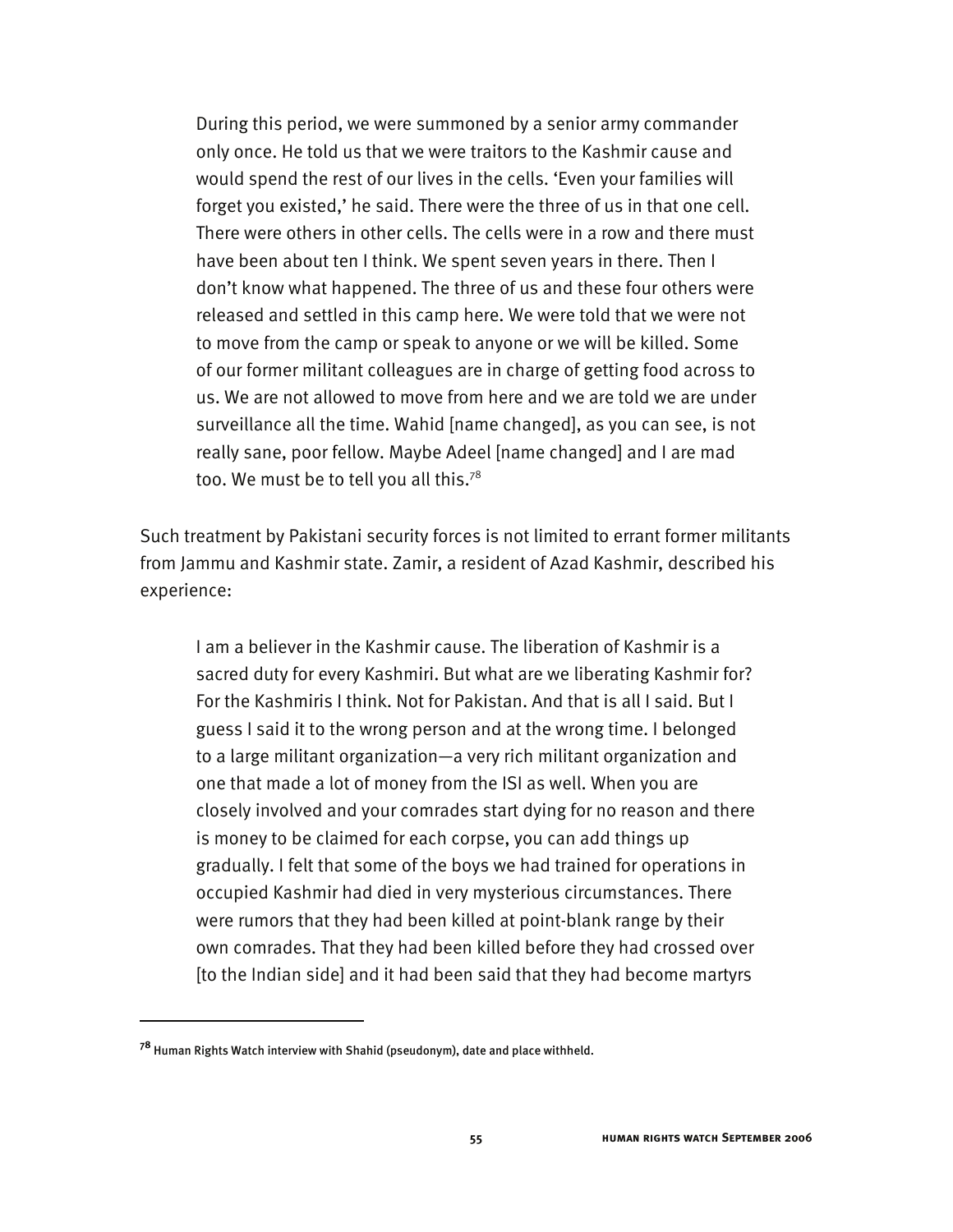[*shaheed*] at the hands of Indian troops. And worst, the compensation that was the due of their families had not reached them or in some cases less than half the money had got to the families. Had our boys been martyred in an operation? Had they been killed for the price of their corpses? These were some of the questions I raised.

Because I raised these questions, I spent five years in a cell. I was kept there by the ISI, the army. Overnight, our allies turned into our tormentors. I was beaten every day for a month. Once a week for a few months. And once a month or so after that. I was always beaten by intelligence or army people. And my sin, as they told me themselves, was that I was a traitor. That I had questioned the jihad and I had tried to damage the cause.

How was I beaten? Initially the beatings were more severe. I was hung upside down, beaten with a stick, kicked and punched and threatened with death. For hours at a time. Then over the months the frequency and intensity of the beatings became less severe. I was just kept in the cell and let out to use the toilet etc. They kept telling me that my sin was grave and my punishment was that I spend the rest of my days in the detention center. Then I was let go with these people. My family know I have been released. They know where I am. But they have not been to see me. I don't want them to either. My children are five years older. I want them to keep growing and not see me in this state.<sup>79</sup>

Shakir, another Azad Kashmir resident who claims never to have been involved in militancy, told Human Rights Watch,

I have never belonged to any militant organization. The truth is that I was not really interested in the struggle. I supported it but never felt the need to fight for it. I felt that it was the job of those under occupation to liberate themselves. If we were good hosts to them that was good enough. As my home was conveniently located, I played

-

**<sup>79</sup>**Human Rights Watch interview with Zamir (pseudonym), date and place withheld.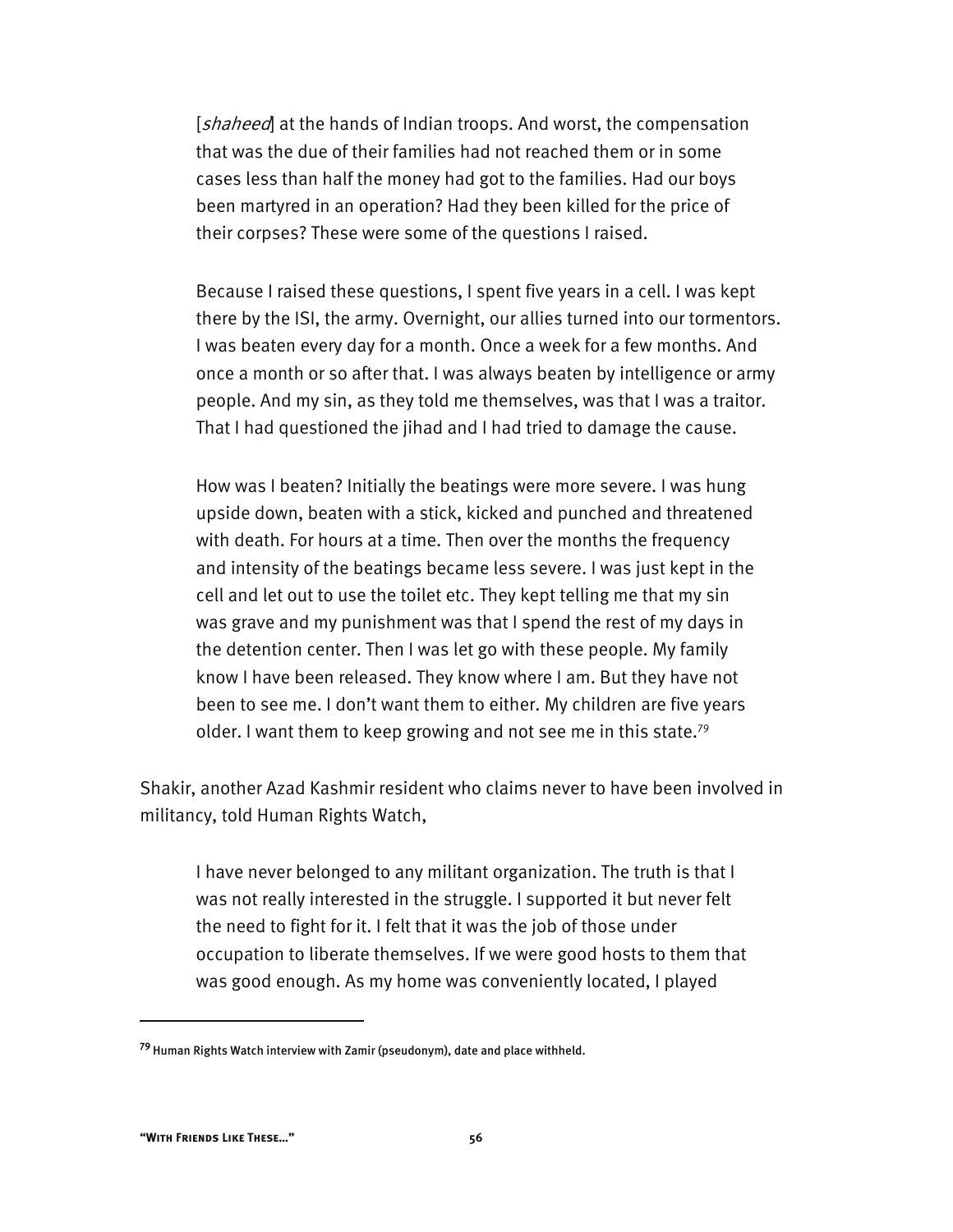host to liberation parties traveling across to the other side. They were accompanied often by our army people who helped them. I grew to know many of these people. But one day in the late 90s, a fight broke out between two members of a militant group and their military minder. Before I knew it, one of the militants had been shot dead in my house. We had to dispose of his body. After this incident, I told the army people I did not want to perform this service anymore. They should find some other house. But they responded by throwing my belongings and my family, including the womenfolk, out of our house.

I was very angered by this and threatened to go public with everything I knew if my home was not returned to me. Of course, as I told them many times afterwards, I did not mean it. The army is very powerful. There is nothing someone like me can do against it, even if it takes away my home. I just said what I said in anger. But it was too late.

Three soldiers and one officer, a captain I think, took me to their detention center. There, they tied me up and whipped me until my skin tore and I was bleeding all over and then I passed out. They must have whipped me for a few hours before I passed out. I don't really know. I woke up in a dark cell. I kept calling for water but no one came. I passed out again.

When I woke up again, a soldier was there who gave me water. He was kind to me and gave me *daal* and *roti* to eat. The next day, I was brought out and I saw the soldiers with whom I had the altercation. They saw me and kicked, punched and beat me again. Afterwards, I was put in the cell. I was kept in the cell for three years. I was beaten only occasionally after the first few months when I was beaten often.

I was released and brought here [name of place withheld] and told that I was being watched and if I tried to leave I would be re-arrested. I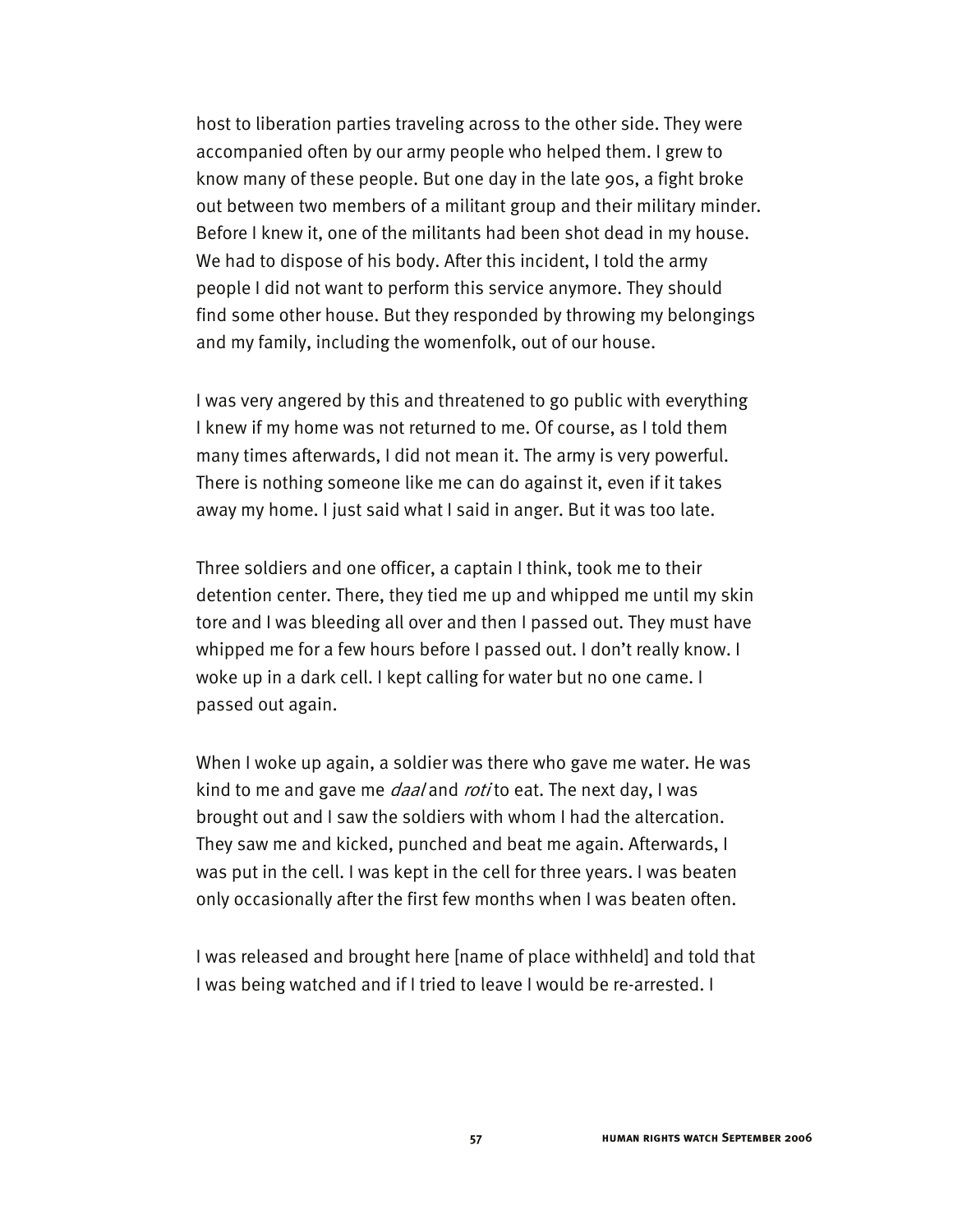have not seen my family, have no news of them. They probably think I am dead.<sup>80</sup>

Ilyas, who described himself as a former "clerk in the Azad Kashmir government" would not tell Human Rights Watch what had led to his detention and continued monitoring:

I am more lucky than the others you have met here as I was released after only six months. I have now been living here for about a year and I have been told that I may be allowed to leave in a few more months. I cannot spoil that by allowing you to tell the details of why I was picked up. Let us say, they felt I had become unreliable and may reveal information I know. The suspicion was enough for me to be scarred for life. See, I have scars all over my back from the whippings that went on for a month. The thing with whipping is that you can withstand quite a lot the first time. But after that when your wounds are raw, just one lash is enough to get you bleeding again and screaming in agony. Perhaps I am weak. But I have learnt my lesson. I just want to go home. And Inshallah I will and I will go with the blessings of my jailers. That is my aim and what I pray for. $81$ 

Non-militant political actors frequently experience or are threatened with torture and mistreatment. The experiences of various opposition activists arbitrarily arrested and ill-treated ahead of the 2001 elections are recounted above (see Chapter V). In another example, Aurangzeb Al-Maroof, who is affiliated with the Jammu and Kashmir National Students' Federation (JKNSF), described to Human Rights Watch his mistreatment by the ISI in mid-September 2003:

It was morning. My brother was driving and an ISI major on a motorbike swore at him. There was an altercation. I do not know the

**<sup>80</sup>** Human Rights Watch interview with Shakir (pseudonym), date and place withheld.

**<sup>81</sup>** Human Rights Watch interview with Ilyas (pseudonym), date and place withheld.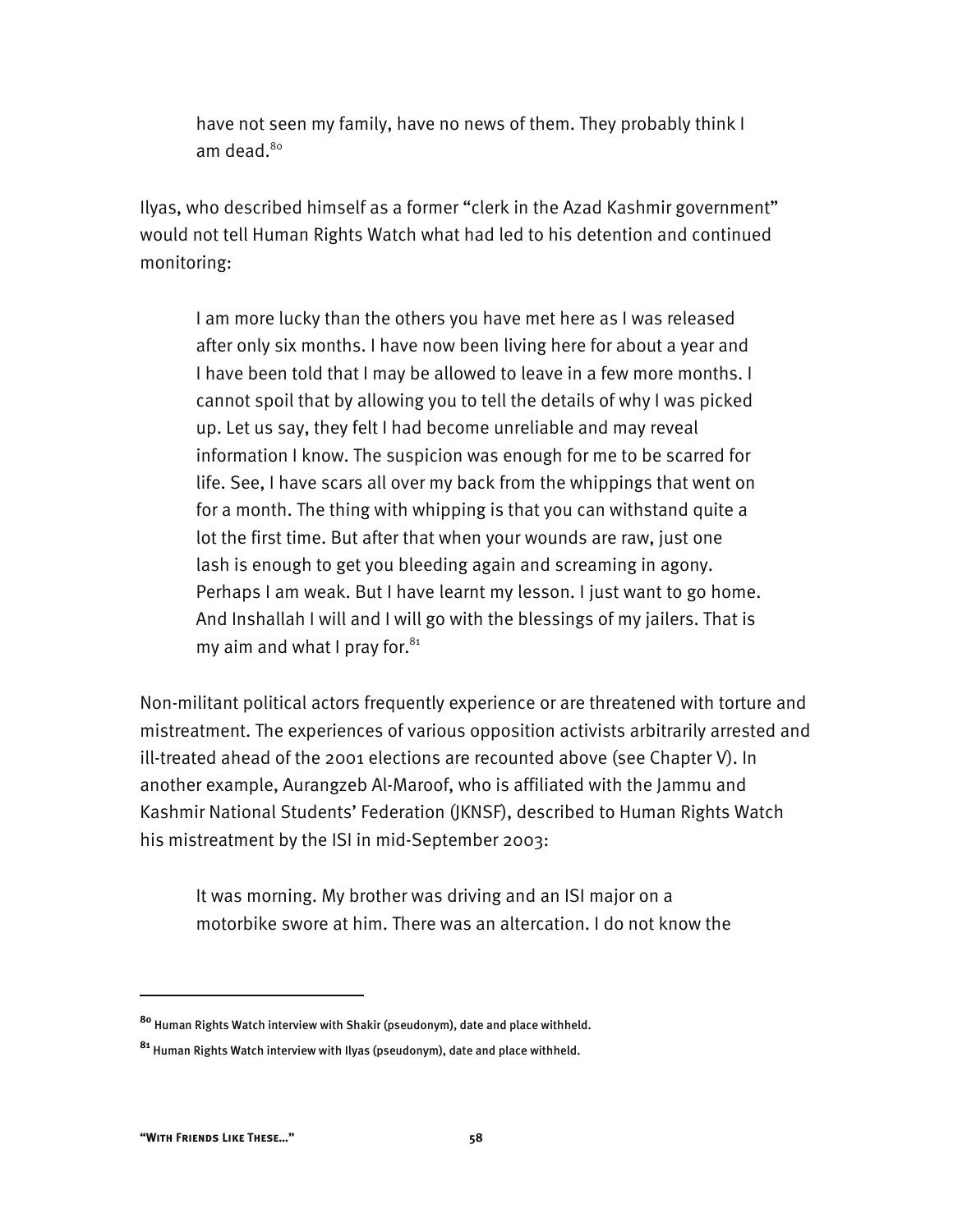details as I was not there myself but I can assure you that my brother would not have dared get physical with the man.

At 2:30 in the afternoon, eight to ten ISI personnel came to my house in a Land Cruiser. They were armed and barged in, and started breaking our household goods. They found me and blindfolded me. Then, they started beating me with iron rods– they beat me and dragged me to the Land Cruiser and continued beating me with iron rods. They took me someplace—I don't know where—and continued beating me. They kept telling me, 'You are anti-Pakistan. If you want money, tell us, but don't talk of independence.' After about three hours, I lost consciousness. The next day [as I discovered later], they dumped me at Neelum Bridge [in Muzaffarabad] where a rickshaw driver found me and took me to CMH [military hospital].

I realized later that they only dumped me because our political colleagues took out a protest demonstration—that was the only reason they released me. I tried to lodge an FIR [First Information Report] but the City Police Station refused to register the FIR. The deputy commissioner, Dr. Mahmoodul Hassan said, 'find a compromise.' I refused. I said that I wanted to know why I had been kidnapped and beaten by the Pakistan army like this. We [JKNSF] demonstrated all over AJK, especially in Rawalakot. But the FIR was never registered.

I do have my application to the police and they gave me a number, but they refused to register an FIR, stating that 'they will pick you up and you will never be seen again.' They [the ISI] use code names so we don't exactly know who the people [perpetrators of the beating] are.<sup>82</sup>

A JKNSF activist who requested anonymity for fear of reprisal described an incident involving the ruling Muslim Conference apparently using the authorities to persecute their political opponents:

**<sup>82</sup>** Human Rights Watch interview with Aurangzeb Al Maroof, Muzaffarabad, July 26, 2005.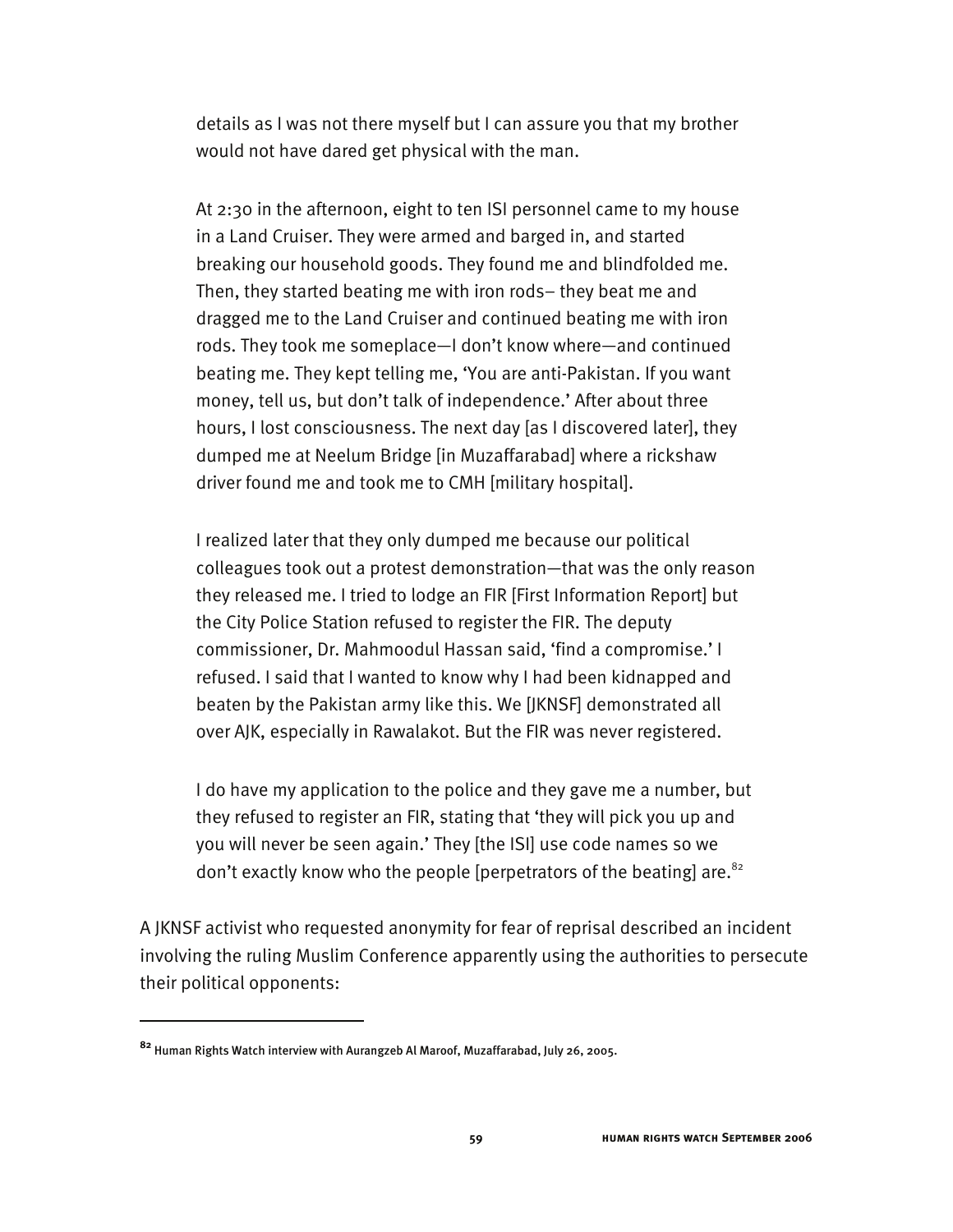On July 25, 2005, the Muslim Conference held a rally [*jalsa*] in Khowra area of Muzaffarabad. One of their boys was murdered in a firing incident. They blamed us as we had formed a unit there. We think the government itself is responsible for the firing in order to create tension to win votes. We are not violent and we are in no position to engage in such activity. They accused Raja Kashif (twenty-two years old), a JKNSF member, of the murder. Raja Kashif fled. Consequently, the Muzaffarabad police arrested his father, his brother and other JKNSF members—around ten or twelve. We were sent messages that unless he surrendered and took the blame, they would all be tortured.

Raja Kashif gave himself up, because he did not want his brother, father and friends tortured. As of now, nobody, including his father, brother or other JKNSF members have been released. This sort of incident is commonplace. It was reported in the newspapers. $83$ 

Torture is also routinely used to extract confessions in common criminal cases in Azad Kashmir. Shahid Aziz, a laborer and resident of Muzaffarabad, described his experience to Human Rights Watch:

I was arrested in January 2004 for stealing jewelry from a house. This was a ridiculous charge as I was in Bagh at the time…. The police came to my area and picked me up from the market. I was taken to the city police station where three constables took me to the interrogation room. I was there for seven hours—from about eight in the evening to three in the morning. During this time, they punched me, kicked me and beat me with bamboo sticks. Finally, because my family arrived, they let me go. I was bruised all over, my skin was torn in many places and I had two broken teeth. I meet the policemen who did this around the city from time to time. If they are in the mood, they remind me of

**<sup>83</sup>** Human Rights Watch interview with JKNSF activist, Muzaffarabad, July 27, 2005.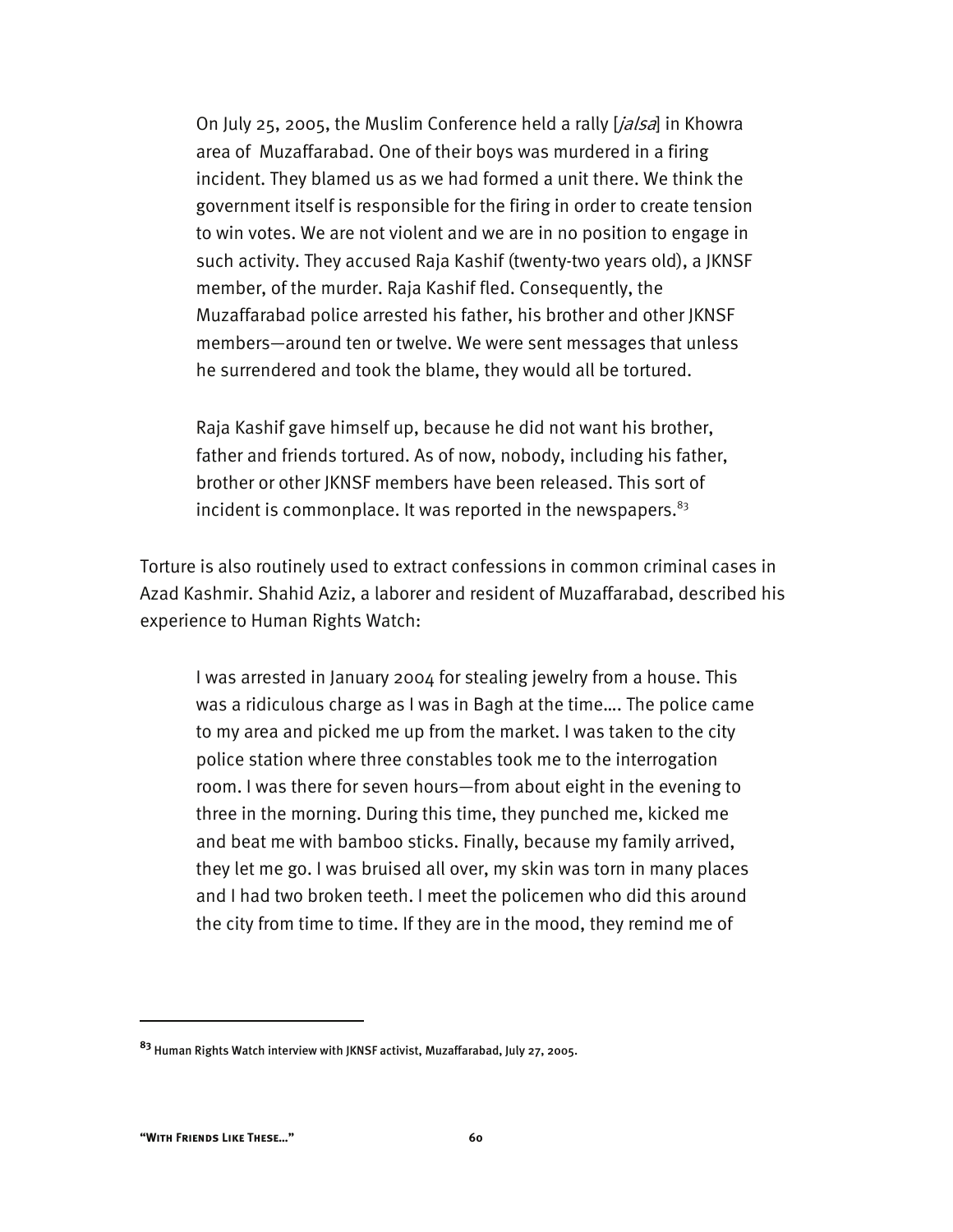the night. They expect me to fear them. I do. I don't want this to happen again.<sup>84</sup>

Another man, Mohammad Adil Butt, told Human Rights Watch about his experience of an apparently entirely arbitrary beating:

I was picked up by the police on March 19, 2005, at 6 p.m. from my home in Muzaffarabad. When I asked the police why I was being taken, they said I should wait to get to the *thana* [police station] to find out. When we arrived there, they told me that I was a troublemaker who did not show the police enough respect. I was really confused as I have always been very respectful to the police and all other superiors. I asked them to explain how I had been disrespectful. The policemen got very angry at this. They started beating me. They used their fists and kicked me and beat me for at least two hours until I fainted. Then they threw me outside the station where I lay moaning until a stranger helped me get home. The strange thing is that I have no idea why this happened. They never told me why. I don't dare ask them. But I do know it can happen again. $85$ 

-

**<sup>84</sup>** Human Rights Watch telephone interview with Shahid Aziz , January 17, 2006.

**<sup>85</sup>** Human Rights Watch telephone interview with Adil Butt, January 27, 2006.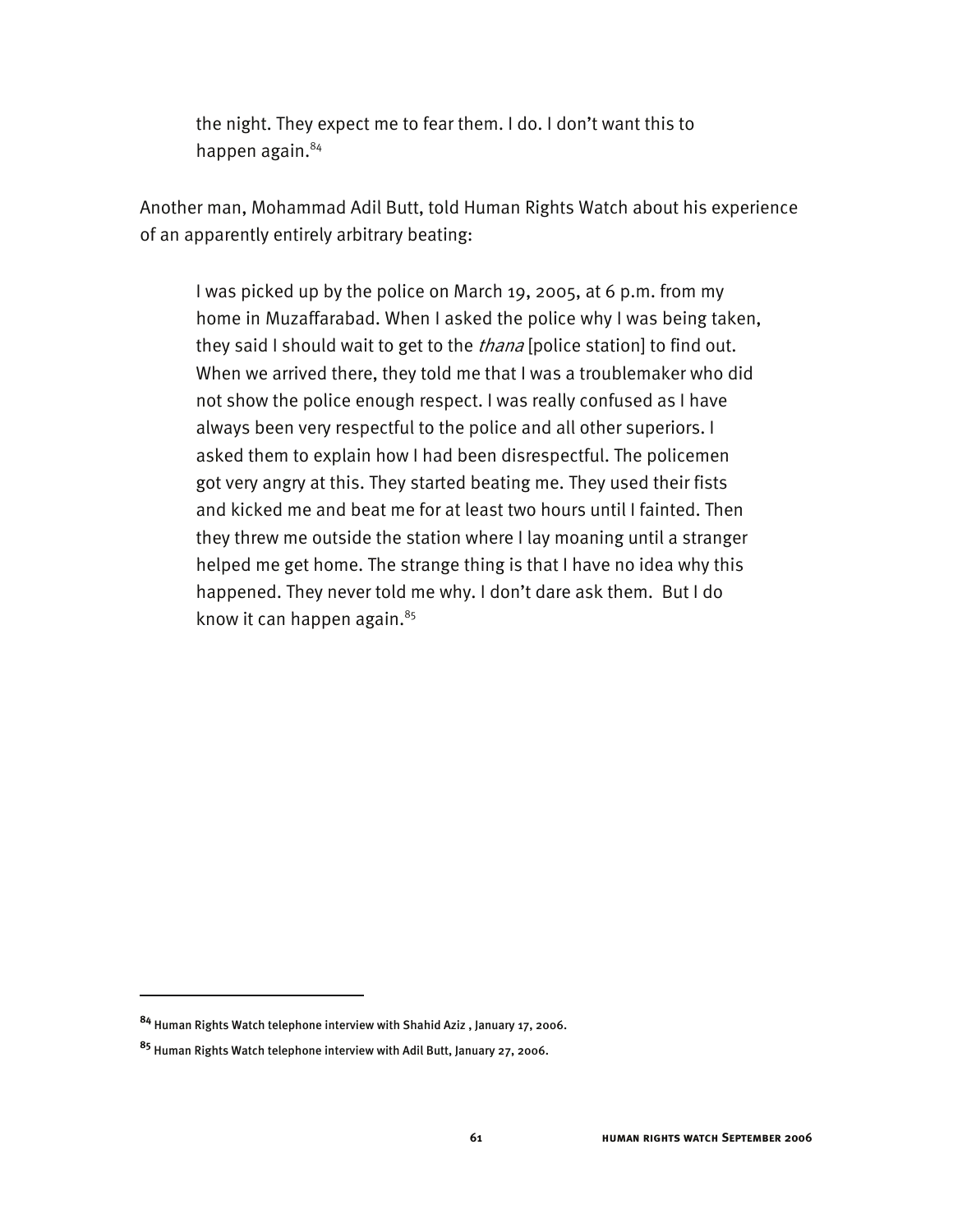# **VII. Discrimination and Abuse Against Post-1989 Refugees**

According to the Azad Kashmir Rehabilitation Department, there are 29,932 registered refugees who crossed over from Jammu and Kashmir state in India in 1989-91.<sup>86</sup> Analysts suggest that there may be approximately another five thousand unregistered individuals, some of whom are former militants. Some of the refugees live in communities across Azad Kashmir, while others were housed, prior to the October 2005 earthquake, in refugee camps exclusively devoted to them (preearthquake figures indicated that there were 2,720 refugees in Manakpayan camp and 1,508 in Ambore camp, two of the largest such camps; current figures are difficult to ascertain). $87$ 

The refugees were fleeing heightened conflict in Jammu and Kashmir state and serious human rights abuses by Indian security forces. As noted above (see Chapter II), the government of Pakistan and the Azad Kashmir authorities welcomed these refugees at the time with some fanfare. But many refugees have found life in Azad Kashmir to be difficult and are critical of the Pakistani government and its policies in Kashmir. Most of the refugees are secular nationalists and, as also noted above, culturally and linguistically distinct from the peoples of Azad Kashmir . A primary motive for the discrimination they report would appear to be that many of them do not share the vision of a unified Kashmir under Pakistani control. Some have experienced abuse including arbitrary arrest and ill-treatment for seeking to exercise their rights.

Ghulam Ali Khan is from Kupwara district in Jammu and Kashmir state. He joined JKLF (Amanullah Khan group) when he was twenty-one years old. He told Human Rights Watch,

-

**<sup>86</sup>** Official figure provided by the office of the rehabilitation commissioner, AJK government, to Human Rights Watch, August 2005.

**<sup>87</sup>** Official figures for Manakpayan and Ambore refugee camps provided by the office of the rehabilitation commissioner, AJK government, to Human Rights Watch, August 2005.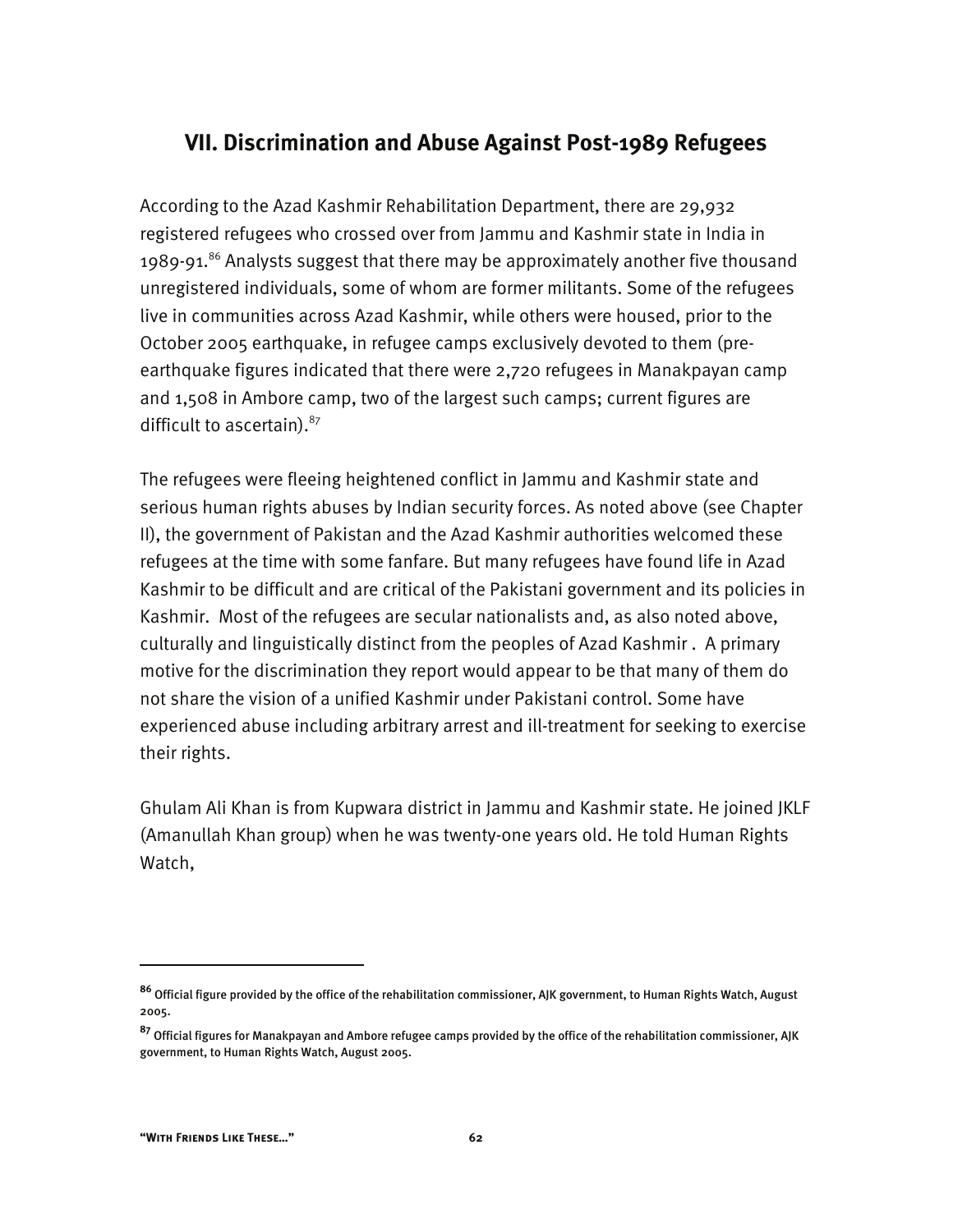When the JKLF broke into two factions it had a devastating effect on the movement. I have two children and came into Pakistan in 1994. I have only seen my children grow up in photographs. The sad part is that our families in [Jammu and Kashmir state] are constantly interrogated by intelligence agencies and once we go back, we too will be viewed with suspicion as Pakistani agents.

We are not getting our basic rights as refugees. We are persecuted all the time. We are beaten. And because we do not support Pakistan's policy of indiscriminate murder, we are regarded as traitors to Kashmir. We are dying of hunger and lack of resources and the governments of Pakistan and Azad Kashmir are responsible for this situation. We are ready to be handed over to the [International Committee of the] Red Cross. The [United Nations High Commissioner for Refugees, UNHCR] has said that the Pakistan government has to be willing. The Pakistan Institute of Policy Studies recommended that members should be handed over to the U.N. or Red Cross. But they will not because of ego. We need help.

We support the peace process. We are the greatest supporters of the peace process. And why would we not be? We are the real divided families. Those who were divided in 1947 are dead and gone. We have parents, children, wives, brothers and sisters on the other side. There can be no peace without taking us into account.<sup>88</sup>

On February 16, 2005, India and Pakistan announced an agreement to start a bus service between Muzaffarabad and Srinagar from April  $7, 2005$ .<sup>89</sup> The refugees hailed the agreement and began to make preparations to welcome the first bus. In March, they succeeded in accessing the Indian media through Munizae Jahangir, a Pakistani journalist who freelances for the New Delhi-based NDTV.<sup>90</sup> They appeared on NDTV

**<sup>88</sup>** Human Rights Watch interview with Ghulam Ali Khan, Muzaffarabad, August 3, 2005.

**<sup>89</sup>** "Landmark Kashmir bus link agreed," BBC News Online, February 16, 2005, [online] http://news.bbc.co.uk/1/hi/world/south\_asia/4268121.stm (retrieved August 24, 2006).

**<sup>90</sup>** Human Rights Watch interview with Munizae Jahangir, Lahore, March 27, 2005.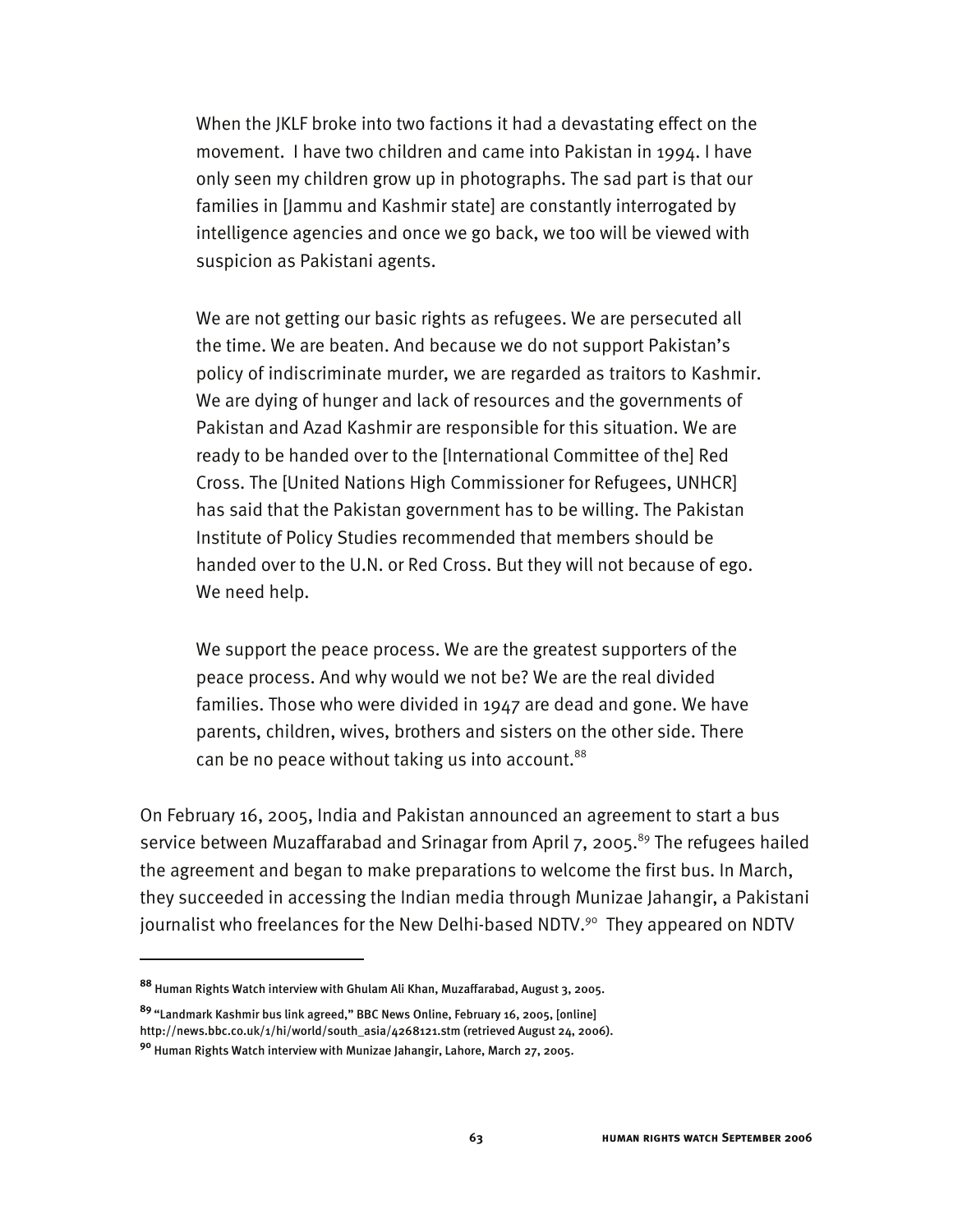in a news segment in which they specified their renunciation of militancy and appealed to the Indian authorities to grant them safe passage back to Jammu and Kashmir state. The interviews were widely picked up by the Indian media. $91$ 

However, it soon became apparent to the refugees, as it did to their relatives in Jammu and Kashmir state, that the bus service was limited and appeared specifically not to be open to controversial persons or their families.<sup>92</sup> Zahid Butt, a refugee explained to Human Rights Watch,

It became clear very quickly that the bus service was not open to Kashmiri nationalist refugees or their families—the real divided people in Kashmir. This is an understanding between India and Pakistan. Why? If we cannot go, at least our families should be allowed to visit us. But even that is not happening. We wanted to welcome the bus. But we were not even allowed to do that. Instead, we were arrested, jailed and tortured.93

Jamil Mirza, formerly of the People's League (PL, a Jammu and Kashmir-based nationalist political group), added,

The bus is only taking tourists and distant relatives. The 1990 refugees are not being sent to J&K. Go and check for yourself. It is meant to be first come, first served. Yet how come those with form numbers 160 and 180 [their place in the queue] are not being allowed on while someone with form number 15,000 will be given a ticket? We want to go home. We are with the peace process and we support it. We want to go home.94

**<sup>91</sup>** "Former militants waiting to take bus back home," NDTV.com, April 4, 2005, [online] http://www.ndtv.com/template/template.asp?template=Indopakfaceoff&slug=Former+militants+in+PoK+await+Indo-Pak+bus&id=70979&callid=1 (retrieved August 18, 2006).

**<sup>92</sup>** "Kashmiris upset over bus permits," BBC News Online, March 4, 2005, [online] http://news.bbc.co.uk/1/hi/world/south\_asia/4318445.stm (retrieved August 24, 2006). **<sup>93</sup>** Human Rights Watch interview with Zahid Butt, Muzaffarabad, August 3, 2005.

**<sup>94</sup>** Human Rights Watch interview with Jamil Mirza, Muzaffarabad, August 3, 2005.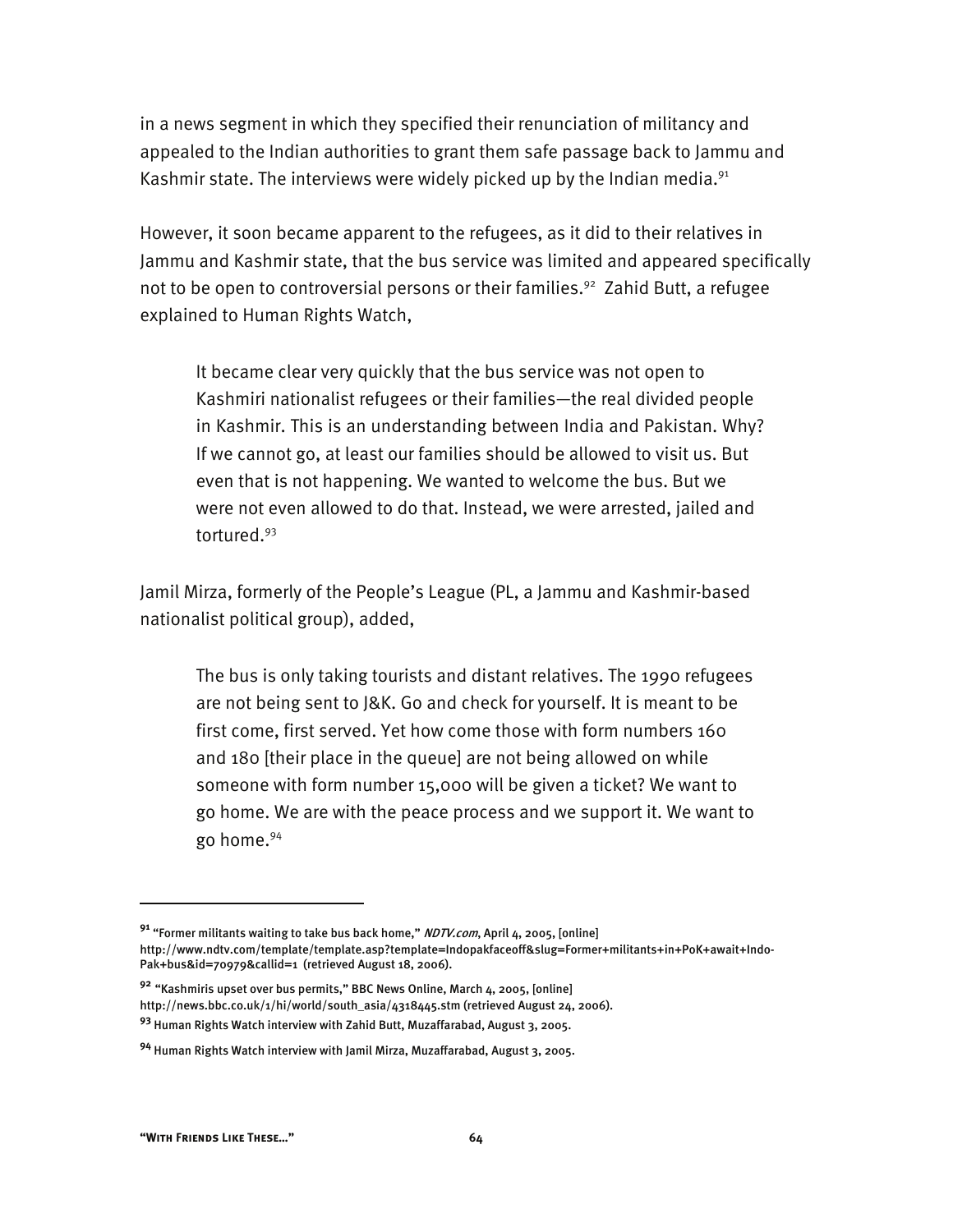As the April 7 date for the first bus neared, the Jammu Kashmir United Haqiqi [Real] Movement (a refugee and former militant umbrella organization) stepped up preparations to welcome the bus. It published leaflets (examples of which are in the possession of Human Rights Watch) welcoming the bus, and began organizing a welcome procession comprising 1990 refugees.

Jamil Mirza described what happened on April 6, 2005:

We wanted to welcome those who were arriving on April 7. On April 6, about eight of us were called for a meeting by the Deputy Commissioner Raja Liaqat and the Deputy Superintendent of Police Gulfaraz. They told us, 'You cannot welcome the bus.' We said we support the bus. They said we will not give you permission: 'You will be our guests,' they said. They took us to the city police station just a few hours later—Kahori Police Station. Six of us were at the meeting, two were brought from home. I was there. We were locked up there for two days

At about four o'clock in the afternoon, two days later, we were shifted to Central Jail Muzaffarabad. We discovered that another twenty were also arrested. We were separated though we appealed to be kept together. We were divided into groups of eight and four. The room I was in held around thirty people. It was a large jail room with ventilation. But criminals were kept with us including murderers sentenced to death.

On April 7, we went on a hunger strike as we left Kahori Station. We made it clear that our strike was against the administration, not the jail authorities. Why have we been locked up for hailing and supporting the bus? We were held under 16 MPO [Maintenance of Public Order Ordinance].95

-

**<sup>95</sup>** Section 16 of the Maintenance of Public Order (MPO) ordinance prohibits speech that "causes or is likely to cause fear or alarm to the public," or which "furthers or is likely to further any activity prejudicial to public safety or the maintenance of public order."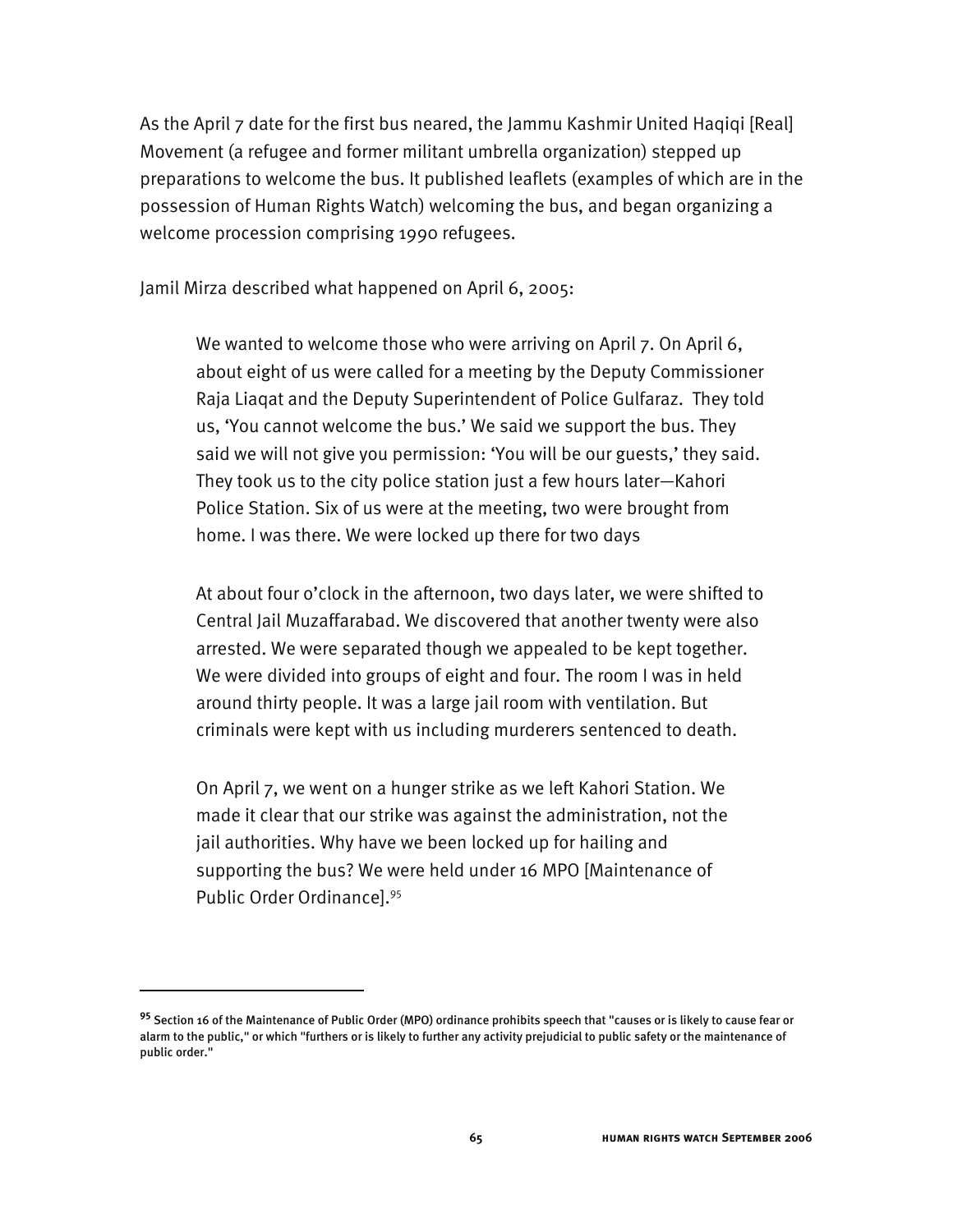On April 10, at about 6 a.m., we were given breakfast. We refused. The jail authorities started beating us with sticks and metal rods. About fourteen or fifteen people were beating each person. All other criminal prisoners and the police present were included. The jail superintendent, Raja Aftab, was standing at the sentry post directing the prisoners to beat us. We were beaten badly. (It was pre-arranged between the other prisoners and the police.) One person had an eye torn out. One had several head injuries. Another had his hand broken. Everyone was bruised.

We were beaten for about two-and-a-half hours. This happened in all three cells between 6 a.m. to 8:30 a.m. Then the jailer came and said, 'If you don't eat, we will shove the food up your ass.' We agreed to eat under duress, as those who refused to eat were beaten very severely. Mohammad Ayub Butt refused to eat, so they cracked his spine.

Then they dipped the *roti* in water and gave it to us. They forced us to sign a statement stating that what had occurred was a fight between prisoners. We were told that if we told the truth, we would be beaten some more and jailed. So we were released on April 16 at 6 p.m. No case was registered.

Why did the Azad Kashmir government arrest us and beat us up? We were only supporting the stated policy of the Pakistani government. Is that not allowed? Or does Musharraf sitting in Islamabad not know what goes on in Muzaffarabad?<sup>96</sup>

Independent journalists corroborated and supported the claims of the refugees and former militants.97

**<sup>96</sup>** Human Rights Watch interview with Jamil Mirza, Muzaffarabad , August 3, 2005.

**<sup>97</sup>** Pakistan's largest circulation English-language newspaper, Dawn, wrote: "Affiliated with the Jammu Kashmir United Real Movement, the detainees, some of whom had married here and ran small shops to earn livelihood, were taken into custody on Wednesday evening — a day ahead of the launching ceremony of Srinagar-Muzaffarabad bus service — to avert what the officials claimed any law and order problem. Nineteen of them were kept in the city police station here and the rest in the nearby Kahori police station before being moved to the central jail on Friday. The JKURM had publicly celebrated the Feb 16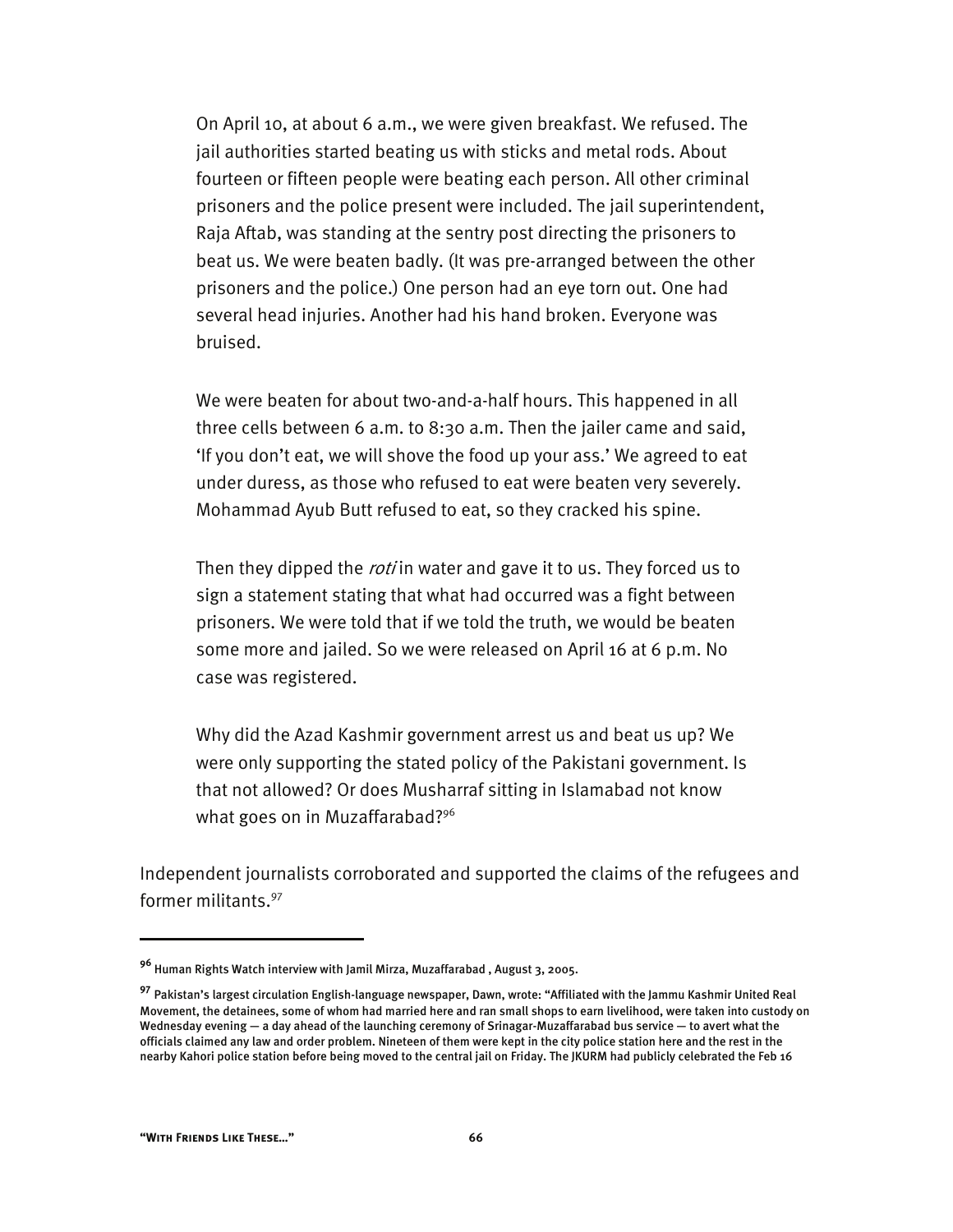Mohammad Ayub Butt is a native of Budham district of Jammu and Kashmir state and now lives in Muzaffarabad. He is a former militant. He told us:

Most militants like me—actually from Kashmir—have been abandoned by their organizations, especially Hizbul-Mujahedin. But of course money for militant activities is still rolling in from Pakistan and the ISI but it is used for corruption—to line the pockets of the jihadi leadership and the corrupt ISI officers. The jihadi leadership has used the money meant for jihad for their own personal benefits. Have you seen their mansions?

But if India and Pakistan think they can strike a peace and forget about us, they are mistaken. I was injured while fighting Indian troops and now I find it hard to work. I face constant threats from Hizbul-Mujahedin, from the ISI and I cannot go back to my home. Is this fair? Musharraf says there will be peace with India. Peace in Kashmir. But where is the peace? You can see for yourself. All of Azad Kashmir knows that the jihadis are still active. Does Musharraf not know? I urge both the governments of India and Pakistan to resolve the issue of the 1990 refugees and the 450 former militants among them. We want to go home. My real jihad would have been to take care of my parents and bring up my kids. I am an uneducated man and I did not know what jihad meant at the time. $98$ 

j

announcement by India and Pakistan to start the bus service between the divided Kashmiri capitals. It also strongly criticized those Kashmiri leaders who were opposed to the bus service. An official, who requested anonymity, told Dawn that the JKURM members were been arrested under 3 MPO (Maintenance of Public Order), after 'intelligence reports suggested that they could block the smooth movement of the trans-Kashmir bus.' However, a JKURM member showed a pamphlet to this correspondent issued by the group wherein it had asked its members and other residents of the capital to assemble near Domel at 10am on April 7 'to welcome the guests (arriving) from Srinagar (through the bus service)'. 'We just wanted to welcome the guests from Srinagar because we have publicly celebrated this historic development the time it was announced,' he said. 'The officials had assured that they would release them by Friday morning but instead of fulfilling their commitment they shifted them to the prison,' he lamented…. Officials had hinted that the detainees would be freed only after they 'provide a guarantee in writing that they would not create any problem in future'." "Five former Kashmiri fighters wounded," Dawn (Karachi), April 10, 2005, [online] http://www.dawn.com/2005/04/10/top19.htm (retrieved August 24, 2006).

**<sup>98</sup>** Human Rights Watch interview with Mohammad Ayub Butt, Muzaffarabad, August 3, 2005.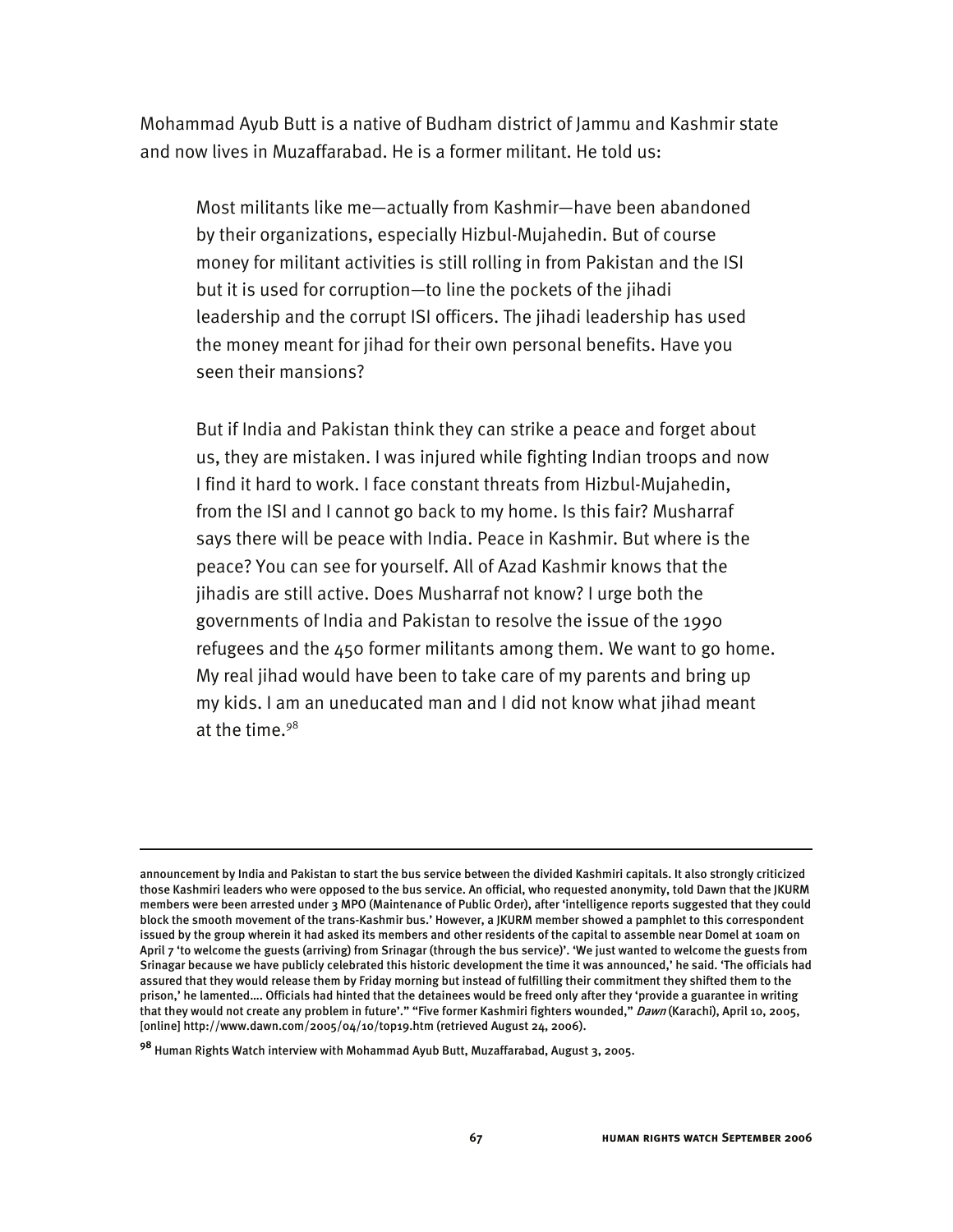# **VIII. Detailed Recommendations**

#### **To the Government of Pakistan**

- Release all individuals imprisoned or detained and withdraw immediately all criminal cases against anyone, including Kashmiri nationalists, for the peaceful expression of their political views, including that Azad Kashmir should be independent.
- End the practice of arbitrary arrest and detention, other forms of harassment, and torture and other ill-treatment of persons exercising their rights to freedom of expression, including those who peacefully oppose Kashmir's accession to Pakistan or demand greater autonomy for the territory.
- Repeal constitutional curbs on freedom of association, expression and assembly in Azad Kashmir so that the constitution and Azad Kashmir law are consistent with international human rights standards.
- Prosecute to the full extent of the law and in accordance with international fair trial standards those members of the armed forces, its intelligence agencies, government officials and police personnel implicated in serious violations of human rights, including arbitrary arrests and torture.
- Respect press freedom and allow full independent coverage of both past and ongoing events in Azad Kashmir. Remove formal and informal prohibitions on news gathering and reporting by the Azad Kashmir and Pakistani media, and accord all journalists full freedom of movement.
- End the practice of banning books and literature.
- Ensure that human rights organizations have freedom of movement throughout Azad Kashmir and allow them to carry out investigations and factfinding missions free from intimidation or interference by military authorities.
- Ensure free and fair elections in Azad Kashmir. To this end, repeal part  $7(2)$  of the Azad Kashmir Interim Constitutional Act of 1974, which bars from seeking elective office any person or political party in Azad Kashmir that seeks to "propagate against or take part in activities prejudicial or detrimental to the ideology of the State's accession to Pakistan," and remove chapter 3, 2(vii) of the Azad Jammu and Kashmir Legislative Assembly Ordinance 1970, which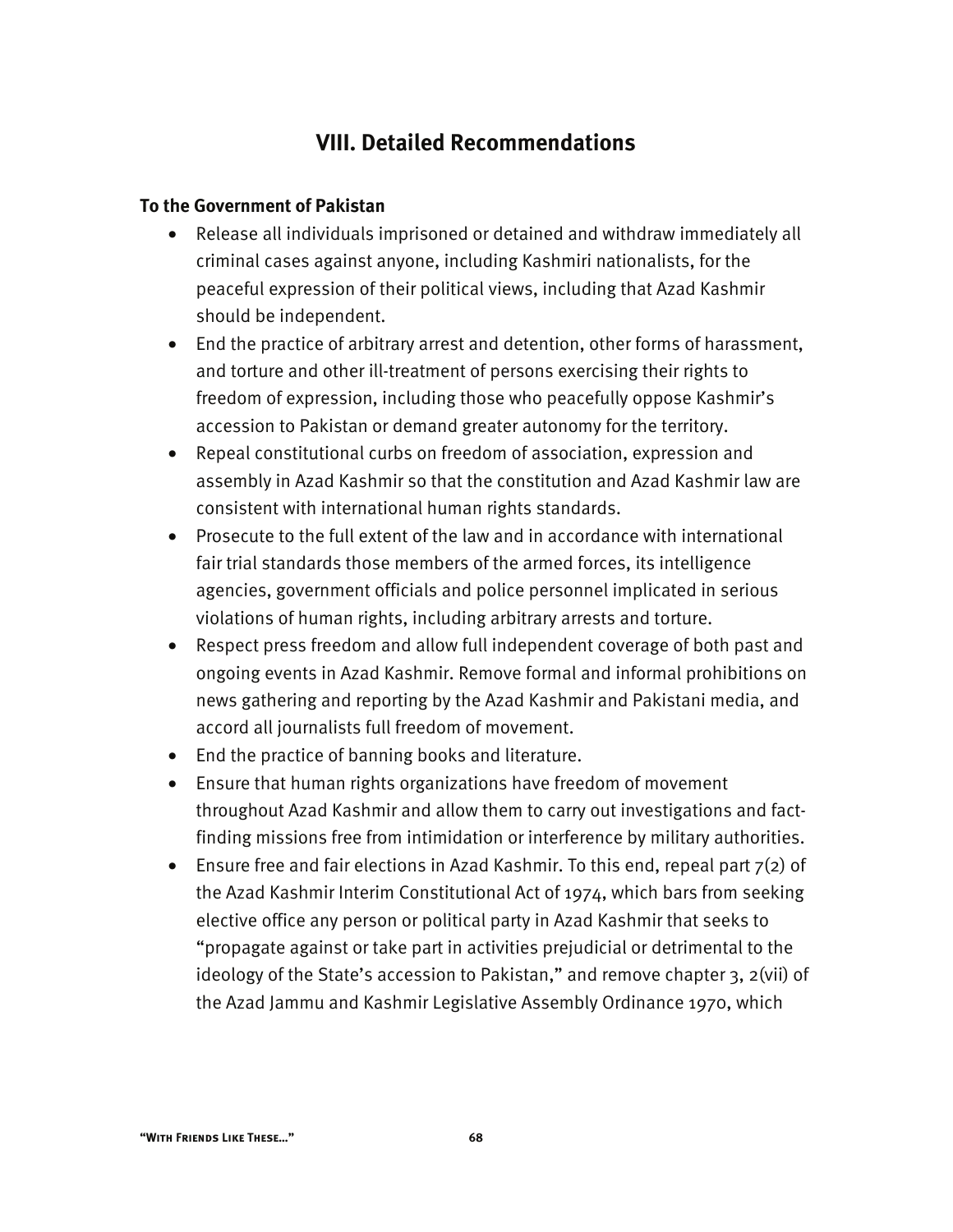bars from seeking elective office anyone who "defames or brings into ridicule… the Armed Forces of Pakistan."

- Ensure that all members of the armed forces, ISI personnel, and law enforcement personnel deployed in Azad Kashmir, at every level, have received appropriate training in the fundamental principles of human rights law.
- Investigate allegations of human rights abuses by militant groups based in Azad Kashmir and fully and fairly prosecute those responsible.
- Respect the due process rights of all persons detained or accused of crimes. Hold all detainees only in officially recognized places of detention. Inform all detainees immediately of the grounds of arrest and any charges against them. Provide all detainees with immediate and regular access to family members and lawyers. Detainees must promptly be brought before a judge to review the legality of their detention.
- Make publicly available regularly updated figures on the number of individuals arrested or charged with crimes in Azad Kashmir with information on the nature of their alleged crimes and the places of their detention.
- Invite the U.N. special rapporteur on torture to visit Azad Kashmir, conduct free and unfettered investigations, and make appropriate recommendations.

### **To Azad Kashmir-based militant groups**

- When participating in hostilities, take all necessary steps to ensure compliance with international humanitarian law, specifically common article 3 to the 1949 Geneva Conventions and customary international humanitarian law.
- Cease threatening civilians who do not cooperate with or support the activities of militant groups.
- Publicly denounce abuses committed by any militant group in Jammu and Kashmir state and call for accountability for such abuses on both sides of the Line of Control.
- Cease using anti-personnel landmines or otherwise conducting attacks that do not discriminate between military objectives and civilians.
- Immediately end all recruitment of persons under the age of eighteen and demobilize combatants under age eighteen. All adults recruited before age eighteen must be given the option to leave.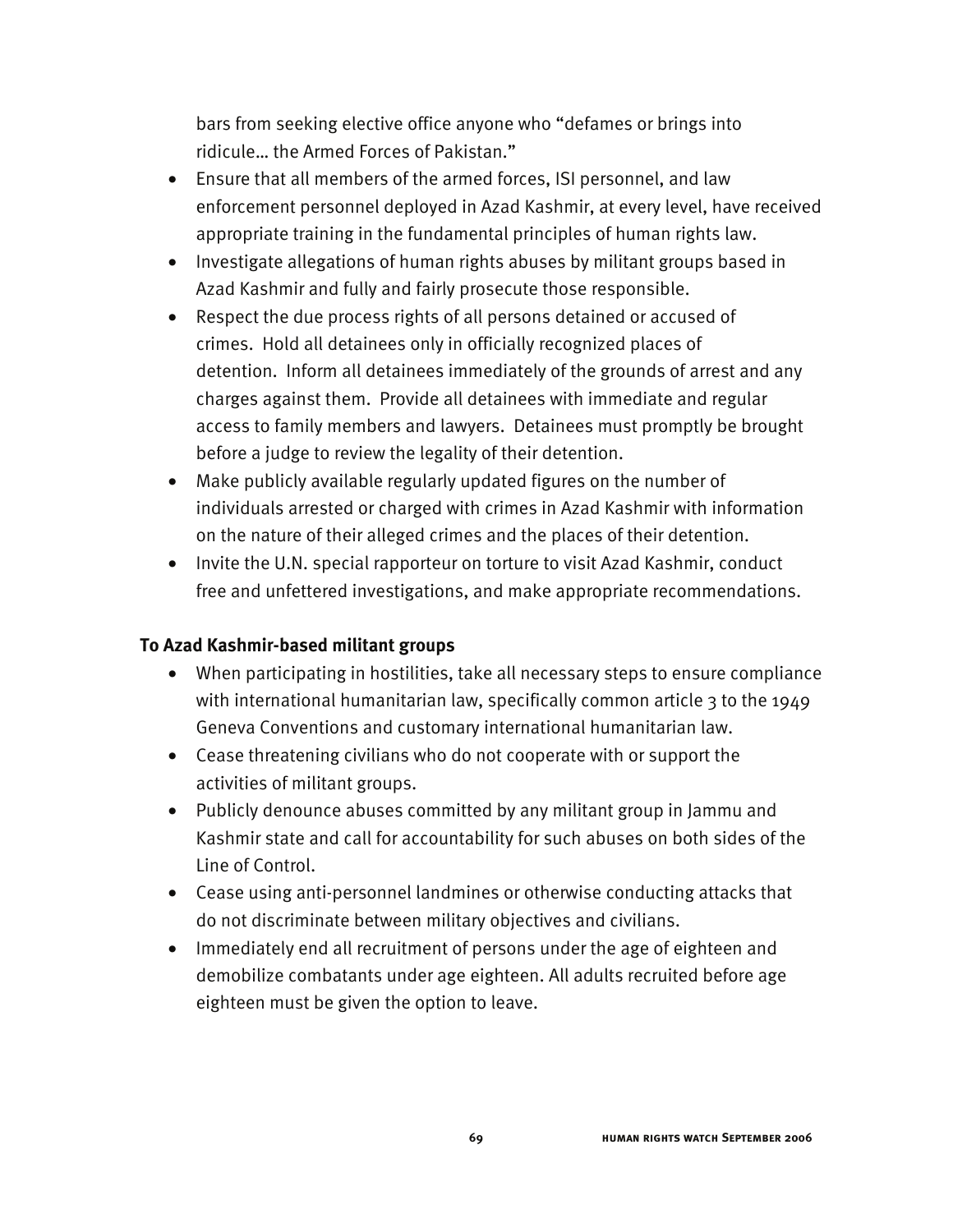• Permit civil society organizations to undertake the full range of protection activities including investigations of abuses committed by militants.

### **To donors and other international actors**

- Use every available opportunity to press for an end to impunity for perpetrators of human rights abuses, including members of the military, intelligence agencies, police and militant groups. Urge respect for international due process and fair trial standards and press for impartial inquiries into, and accountability for, cases of arbitrary detention and torture and other ill-treatment in detention.
- Bilateral donors and international lending agencies, including the World Bank and Asian Development Bank, should insist that the government of Pakistan commit itself to providing training in human rights law and norms to all law enforcement personnel, particularly its military forces in Azad Kashmir.
- Donors should provide assistance, through government agencies and NGOs, to promote the administration of justice.
- Ensure contracts for earthquake reconstruction are handled through proper procurement procedures that allow bidding by private agencies, and not just military entities.
- Ensure independent auditing of relief funds and materials to ensure transparency and accountability.
- Ensure greater civilian oversight of relief, rehabilitation and reconstruction efforts. Aid should be handled through a process that involves the Azad Kashmir government, as well as local, national and international NGOs, and civil society groups, particularly those working in the field.